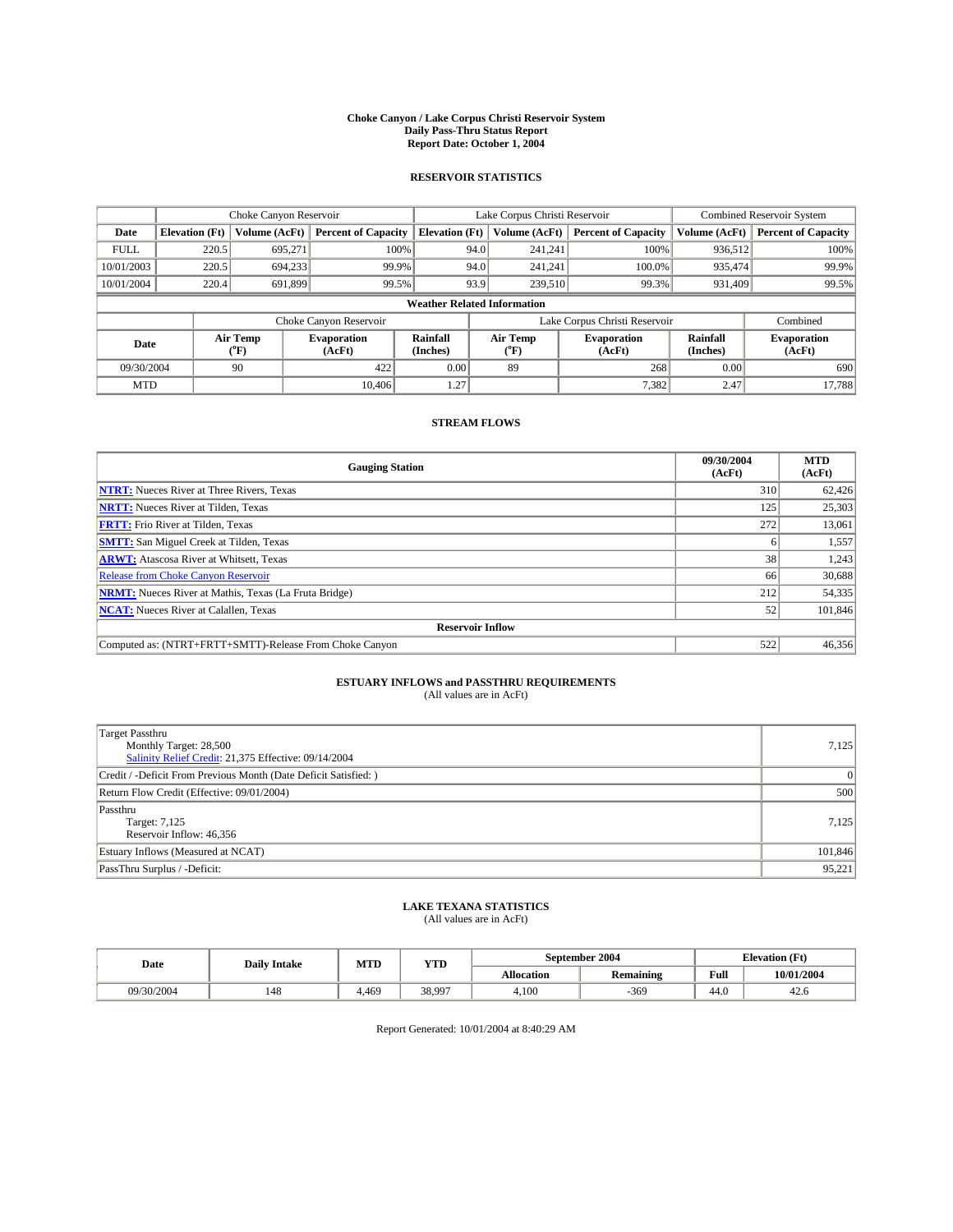#### **Choke Canyon / Lake Corpus Christi Reservoir System Daily Pass-Thru Status Report Report Date: October 2, 2004**

### **RESERVOIR STATISTICS**

|             | Choke Canyon Reservoir             |                             |                              |                             | Lake Corpus Christi Reservoir |                  |                               |                      | <b>Combined Reservoir System</b> |  |  |
|-------------|------------------------------------|-----------------------------|------------------------------|-----------------------------|-------------------------------|------------------|-------------------------------|----------------------|----------------------------------|--|--|
| Date        | <b>Elevation</b> (Ft)              | Volume (AcFt)               | <b>Percent of Capacity</b>   | <b>Elevation</b> (Ft)       |                               | Volume (AcFt)    | <b>Percent of Capacity</b>    | Volume (AcFt)        | <b>Percent of Capacity</b>       |  |  |
| <b>FULL</b> | 220.5                              | 695,271                     |                              | 100%                        | 94.0                          | 241,241          | 100%                          | 936.512              | 100%                             |  |  |
| 10/02/2003  | 220.4                              | 693,715                     |                              | 99.8%                       | 94.0                          | 241.241          | $100.0\%$                     | 934,956              | 99.8%                            |  |  |
| 10/02/2004  | 220.4                              | 691,639                     |                              | 99.5%                       | 93.9                          | 239,127          | 99.1%                         | 930,766              | 99.4%                            |  |  |
|             | <b>Weather Related Information</b> |                             |                              |                             |                               |                  |                               |                      |                                  |  |  |
|             |                                    |                             | Choke Canyon Reservoir       |                             |                               |                  | Lake Corpus Christi Reservoir |                      | Combined                         |  |  |
| Date        |                                    | Air Temp<br>${}^{\circ}$ F) | <b>Evaporation</b><br>(AcFt) | <b>Rainfall</b><br>(Inches) |                               | Air Temp<br>("F) | <b>Evaporation</b><br>(AcFt)  | Rainfall<br>(Inches) | <b>Evaporation</b><br>(AcFt)     |  |  |
| 10/01/2004  |                                    | 94                          | 347                          | 0.00                        |                               | 93               | 223                           | 0.00                 | 570                              |  |  |
| <b>MTD</b>  |                                    |                             | 347                          | 0.00                        |                               |                  | 223                           | 0.00                 | 570                              |  |  |

## **STREAM FLOWS**

| <b>Gauging Station</b>                                       | 10/01/2004<br>(AcFt) | <b>MTD</b><br>(AcFt) |  |  |  |  |
|--------------------------------------------------------------|----------------------|----------------------|--|--|--|--|
| <b>NTRT:</b> Nueces River at Three Rivers, Texas             | 306                  | 306                  |  |  |  |  |
| <b>NRTT:</b> Nueces River at Tilden, Texas                   | 123                  | 123                  |  |  |  |  |
| <b>FRTT:</b> Frio River at Tilden, Texas                     | 278                  | 278                  |  |  |  |  |
| <b>SMTT:</b> San Miguel Creek at Tilden, Texas               |                      |                      |  |  |  |  |
| <b>ARWT:</b> Atascosa River at Whitsett, Texas               | 34                   | 34                   |  |  |  |  |
| Release from Choke Canyon Reservoir                          | 66                   | 66                   |  |  |  |  |
| <b>NRMT:</b> Nueces River at Mathis, Texas (La Fruta Bridge) | 206                  | 206                  |  |  |  |  |
| <b>NCAT:</b> Nueces River at Calallen, Texas                 | 91                   | 91                   |  |  |  |  |
| <b>Reservoir Inflow</b>                                      |                      |                      |  |  |  |  |
| Computed as: (NTRT+FRTT+SMTT)-Release From Choke Canyon      | 523                  | 523                  |  |  |  |  |

## **ESTUARY INFLOWS and PASSTHRU REQUIREMENTS**<br>(All values are in AcFt)

| <b>Target Passthru</b><br>Monthly Target: 20,000<br>Salinity Relief Credit: 20,000 Effective: 10/01/2004 | $\overline{0}$ |
|----------------------------------------------------------------------------------------------------------|----------------|
| Credit / -Deficit From Previous Month (Date Deficit Satisfied: )                                         | $\Omega$       |
| Return Flow Credit (Effective: 10/01/2004)                                                               | 500            |
| Passthru<br>Target: 0<br>Reservoir Inflow: 523                                                           | 0              |
| Estuary Inflows (Measured at NCAT)                                                                       | 91             |
| PassThru Surplus / -Deficit:                                                                             | 0              |

# **LAKE TEXANA STATISTICS** (All values are in AcFt)

| Date       | <b>Daily Intake</b> | MTD | YTD           |                   | October 2004                  | <b>Elevation</b> (Ft) |            |
|------------|---------------------|-----|---------------|-------------------|-------------------------------|-----------------------|------------|
|            |                     |     |               | <b>Allocation</b> | $\cdot$ .<br><b>Remaining</b> | Full                  | 10/02/2004 |
| 10/01/2004 | 148                 | 148 | 301<br>39.145 | 3,050             | 2,902                         | $\sim$<br>44.V        | 42.3       |

Report Generated: 10/02/2004 at 9:43:52 AM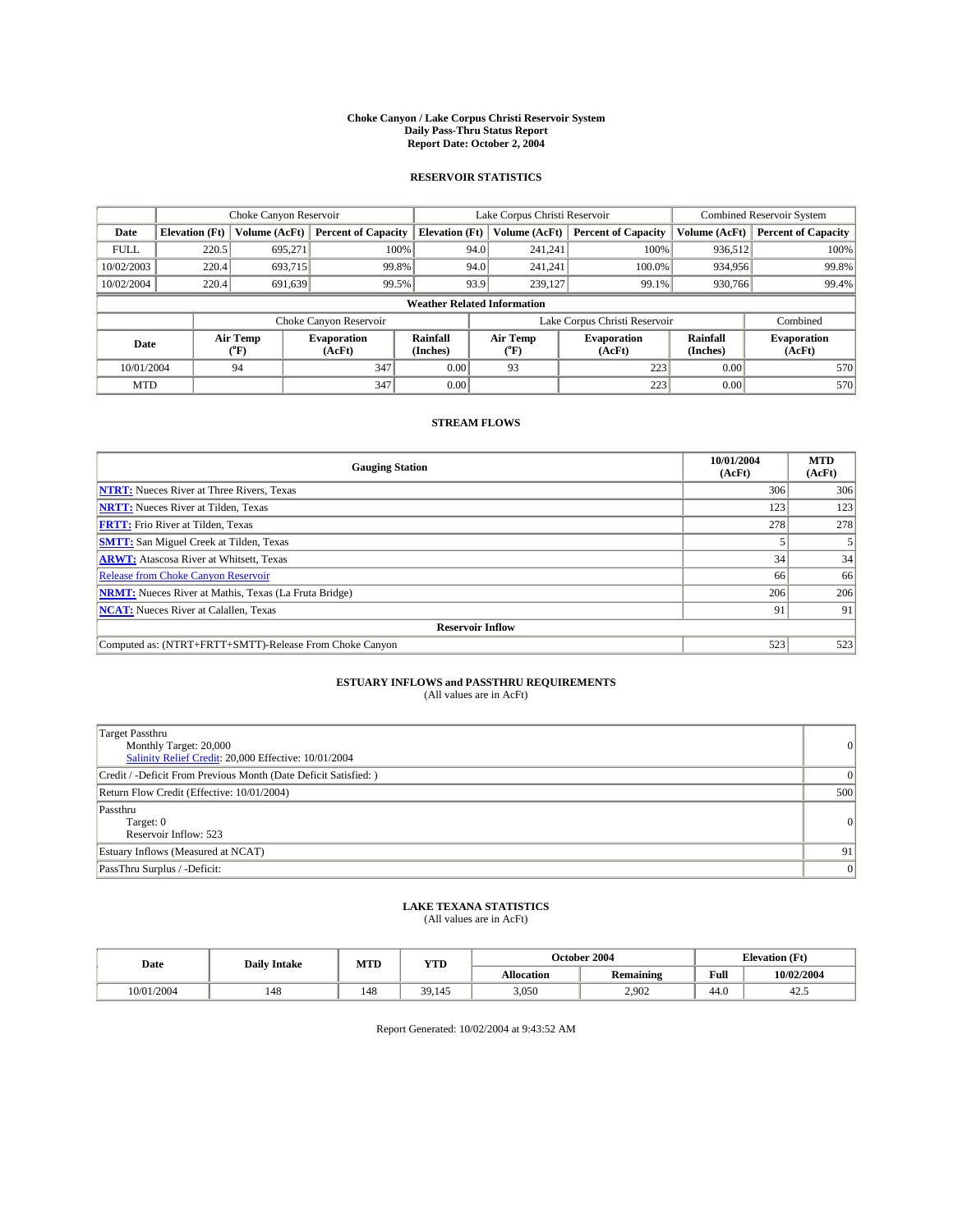#### **Choke Canyon / Lake Corpus Christi Reservoir System Daily Pass-Thru Status Report Report Date: October 3, 2004**

### **RESERVOIR STATISTICS**

|             | Choke Canyon Reservoir             |                  |                              |                             | Lake Corpus Christi Reservoir |                  |                               |                      | <b>Combined Reservoir System</b> |  |  |
|-------------|------------------------------------|------------------|------------------------------|-----------------------------|-------------------------------|------------------|-------------------------------|----------------------|----------------------------------|--|--|
| Date        | <b>Elevation</b> (Ft)              | Volume (AcFt)    | <b>Percent of Capacity</b>   | <b>Elevation (Ft)</b>       |                               | Volume (AcFt)    | <b>Percent of Capacity</b>    | Volume (AcFt)        | <b>Percent of Capacity</b>       |  |  |
| <b>FULL</b> | 220.5                              | 695,271          | 100%                         |                             | 94.0                          | 241,241          | 100%                          | 936.512              | 100%                             |  |  |
| 10/03/2003  | 220.4                              | 692.936          | 99.7%                        |                             | 94.0                          | 241.241          | $100.0\%$                     | 934.177              | 99.8%                            |  |  |
| 10/03/2004  | 220.4                              | 691.639          | 99.5%                        |                             | 93.9                          | 240,087          | 99.5%                         | 931,726              | 99.5%                            |  |  |
|             | <b>Weather Related Information</b> |                  |                              |                             |                               |                  |                               |                      |                                  |  |  |
|             |                                    |                  | Choke Canyon Reservoir       |                             |                               |                  | Lake Corpus Christi Reservoir |                      | Combined                         |  |  |
| Date        |                                    | Air Temp<br>(°F) | <b>Evaporation</b><br>(AcFt) | <b>Rainfall</b><br>(Inches) |                               | Air Temp<br>("F) | <b>Evaporation</b><br>(AcFt)  | Rainfall<br>(Inches) | <b>Evaporation</b><br>(AcFt)     |  |  |
| 10/02/2004  |                                    | 89               | 392                          | 0.00                        |                               | 91               | 224                           | 0.26                 | 616                              |  |  |
| <b>MTD</b>  |                                    |                  | 739                          | 0.00                        |                               |                  | 447                           | 0.26                 | 1,186                            |  |  |

## **STREAM FLOWS**

| <b>Gauging Station</b>                                       | 10/02/2004<br>(AcFt) | <b>MTD</b><br>(AcFt) |  |  |  |  |
|--------------------------------------------------------------|----------------------|----------------------|--|--|--|--|
| <b>NTRT:</b> Nueces River at Three Rivers, Texas             | 296                  | 601                  |  |  |  |  |
| <b>NRTT:</b> Nueces River at Tilden, Texas                   | 119                  | 242                  |  |  |  |  |
| <b>FRTT:</b> Frio River at Tilden, Texas                     | 276                  | 554                  |  |  |  |  |
| <b>SMTT:</b> San Miguel Creek at Tilden, Texas               |                      | 10 <sup>1</sup>      |  |  |  |  |
| <b>ARWT:</b> Atascosa River at Whitsett, Texas               | 32 <sub>1</sub>      | 66                   |  |  |  |  |
| Release from Choke Canyon Reservoir                          | 66                   | 131                  |  |  |  |  |
| <b>NRMT:</b> Nueces River at Mathis, Texas (La Fruta Bridge) | 212                  | 419                  |  |  |  |  |
| <b>NCAT:</b> Nueces River at Calallen, Texas                 | 66                   | 157                  |  |  |  |  |
| <b>Reservoir Inflow</b>                                      |                      |                      |  |  |  |  |
| Computed as: (NTRT+FRTT+SMTT)-Release From Choke Canyon      | 511                  | 1,035                |  |  |  |  |

## **ESTUARY INFLOWS and PASSTHRU REQUIREMENTS**<br>(All values are in AcFt)

| Target Passthru<br>Monthly Target: 20,000<br>Salinity Relief Credit: 20,000 Effective: 10/01/2004 | $\overline{0}$ |
|---------------------------------------------------------------------------------------------------|----------------|
| Credit / -Deficit From Previous Month (Date Deficit Satisfied: )                                  |                |
| Return Flow Credit (Effective: 10/01/2004)                                                        | 500            |
| Passthru<br>Target: 0<br>Reservoir Inflow: 1,035                                                  | 0              |
| Estuary Inflows (Measured at NCAT)                                                                | 157            |
| PassThru Surplus / -Deficit:                                                                      | 0              |

# **LAKE TEXANA STATISTICS** (All values are in AcFt)

| Date       | <b>Daily Intake</b> | MTD | YTD                     |                   | October 2004                             | <b>Elevation</b> (Ft) |            |
|------------|---------------------|-----|-------------------------|-------------------|------------------------------------------|-----------------------|------------|
|            |                     |     |                         | <b>Allocation</b> | <b>Remaining</b>                         | Full                  | 10/03/2004 |
| 10/02/2004 | 148                 | 296 | 39.293<br><i>37.273</i> | 3,050             | 1754<br>$\sim$ , $\prime$ $\cup$ $\cdot$ | $\sim$<br>44.U        | 42.3       |

Report Generated: 10/03/2004 at 8:10:08 AM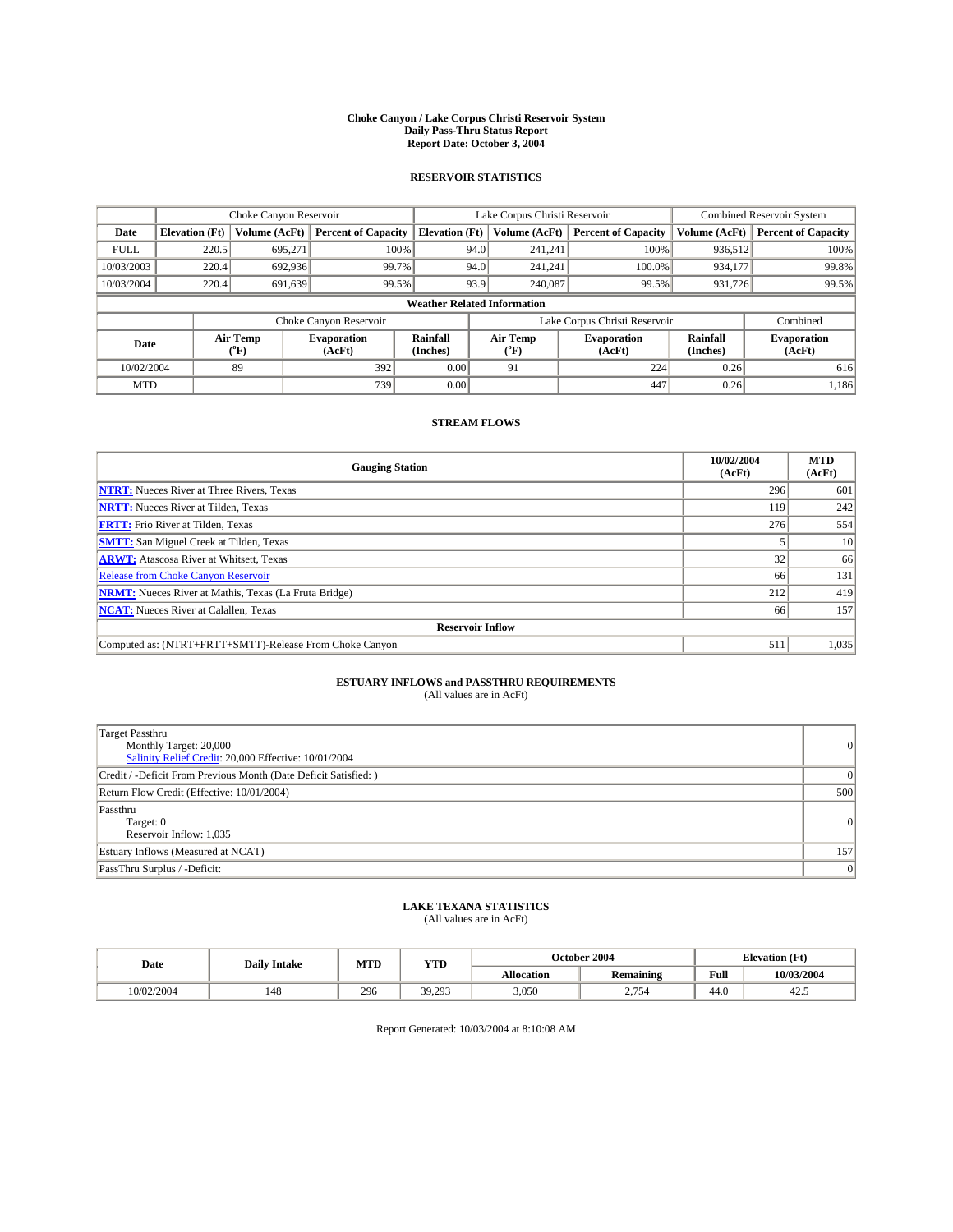#### **Choke Canyon / Lake Corpus Christi Reservoir System Daily Pass-Thru Status Report Report Date: October 4, 2004**

### **RESERVOIR STATISTICS**

|             | Choke Canyon Reservoir             |                  |                              |                             | Lake Corpus Christi Reservoir |                  |                               |                      | <b>Combined Reservoir System</b> |  |
|-------------|------------------------------------|------------------|------------------------------|-----------------------------|-------------------------------|------------------|-------------------------------|----------------------|----------------------------------|--|
| Date        | <b>Elevation</b> (Ft)              | Volume (AcFt)    | <b>Percent of Capacity</b>   | <b>Elevation (Ft)</b>       |                               | Volume (AcFt)    | <b>Percent of Capacity</b>    | Volume (AcFt)        | <b>Percent of Capacity</b>       |  |
| <b>FULL</b> | 220.5                              | 695,271          | 100%                         |                             | 94.0                          | 241,241          | 100%                          | 936.512              | 100%                             |  |
| 10/04/2003  | 220.4                              | 692.158          | 99.6%                        |                             | 94.0                          | 241.241          | $100.0\%$                     | 933,399              | 99.7%                            |  |
| 10/04/2004  | 220.4                              | 691.899          | 99.5%                        |                             | 93.9                          | 239,702          | 99.4%                         | 931,601              | 99.5%                            |  |
|             | <b>Weather Related Information</b> |                  |                              |                             |                               |                  |                               |                      |                                  |  |
|             |                                    |                  | Choke Canyon Reservoir       |                             |                               |                  | Lake Corpus Christi Reservoir |                      | Combined                         |  |
| Date        |                                    | Air Temp<br>(°F) | <b>Evaporation</b><br>(AcFt) | <b>Rainfall</b><br>(Inches) |                               | Air Temp<br>("F) | <b>Evaporation</b><br>(AcFt)  | Rainfall<br>(Inches) | <b>Evaporation</b><br>(AcFt)     |  |
| 10/03/2004  |                                    | 88               | 257                          | 0.00                        |                               | 86               | 134                           | 0.00                 | 391                              |  |
| <b>MTD</b>  |                                    |                  | 996                          | 0.00                        |                               |                  | 581                           | 0.26                 | 1,577                            |  |

## **STREAM FLOWS**

| <b>Gauging Station</b>                                       | 10/03/2004<br>(AcFt) | <b>MTD</b><br>(AcFt) |
|--------------------------------------------------------------|----------------------|----------------------|
| <b>NTRT:</b> Nueces River at Three Rivers, Texas             | 286                  | 887                  |
| <b>NRTT:</b> Nueces River at Tilden, Texas                   | 115                  | 357                  |
| <b>FRTT:</b> Frio River at Tilden, Texas                     | 270                  | 824                  |
| <b>SMTT:</b> San Miguel Creek at Tilden, Texas               |                      | 15                   |
| <b>ARWT:</b> Atascosa River at Whitsett, Texas               | 26                   | 91                   |
| <b>Release from Choke Canyon Reservoir</b>                   | 66                   | 197                  |
| <b>NRMT:</b> Nueces River at Mathis, Texas (La Fruta Bridge) | 208                  | 627                  |
| <b>NCAT:</b> Nueces River at Calallen, Texas                 | 50                   | 206                  |
| <b>Reservoir Inflow</b>                                      |                      |                      |
| Computed as: (NTRT+FRTT+SMTT)-Release From Choke Canyon      | 495                  | 1,530                |

## **ESTUARY INFLOWS and PASSTHRU REQUIREMENTS**<br>(All values are in AcFt)

| Target Passthru<br>Monthly Target: 20,000<br>Salinity Relief Credit: 20,000 Effective: 10/01/2004 | $\overline{0}$ |
|---------------------------------------------------------------------------------------------------|----------------|
| Credit / -Deficit From Previous Month (Date Deficit Satisfied: )                                  |                |
| Return Flow Credit (Effective: 10/01/2004)                                                        | 500            |
| Passthru<br>Target: 0<br>Reservoir Inflow: 1,530                                                  | $\overline{0}$ |
| Estuary Inflows (Measured at NCAT)                                                                | 206            |
| PassThru Surplus / -Deficit:                                                                      | 0              |

# **LAKE TEXANA STATISTICS** (All values are in AcFt)

| Date       | <b>Daily Intake</b> | MTD | YTD    |                   | October 2004                  | <b>Elevation</b> (Ft) |            |
|------------|---------------------|-----|--------|-------------------|-------------------------------|-----------------------|------------|
|            |                     |     |        | <b>Allocation</b> | $\cdot$ .<br><b>Remaining</b> | Full                  | 10/04/2004 |
| 10/03/2004 | 148                 | 444 | 39,441 | 3,050             | 2,606                         | $\sim$<br>44.V        | 42.3       |

Report Generated: 10/04/2004 at 8:11:43 AM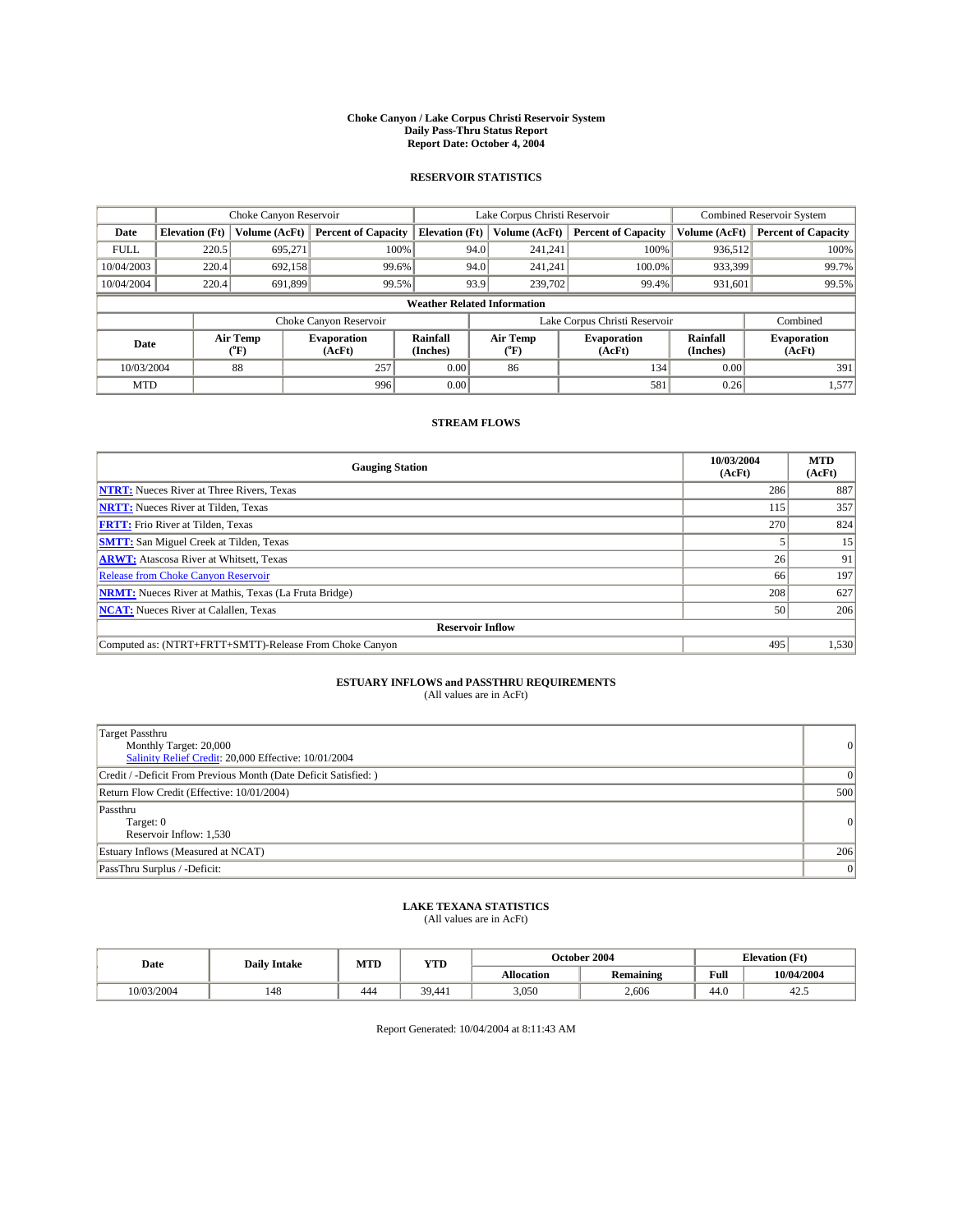#### **Choke Canyon / Lake Corpus Christi Reservoir System Daily Pass-Thru Status Report Report Date: October 5, 2004**

### **RESERVOIR STATISTICS**

|             | Choke Canyon Reservoir             |                  |                              |                             | Lake Corpus Christi Reservoir |                  |                               |                      | <b>Combined Reservoir System</b> |  |
|-------------|------------------------------------|------------------|------------------------------|-----------------------------|-------------------------------|------------------|-------------------------------|----------------------|----------------------------------|--|
| Date        | <b>Elevation</b> (Ft)              | Volume (AcFt)    | <b>Percent of Capacity</b>   | <b>Elevation (Ft)</b>       |                               | Volume (AcFt)    | <b>Percent of Capacity</b>    | Volume (AcFt)        | <b>Percent of Capacity</b>       |  |
| <b>FULL</b> | 220.5                              | 695,271          |                              | 100%                        | 94.0                          | 241,241          | 100%                          | 936.512              | 100%                             |  |
| 10/05/2003  | 220.4                              | 691.380          | 99.4%                        |                             | 94.0                          | 241.241          | $100.0\%$                     | 932,621              | 99.6%                            |  |
| 10/05/2004  | 220.4                              | 691.639          | 99.5%                        |                             | 93.9                          | 239,894          | 99.4%                         | 931,533              | 99.5%                            |  |
|             | <b>Weather Related Information</b> |                  |                              |                             |                               |                  |                               |                      |                                  |  |
|             |                                    |                  | Choke Canyon Reservoir       |                             |                               |                  | Lake Corpus Christi Reservoir |                      | Combined                         |  |
| Date        |                                    | Air Temp<br>(°F) | <b>Evaporation</b><br>(AcFt) | <b>Rainfall</b><br>(Inches) |                               | Air Temp<br>("F) | <b>Evaporation</b><br>(AcFt)  | Rainfall<br>(Inches) | <b>Evaporation</b><br>(AcFt)     |  |
| 10/04/2004  |                                    | 93               | 407                          | 0.00                        |                               | 89               | 190                           | 0.00                 | 597                              |  |
| <b>MTD</b>  |                                    |                  | 1,403                        | 0.00                        |                               |                  | 771                           | 0.26                 | 2,174                            |  |

## **STREAM FLOWS**

| <b>Gauging Station</b>                                       | 10/04/2004<br>(AcFt) | <b>MTD</b><br>(AcFt) |
|--------------------------------------------------------------|----------------------|----------------------|
| <b>NTRT:</b> Nueces River at Three Rivers, Texas             | 266                  | 1,153                |
| <b>NRTT:</b> Nueces River at Tilden, Texas                   | 109                  | 466                  |
| <b>FRTT:</b> Frio River at Tilden, Texas                     | 266                  | 1,090                |
| <b>SMTT:</b> San Miguel Creek at Tilden, Texas               |                      | 20                   |
| <b>ARWT:</b> Atascosa River at Whitsett, Texas               | 28 <sub>1</sub>      | 119                  |
| <b>Release from Choke Canyon Reservoir</b>                   | 66                   | 262                  |
| <b>NRMT:</b> Nueces River at Mathis, Texas (La Fruta Bridge) | 208                  | 836                  |
| <b>NCAT:</b> Nueces River at Calallen, Texas                 | 38                   | 244                  |
| <b>Reservoir Inflow</b>                                      |                      |                      |
| Computed as: (NTRT+FRTT+SMTT)-Release From Choke Canyon      | 471                  | 2,001                |

## **ESTUARY INFLOWS and PASSTHRU REQUIREMENTS**<br>(All values are in AcFt)

| Target Passthru<br>Monthly Target: 20,000<br>Salinity Relief Credit: 20,000 Effective: 10/01/2004 | $\overline{0}$ |
|---------------------------------------------------------------------------------------------------|----------------|
| Credit / -Deficit From Previous Month (Date Deficit Satisfied: )                                  |                |
| Return Flow Credit (Effective: 10/01/2004)                                                        | 500            |
| Passthru<br>Target: 0<br>Reservoir Inflow: 2,001                                                  | $\overline{0}$ |
| Estuary Inflows (Measured at NCAT)                                                                | 244            |
| PassThru Surplus / -Deficit:                                                                      | 0              |

# **LAKE TEXANA STATISTICS** (All values are in AcFt)

| Date       | <b>Daily Intake</b> | MTD | <b>YTD</b> |                   | October 2004     | <b>Elevation</b> (Ft) |            |
|------------|---------------------|-----|------------|-------------------|------------------|-----------------------|------------|
|            |                     |     |            | <b>Allocation</b> | <b>Remaining</b> | Full                  | 10/05/2004 |
| 10/04/2004 | 148                 | 592 | 39,589     | 3,050             | 2,458            | $\sim$<br>44.V        | 42.J       |

Report Generated: 10/05/2004 at 9:13:49 AM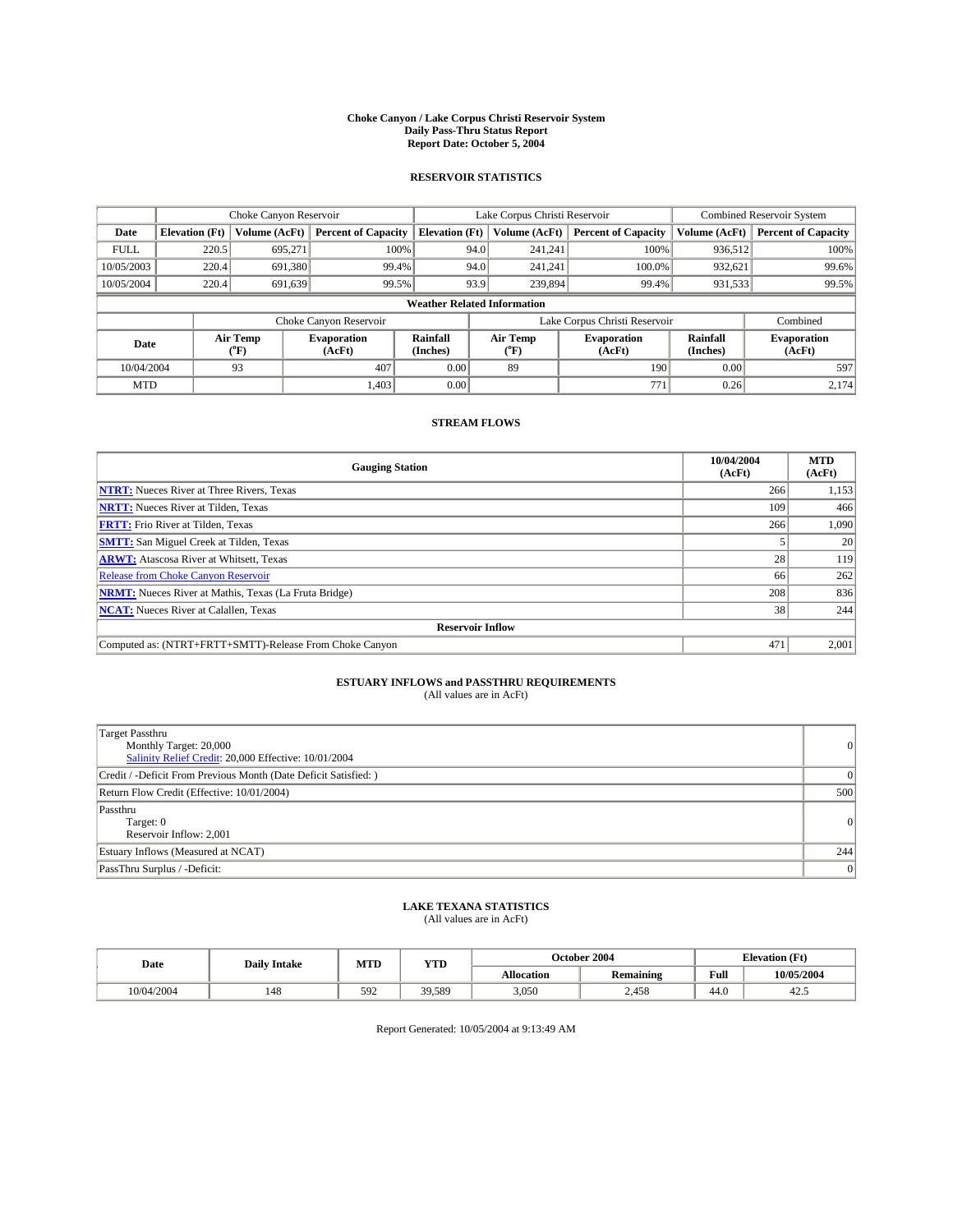#### **Choke Canyon / Lake Corpus Christi Reservoir System Daily Pass-Thru Status Report Report Date: October 6, 2004**

### **RESERVOIR STATISTICS**

|                                    | Choke Canyon Reservoir |                  |                              |                             | Lake Corpus Christi Reservoir |                  |                               |                      | <b>Combined Reservoir System</b> |  |  |
|------------------------------------|------------------------|------------------|------------------------------|-----------------------------|-------------------------------|------------------|-------------------------------|----------------------|----------------------------------|--|--|
| Date                               | <b>Elevation</b> (Ft)  | Volume (AcFt)    | <b>Percent of Capacity</b>   | <b>Elevation (Ft)</b>       |                               | Volume (AcFt)    | <b>Percent of Capacity</b>    | Volume (AcFt)        | <b>Percent of Capacity</b>       |  |  |
| <b>FULL</b>                        | 220.5                  | 695,271          | 100%                         |                             | 94.0                          | 241,241          | 100%                          | 936.512              | 100%                             |  |  |
| 10/06/2003                         | 220.4                  | 692.158          | 99.6%                        |                             | 94.0                          | 241.241          | $100.0\%$                     | 933,399              | 99.7%                            |  |  |
| 10/06/2004                         | 220.4                  | 691,380          | 99.4%                        |                             | 94.0                          | 241.241          | $100.0\%$                     | 932,621              | 99.6%                            |  |  |
| <b>Weather Related Information</b> |                        |                  |                              |                             |                               |                  |                               |                      |                                  |  |  |
|                                    |                        |                  | Choke Canyon Reservoir       |                             |                               |                  | Lake Corpus Christi Reservoir |                      | Combined                         |  |  |
| Date                               |                        | Air Temp<br>(°F) | <b>Evaporation</b><br>(AcFt) | <b>Rainfall</b><br>(Inches) |                               | Air Temp<br>("F) | <b>Evaporation</b><br>(AcFt)  | Rainfall<br>(Inches) | <b>Evaporation</b><br>(AcFt)     |  |  |
| 10/05/2004                         |                        | 82               | 151                          | 0.00                        |                               | 80               | 280                           | 1.63                 | 431                              |  |  |
| <b>MTD</b>                         |                        |                  | 1,554                        | 0.00                        |                               |                  | 1,051                         | 1.89                 | 2,605                            |  |  |

## **STREAM FLOWS**

| <b>Gauging Station</b>                                       | 10/05/2004<br>(AcFt) | <b>MTD</b><br>(AcFt) |
|--------------------------------------------------------------|----------------------|----------------------|
| <b>NTRT:</b> Nueces River at Three Rivers, Texas             | 260                  | 1,413                |
| <b>NRTT:</b> Nueces River at Tilden, Texas                   | 101                  | 568                  |
| <b>FRTT:</b> Frio River at Tilden, Texas                     | 264                  | 1,354                |
| <b>SMTT:</b> San Miguel Creek at Tilden, Texas               |                      | 25                   |
| <b>ARWT:</b> Atascosa River at Whitsett, Texas               | 32 <sub>1</sub>      | 151                  |
| <b>Release from Choke Canyon Reservoir</b>                   | 66                   | 328                  |
| <b>NRMT:</b> Nueces River at Mathis, Texas (La Fruta Bridge) | 210                  | 1.046                |
| <b>NCAT:</b> Nueces River at Calallen, Texas                 | 42                   | 286                  |
| <b>Reservoir Inflow</b>                                      |                      |                      |
| Computed as: (NTRT+FRTT+SMTT)-Release From Choke Canyon      | 463                  | 2,464                |

## **ESTUARY INFLOWS and PASSTHRU REQUIREMENTS**<br>(All values are in AcFt)

| <b>Target Passthru</b><br>Monthly Target: 20,000<br>Salinity Relief Credit: 20,000 Effective: 10/01/2004 | $\overline{0}$ |
|----------------------------------------------------------------------------------------------------------|----------------|
| Credit / -Deficit From Previous Month (Date Deficit Satisfied: )                                         | $\Omega$       |
| Return Flow Credit (Effective: 10/01/2004)                                                               | 500            |
| Passthru<br>Target: 0<br>Reservoir Inflow: 2,464                                                         | 0              |
| Estuary Inflows (Measured at NCAT)                                                                       | 286            |
| PassThru Surplus / -Deficit:                                                                             | 0              |

# **LAKE TEXANA STATISTICS** (All values are in AcFt)

| Date       | <b>Daily Intake</b> | MTD | <b>YTD</b>               |                   | October 2004                                         | <b>Elevation</b> (Ft) |            |
|------------|---------------------|-----|--------------------------|-------------------|------------------------------------------------------|-----------------------|------------|
|            |                     |     |                          | <b>Allocation</b> | <b>Remaining</b>                                     | Full                  | 10/06/2004 |
| 10/05/2004 | 148                 | 739 | 39.737<br>$\overline{ }$ | 3.050             | 0.21<br>$\sim$<br>$\sim$ $\sim$ $\sim$ $\sim$ $\sim$ | $\sim$<br>44.U        | 42.3       |

Report Generated: 10/06/2004 at 8:38:34 AM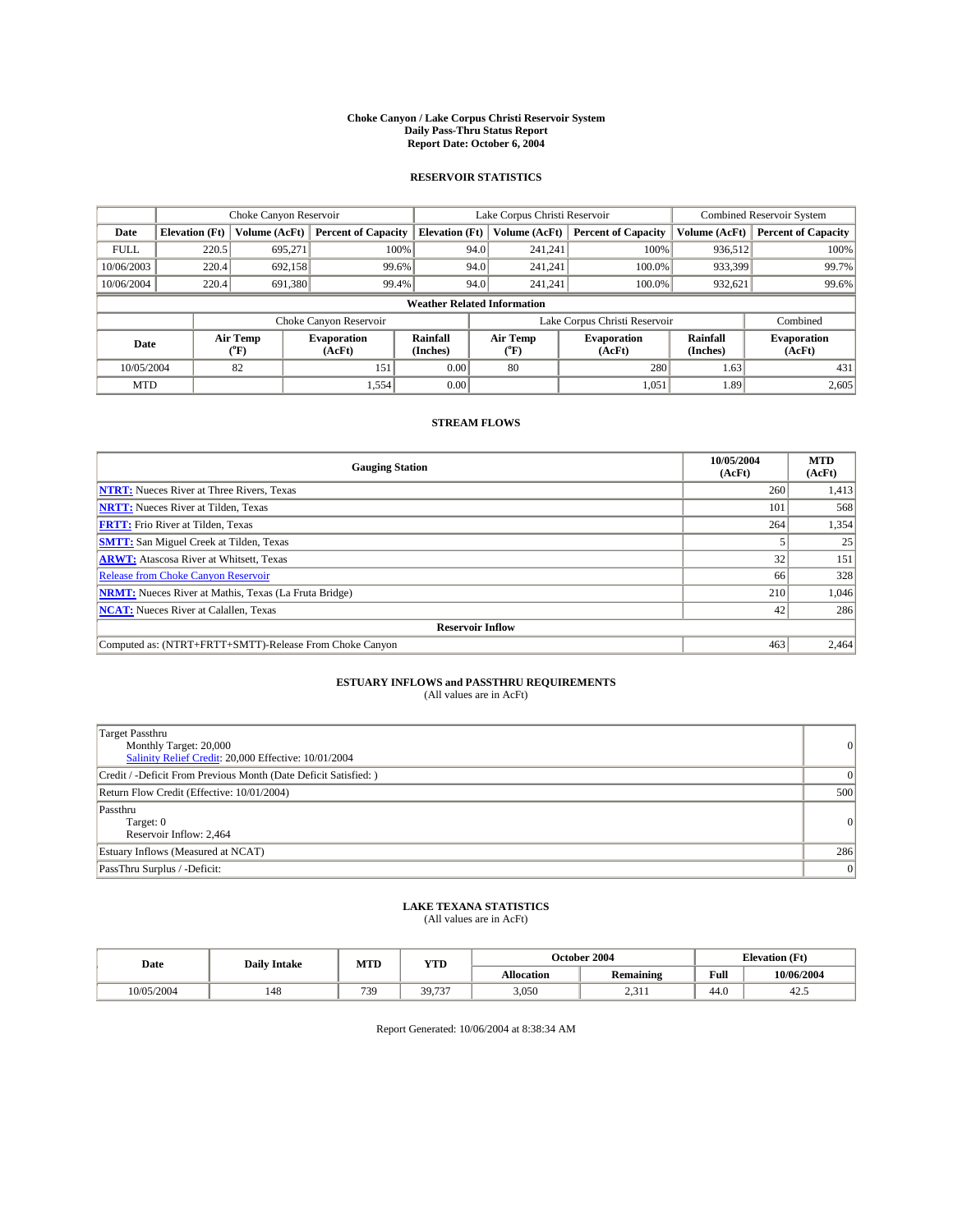#### **Choke Canyon / Lake Corpus Christi Reservoir System Daily Pass-Thru Status Report Report Date: October 7, 2004**

### **RESERVOIR STATISTICS**

|             | Choke Canyon Reservoir             |                  |                              |                             | Lake Corpus Christi Reservoir |                  |                               |                      | <b>Combined Reservoir System</b> |  |  |
|-------------|------------------------------------|------------------|------------------------------|-----------------------------|-------------------------------|------------------|-------------------------------|----------------------|----------------------------------|--|--|
| Date        | <b>Elevation</b> (Ft)              | Volume (AcFt)    | <b>Percent of Capacity</b>   | <b>Elevation (Ft)</b>       |                               | Volume (AcFt)    | <b>Percent of Capacity</b>    | Volume (AcFt)        | <b>Percent of Capacity</b>       |  |  |
| <b>FULL</b> | 220.5                              | 695,271          | 100%                         |                             | 94.0                          | 241,241          | 100%                          | 936.512              | 100%                             |  |  |
| 10/07/2003  | 220.4                              | 691.639          | 99.5%                        |                             | 94.0                          | 241.241          | $100.0\%$                     | 932,880              | 99.6%                            |  |  |
| 10/07/2004  | 220.4                              | 691.639          | 99.5%                        |                             | 94.0                          | 241,241          | $100.0\%$                     | 932,880              | 99.6%                            |  |  |
|             | <b>Weather Related Information</b> |                  |                              |                             |                               |                  |                               |                      |                                  |  |  |
|             |                                    |                  | Choke Canyon Reservoir       |                             |                               |                  | Lake Corpus Christi Reservoir |                      | Combined                         |  |  |
| Date        |                                    | Air Temp<br>(°F) | <b>Evaporation</b><br>(AcFt) | <b>Rainfall</b><br>(Inches) |                               | Air Temp<br>("F) | <b>Evaporation</b><br>(AcFt)  | Rainfall<br>(Inches) | <b>Evaporation</b><br>(AcFt)     |  |  |
| 10/06/2004  |                                    | 87               | 332                          | 0.00                        |                               | 85               | 22                            | 1.08                 | 354                              |  |  |
| <b>MTD</b>  |                                    |                  | 1,886                        | 0.00                        |                               |                  | 1,073                         | 2.97                 | 2,959                            |  |  |

## **STREAM FLOWS**

| <b>Gauging Station</b>                                       | 10/06/2004<br>(AcFt) | <b>MTD</b><br>(AcFt) |  |  |  |  |
|--------------------------------------------------------------|----------------------|----------------------|--|--|--|--|
| <b>NTRT:</b> Nueces River at Three Rivers, Texas             | 252                  | 1,665                |  |  |  |  |
| <b>NRTT:</b> Nueces River at Tilden, Texas                   | 129                  | 697                  |  |  |  |  |
| <b>FRTT:</b> Frio River at Tilden, Texas                     | 254                  | 1,608                |  |  |  |  |
| <b>SMTT:</b> San Miguel Creek at Tilden, Texas               |                      | 29                   |  |  |  |  |
| <b>ARWT:</b> Atascosa River at Whitsett, Texas               | 36                   | 187                  |  |  |  |  |
| <b>Release from Choke Canyon Reservoir</b>                   | 66                   | 393                  |  |  |  |  |
| <b>NRMT:</b> Nueces River at Mathis, Texas (La Fruta Bridge) | 282                  | 1,328                |  |  |  |  |
| <b>NCAT:</b> Nueces River at Calallen, Texas                 | 93                   | 379                  |  |  |  |  |
| <b>Reservoir Inflow</b>                                      |                      |                      |  |  |  |  |
| Computed as: (NTRT+FRTT+SMTT)-Release From Choke Canyon      | 445                  | 2,909                |  |  |  |  |

## **ESTUARY INFLOWS and PASSTHRU REQUIREMENTS**<br>(All values are in AcFt)

| Target Passthru<br>Monthly Target: 20,000<br>Salinity Relief Credit: 20,000 Effective: 10/01/2004 | $\overline{0}$ |
|---------------------------------------------------------------------------------------------------|----------------|
| Credit / -Deficit From Previous Month (Date Deficit Satisfied: )                                  |                |
| Return Flow Credit (Effective: 10/01/2004)                                                        | 500            |
| Passthru<br>Target: 0<br>Reservoir Inflow: 2,909                                                  | $\overline{0}$ |
| Estuary Inflows (Measured at NCAT)                                                                | 379            |
| PassThru Surplus / -Deficit:                                                                      | 0              |

# **LAKE TEXANA STATISTICS** (All values are in AcFt)

| Date       | <b>Daily Intake</b> | MTD | YTD    |                   | October 2004     | <b>Elevation</b> (Ft) |            |
|------------|---------------------|-----|--------|-------------------|------------------|-----------------------|------------|
|            |                     |     |        | <b>Allocation</b> | <b>Remaining</b> | Full                  | 10/07/2004 |
| 10/06/2004 | 148                 | 887 | 39.885 | 3,050             | 2,163            | $\sim$<br>44.U        | 42.3       |

Report Generated: 10/07/2004 at 8:21:37 AM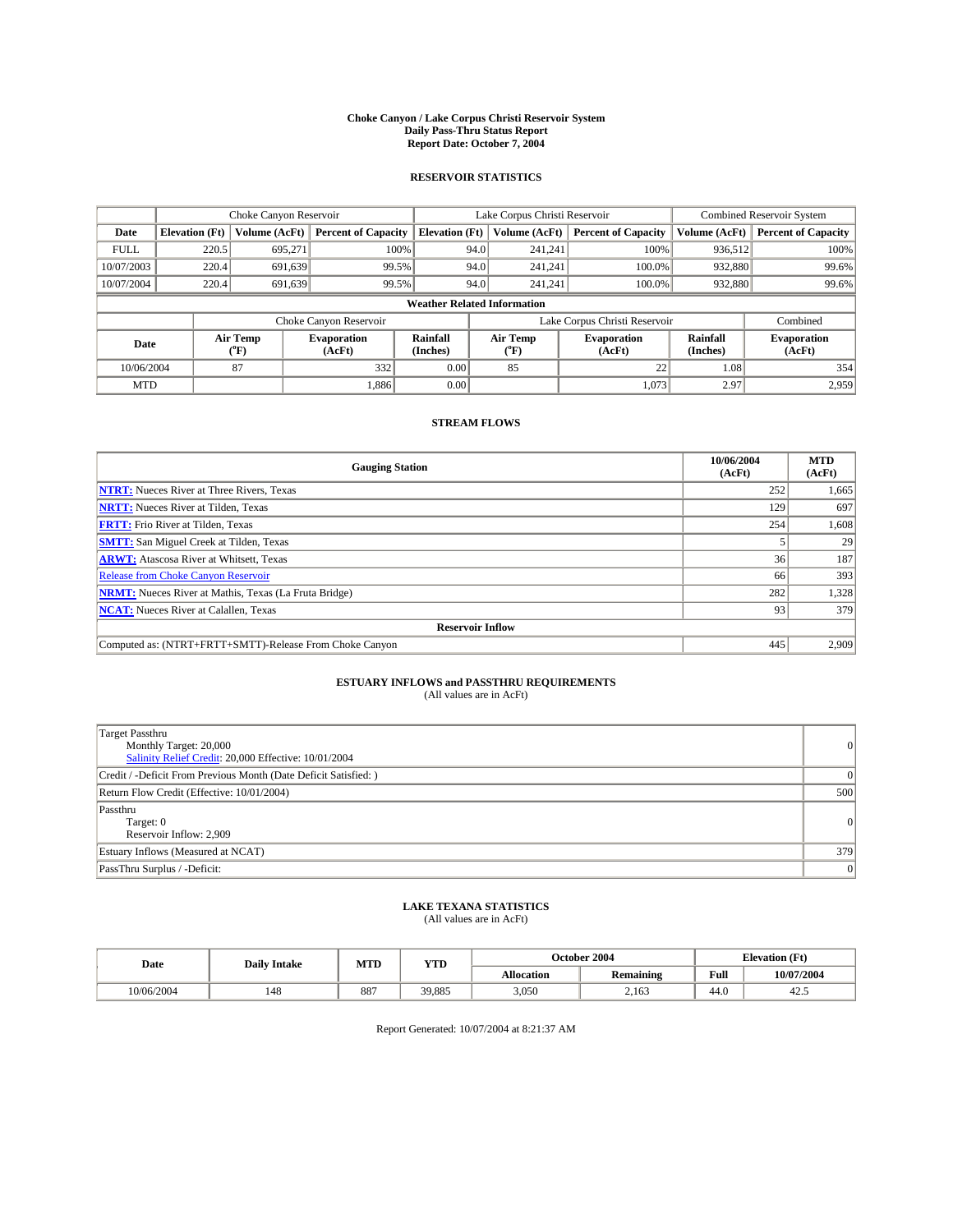#### **Choke Canyon / Lake Corpus Christi Reservoir System Daily Pass-Thru Status Report Report Date: October 8, 2004**

### **RESERVOIR STATISTICS**

|                                    |                       |                          | Lake Corpus Christi Reservoir |                             |      |                  | <b>Combined Reservoir System</b> |                      |                              |
|------------------------------------|-----------------------|--------------------------|-------------------------------|-----------------------------|------|------------------|----------------------------------|----------------------|------------------------------|
| Date                               | <b>Elevation</b> (Ft) | Volume (AcFt)            | <b>Percent of Capacity</b>    | <b>Elevation</b> (Ft)       |      | Volume (AcFt)    | <b>Percent of Capacity</b>       | Volume (AcFt)        | <b>Percent of Capacity</b>   |
| <b>FULL</b>                        | 220.5                 | 695.271                  |                               | 100%                        | 94.0 | 241,241          | 100%                             | 936,512              | 100%                         |
| 10/08/2003                         | 220.3                 | 691.121                  | 99.4%                         |                             | 94.0 | 241.241          | 100.0%                           | 932.362              | 99.6%                        |
| 10/08/2004                         | 220.5                 | 695,271                  | 100.0%                        |                             | 94.0 | 241,241          | 100.0%                           | 936,512              | 100.0%                       |
| <b>Weather Related Information</b> |                       |                          |                               |                             |      |                  |                                  |                      |                              |
|                                    |                       |                          | Choke Canyon Reservoir        |                             |      |                  | Lake Corpus Christi Reservoir    |                      | Combined                     |
| Date                               |                       | Air Temp<br>$\rm ^{6}F)$ | <b>Evaporation</b><br>(AcFt)  | <b>Rainfall</b><br>(Inches) |      | Air Temp<br>("F) | <b>Evaporation</b><br>(AcFt)     | Rainfall<br>(Inches) | <b>Evaporation</b><br>(AcFt) |
| 10/07/2004                         |                       | 83                       | 167                           | 1.19                        |      | 83               | 157                              | 0.38                 | 324                          |
| <b>MTD</b>                         |                       |                          | 2,053                         | 1.19                        |      |                  | 1,230                            | 3.35                 | 3,283                        |

## **STREAM FLOWS**

| <b>Gauging Station</b>                                       | 10/07/2004<br>(AcFt) | <b>MTD</b><br>(AcFt) |  |  |  |  |
|--------------------------------------------------------------|----------------------|----------------------|--|--|--|--|
| <b>NTRT:</b> Nueces River at Three Rivers, Texas             | 300                  | 1,965                |  |  |  |  |
| <b>NRTT:</b> Nueces River at Tilden, Texas                   | 137                  | 834                  |  |  |  |  |
| <b>FRTT:</b> Frio River at Tilden, Texas                     | 272                  | 1,880                |  |  |  |  |
| <b>SMTT:</b> San Miguel Creek at Tilden, Texas               | 38                   | 67                   |  |  |  |  |
| <b>ARWT:</b> Atascosa River at Whitsett, Texas               | 34                   | 220                  |  |  |  |  |
| Release from Choke Canyon Reservoir                          | 66                   | 459                  |  |  |  |  |
| <b>NRMT:</b> Nueces River at Mathis, Texas (La Fruta Bridge) | 220                  | 1,548                |  |  |  |  |
| <b>NCAT:</b> Nueces River at Calallen, Texas                 | 127                  | 506                  |  |  |  |  |
| <b>Reservoir Inflow</b>                                      |                      |                      |  |  |  |  |
| Computed as: (NTRT+FRTT+SMTT)-Release From Choke Canyon      | 544                  | 3,453                |  |  |  |  |

## **ESTUARY INFLOWS and PASSTHRU REQUIREMENTS**<br>(All values are in AcFt)

| Target Passthru<br>Monthly Target: 20,000<br>Salinity Relief Credit: 20,000 Effective: 10/01/2004 | $\overline{0}$ |
|---------------------------------------------------------------------------------------------------|----------------|
| Credit / -Deficit From Previous Month (Date Deficit Satisfied: )                                  |                |
| Return Flow Credit (Effective: 10/01/2004)                                                        | 500            |
| Passthru<br>Target: 0<br>Reservoir Inflow: 3,453                                                  | $\overline{0}$ |
| Estuary Inflows (Measured at NCAT)                                                                | 506            |
| PassThru Surplus / -Deficit:                                                                      | 0              |

# **LAKE TEXANA STATISTICS** (All values are in AcFt)

| Date       | <b>Daily Intake</b> | MTD   | YTD    |                   | October 2004     | <b>Elevation</b> (Ft) |            |
|------------|---------------------|-------|--------|-------------------|------------------|-----------------------|------------|
|            |                     |       |        | <b>Allocation</b> | <b>Remaining</b> | Full                  | 10/08/2004 |
| 10/07/2004 | 148                 | 1.035 | 40.033 | 3,050             | 2,015            | $\sim$<br>44.U        | 42.0       |

Report Generated: 10/08/2004 at 8:09:03 AM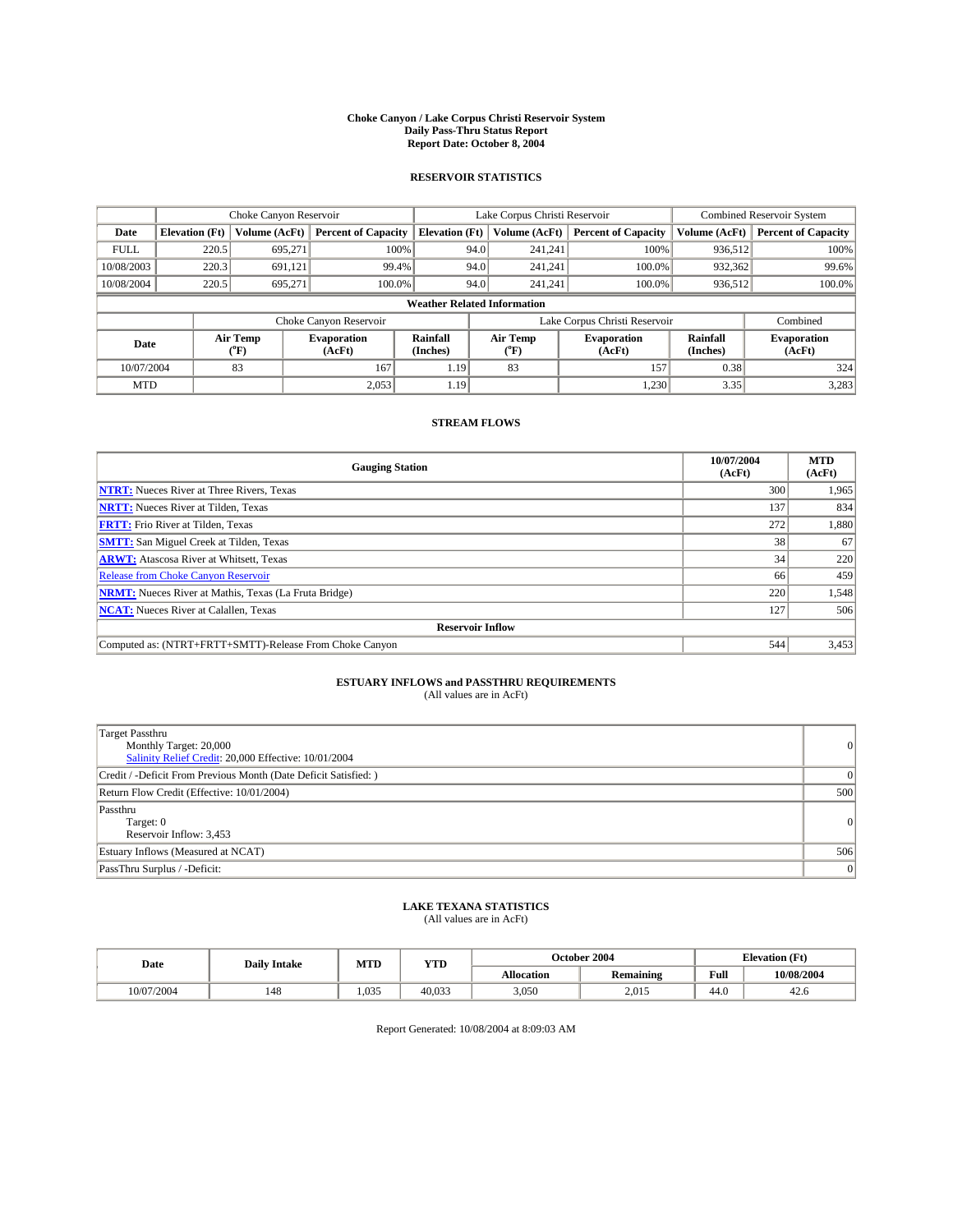#### **Choke Canyon / Lake Corpus Christi Reservoir System Daily Pass-Thru Status Report Report Date: October 9, 2004**

### **RESERVOIR STATISTICS**

|                                    | Choke Canyon Reservoir |                  |                              |                             | Lake Corpus Christi Reservoir |                  |                               |                      | <b>Combined Reservoir System</b> |  |  |
|------------------------------------|------------------------|------------------|------------------------------|-----------------------------|-------------------------------|------------------|-------------------------------|----------------------|----------------------------------|--|--|
| Date                               | <b>Elevation</b> (Ft)  | Volume (AcFt)    | <b>Percent of Capacity</b>   | <b>Elevation (Ft)</b>       |                               | Volume (AcFt)    | <b>Percent of Capacity</b>    | Volume (AcFt)        | <b>Percent of Capacity</b>       |  |  |
| <b>FULL</b>                        | 220.5                  | 695,271          | 100%                         |                             | 94.0                          | 241,241          | 100%                          | 936.512              | 100%                             |  |  |
| 10/09/2003                         | 220.4                  | 691.639          | 99.5%                        |                             | 94.0                          | 241.241          | $100.0\%$                     | 932,880              | 99.6%                            |  |  |
| 10/09/2004                         | 220.5                  | 695.271          | 100.0%                       |                             | 94.0                          | 241.241          | $100.0\%$                     | 936,512              | 100.0%                           |  |  |
| <b>Weather Related Information</b> |                        |                  |                              |                             |                               |                  |                               |                      |                                  |  |  |
|                                    |                        |                  | Choke Canyon Reservoir       |                             |                               |                  | Lake Corpus Christi Reservoir |                      | Combined                         |  |  |
| Date                               |                        | Air Temp<br>(°F) | <b>Evaporation</b><br>(AcFt) | <b>Rainfall</b><br>(Inches) |                               | Air Temp<br>("F) | <b>Evaporation</b><br>(AcFt)  | Rainfall<br>(Inches) | <b>Evaporation</b><br>(AcFt)     |  |  |
| 10/08/2004                         |                        | 82               | 167                          | 0.00                        |                               | 80               | 34                            | 0.01                 | 201                              |  |  |
| <b>MTD</b>                         |                        |                  | 2,220                        | 1.19                        |                               |                  | 1,264                         | 3.36                 | 3,484                            |  |  |

## **STREAM FLOWS**

| <b>Gauging Station</b>                                       | 10/08/2004<br>(AcFt) | <b>MTD</b><br>(AcFt) |
|--------------------------------------------------------------|----------------------|----------------------|
| <b>NTRT:</b> Nueces River at Three Rivers, Texas             | 304                  | 2,269                |
| <b>NRTT:</b> Nueces River at Tilden, Texas                   | 439                  | 1.272                |
| <b>FRTT:</b> Frio River at Tilden, Texas                     | 320                  | 2,199                |
| <b>SMTT:</b> San Miguel Creek at Tilden, Texas               | 75 <sub>1</sub>      | 142                  |
| <b>ARWT:</b> Atascosa River at Whitsett, Texas               | 30 <sup>1</sup>      | 250                  |
| <b>Release from Choke Canyon Reservoir</b>                   | 66                   | 524                  |
| <b>NRMT:</b> Nueces River at Mathis, Texas (La Fruta Bridge) | 266                  | 1,814                |
| <b>NCAT:</b> Nueces River at Calallen, Texas                 | 121                  | 627                  |
| <b>Reservoir Inflow</b>                                      |                      |                      |
| Computed as: (NTRT+FRTT+SMTT)-Release From Choke Canyon      | 633                  | 4,087                |

## **ESTUARY INFLOWS and PASSTHRU REQUIREMENTS**<br>(All values are in AcFt)

| <b>Target Passthru</b><br>Monthly Target: 20,000<br>Salinity Relief Credit: 20,000 Effective: 10/01/2004 | $\overline{0}$ |
|----------------------------------------------------------------------------------------------------------|----------------|
| Credit / -Deficit From Previous Month (Date Deficit Satisfied: )                                         | $\Omega$       |
| Return Flow Credit (Effective: 10/01/2004)                                                               | 500            |
| Passthru<br>Target: 0<br>Reservoir Inflow: 4,087                                                         | 0              |
| Estuary Inflows (Measured at NCAT)                                                                       | 627            |
| PassThru Surplus / -Deficit:                                                                             | 0              |

# **LAKE TEXANA STATISTICS** (All values are in AcFt)

| Date       | <b>Daily Intake</b> | MTD  | <b>YTD</b> |                   | October 2004     |                | <b>Elevation</b> (Ft) |  |
|------------|---------------------|------|------------|-------------------|------------------|----------------|-----------------------|--|
|            |                     |      |            | <b>Allocation</b> | <b>Remaining</b> | Full           | 10/09/2004            |  |
| 10/08/2004 | 148                 | .183 | 40.180     | 3.050             | .867             | $\sim$<br>44.U | 44.                   |  |

Report Generated: 10/09/2004 at 7:53:40 AM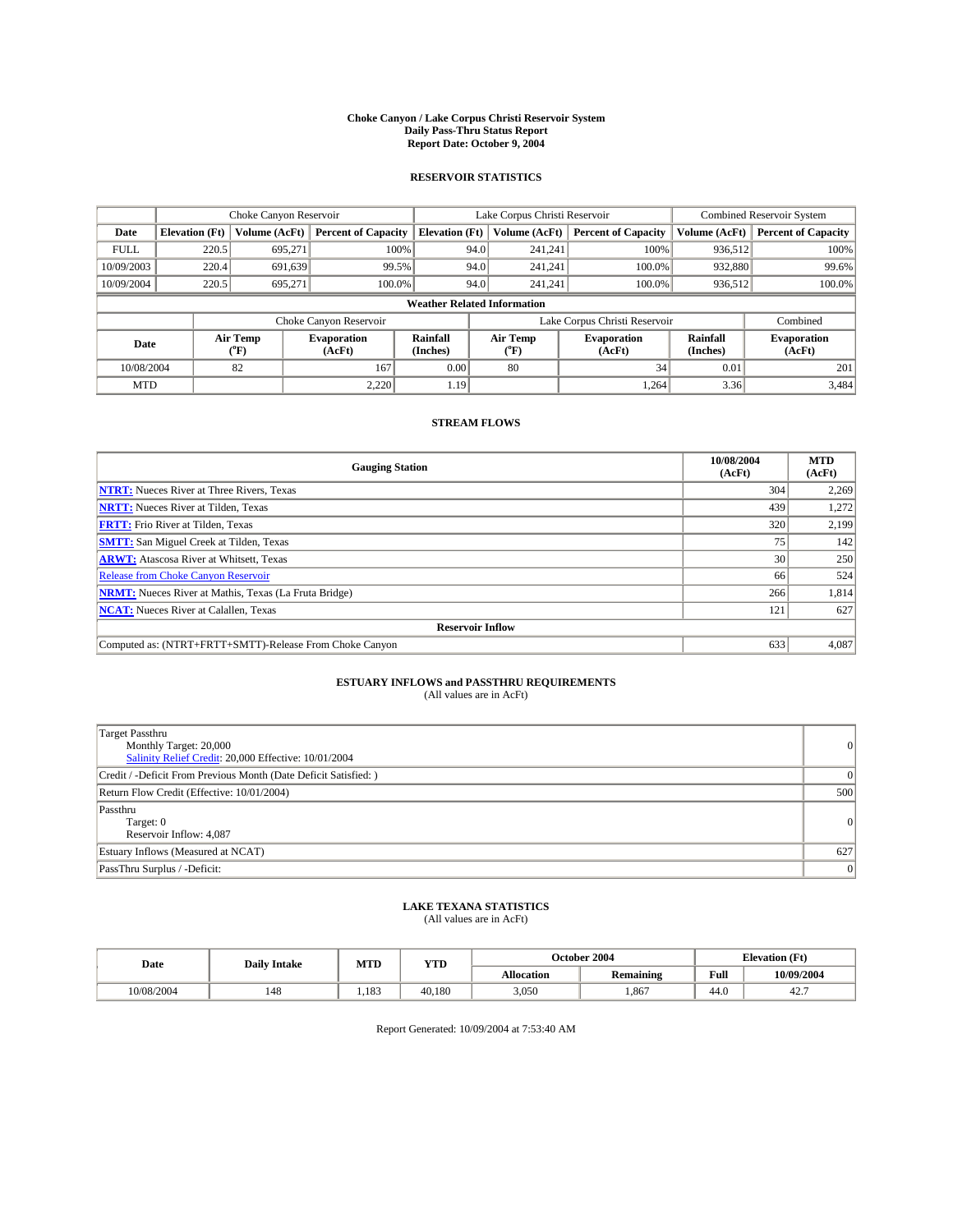#### **Choke Canyon / Lake Corpus Christi Reservoir System Daily Pass-Thru Status Report Report Date: October 10, 2004**

### **RESERVOIR STATISTICS**

| Choke Canyon Reservoir |                                    |                  |                              | Lake Corpus Christi Reservoir |                               |                  |                              | <b>Combined Reservoir System</b> |                              |
|------------------------|------------------------------------|------------------|------------------------------|-------------------------------|-------------------------------|------------------|------------------------------|----------------------------------|------------------------------|
| Date                   | <b>Elevation</b> (Ft)              | Volume (AcFt)    | <b>Percent of Capacity</b>   | <b>Elevation (Ft)</b>         |                               | Volume (AcFt)    | <b>Percent of Capacity</b>   | Volume (AcFt)                    | <b>Percent of Capacity</b>   |
| <b>FULL</b>            | 220.5                              | 695,271          | 100%                         |                               | 94.0                          | 241,241          | 100%                         | 936.512                          | 100%                         |
| 10/10/2003             | 220.3                              | 691.121          | 99.4%                        |                               | 94.0                          | 241.241          | $100.0\%$                    | 932,362                          | 99.6%                        |
| 10/10/2004             | 220.5                              | 695.271          | 100.0%                       |                               | 94.0                          | 241,241          | $100.0\%$                    | 936,512                          | 100.0%                       |
|                        | <b>Weather Related Information</b> |                  |                              |                               |                               |                  |                              |                                  |                              |
|                        |                                    |                  | Choke Canyon Reservoir       |                               | Lake Corpus Christi Reservoir |                  |                              |                                  | Combined                     |
| Date                   |                                    | Air Temp<br>(°F) | <b>Evaporation</b><br>(AcFt) | <b>Rainfall</b><br>(Inches)   |                               | Air Temp<br>("F) | <b>Evaporation</b><br>(AcFt) | Rainfall<br>(Inches)             | <b>Evaporation</b><br>(AcFt) |
| 10/09/2004             |                                    | 88               | 409                          | 0.00                          |                               | 83               | 269                          | 0.00                             | 678                          |
| <b>MTD</b>             |                                    |                  | 2,629                        | 1.19                          |                               |                  | 1,533                        | 3.36                             | 4,162                        |

## **STREAM FLOWS**

| <b>Gauging Station</b>                                       | 10/09/2004<br>(AcFt) | <b>MTD</b><br>(AcFt) |
|--------------------------------------------------------------|----------------------|----------------------|
| <b>NTRT:</b> Nueces River at Three Rivers, Texas             | 494                  | 2,763                |
| <b>NRTT:</b> Nueces River at Tilden, Texas                   | 822                  | 2,094                |
| <b>FRTT:</b> Frio River at Tilden, Texas                     | 335                  | 2,535                |
| <b>SMTT:</b> San Miguel Creek at Tilden, Texas               | 135                  | 277                  |
| <b>ARWT:</b> Atascosa River at Whitsett, Texas               | 30 <sup>1</sup>      | 280                  |
| <b>Release from Choke Canyon Reservoir</b>                   | 66                   | 590                  |
| <b>NRMT:</b> Nueces River at Mathis, Texas (La Fruta Bridge) | 347                  | 2,162                |
| <b>NCAT:</b> Nueces River at Calallen, Texas                 | 137                  | 764                  |
| <b>Reservoir Inflow</b>                                      |                      |                      |
| Computed as: (NTRT+FRTT+SMTT)-Release From Choke Canyon      | 899                  | 4.986                |

## **ESTUARY INFLOWS and PASSTHRU REQUIREMENTS**<br>(All values are in AcFt)

| Target Passthru<br>Monthly Target: 20,000<br>Salinity Relief Credit: 20,000 Effective: 10/01/2004 | $\overline{0}$ |
|---------------------------------------------------------------------------------------------------|----------------|
| Credit / -Deficit From Previous Month (Date Deficit Satisfied: )                                  | $\Omega$       |
| Return Flow Credit (Effective: 10/01/2004)                                                        | 500            |
| Passthru<br>Target: 0<br>Reservoir Inflow: 4,986                                                  | 0              |
| Estuary Inflows (Measured at NCAT)                                                                | 764            |
| PassThru Surplus / -Deficit:                                                                      | 0              |

# **LAKE TEXANA STATISTICS** (All values are in AcFt)

| Date       | <b>Daily Intake</b> | MTD   | YTD    |                                       | October 2004 |                | <b>Elevation</b> (Ft) |  |
|------------|---------------------|-------|--------|---------------------------------------|--------------|----------------|-----------------------|--|
|            |                     |       |        | <b>Allocation</b><br><b>Remaining</b> |              | Full           | 10/10/2004            |  |
| 10/09/2004 | 148                 | 1.331 | 40.328 | 3,050                                 | 719<br>.117  | $\sim$<br>44.U | 42.                   |  |

Report Generated: 10/10/2004 at 7:54:52 AM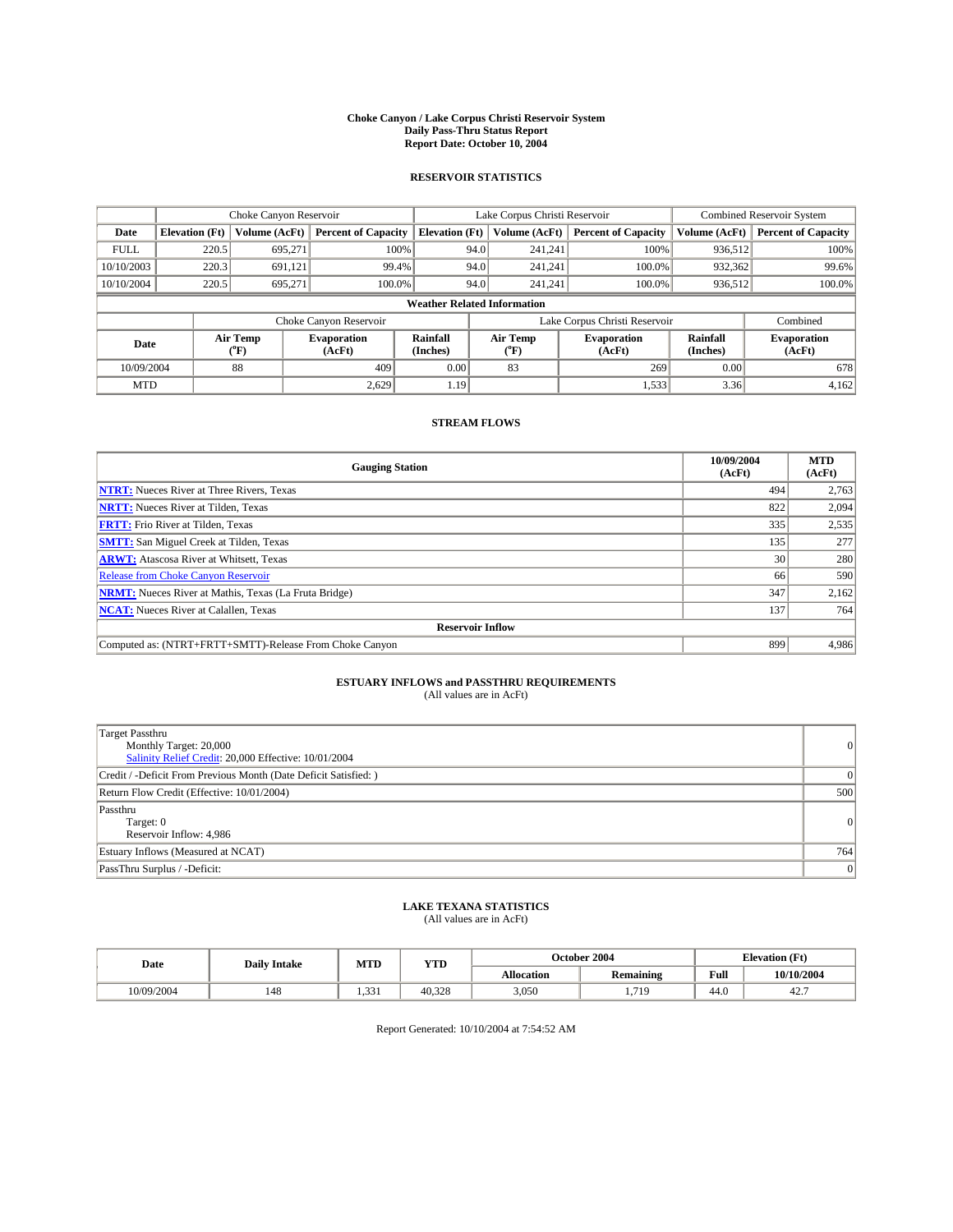#### **Choke Canyon / Lake Corpus Christi Reservoir System Daily Pass-Thru Status Report Report Date: October 11, 2004**

### **RESERVOIR STATISTICS**

| Choke Canyon Reservoir |                                    |                  |                              | Lake Corpus Christi Reservoir |                               |                  |                              | <b>Combined Reservoir System</b> |                              |
|------------------------|------------------------------------|------------------|------------------------------|-------------------------------|-------------------------------|------------------|------------------------------|----------------------------------|------------------------------|
| Date                   | <b>Elevation</b> (Ft)              | Volume (AcFt)    | <b>Percent of Capacity</b>   | <b>Elevation</b> (Ft)         |                               | Volume (AcFt)    | <b>Percent of Capacity</b>   | Volume (AcFt)                    | <b>Percent of Capacity</b>   |
| <b>FULL</b>            | 220.5                              | 695,271          | 100%                         |                               | 94.0                          | 241,241          | 100%                         | 936.512                          | 100%                         |
| 10/11/2003             | 220.4                              | 691,380          | 99.4%                        |                               | 94.0                          | 241.241          | $100.0\%$                    | 932,621                          | 99.6%                        |
| 10/11/2004             | 220.5                              | 694,752          | 99.9%                        |                               | 94.0                          | 241.241          | $100.0\%$                    | 935,993                          | 99.9%                        |
|                        | <b>Weather Related Information</b> |                  |                              |                               |                               |                  |                              |                                  |                              |
|                        |                                    |                  | Choke Canyon Reservoir       |                               | Lake Corpus Christi Reservoir |                  |                              |                                  | Combined                     |
| Date                   |                                    | Air Temp<br>(°F) | <b>Evaporation</b><br>(AcFt) | <b>Rainfall</b><br>(Inches)   |                               | Air Temp<br>("F) | <b>Evaporation</b><br>(AcFt) | Rainfall<br>(Inches)             | <b>Evaporation</b><br>(AcFt) |
| 10/10/2004             |                                    | 86               | 348                          | 0.00                          |                               | 84               | 258                          | 0.00                             | 606                          |
| <b>MTD</b>             |                                    |                  | 2,977                        | 1.19                          |                               |                  | 1,791                        | 3.36                             | 4,768                        |

## **STREAM FLOWS**

| <b>Gauging Station</b>                                       | 10/10/2004<br>(AcFt) | <b>MTD</b><br>(AcFt) |
|--------------------------------------------------------------|----------------------|----------------------|
| <b>NTRT:</b> Nueces River at Three Rivers, Texas             | 836                  | 3,599                |
| <b>NRTT:</b> Nueces River at Tilden, Texas                   | 498                  | 2,592                |
| <b>FRTT:</b> Frio River at Tilden, Texas                     | 304                  | 2,839                |
| <b>SMTT:</b> San Miguel Creek at Tilden, Texas               | 81                   | 359                  |
| <b>ARWT:</b> Atascosa River at Whitsett, Texas               | 28                   | 308                  |
| <b>Release from Choke Canyon Reservoir</b>                   | 66                   | 655                  |
| <b>NRMT:</b> Nueces River at Mathis, Texas (La Fruta Bridge) | 286                  | 2,448                |
| <b>NCAT:</b> Nueces River at Calallen, Texas                 | 169                  | 933                  |
| <b>Reservoir Inflow</b>                                      |                      |                      |
| Computed as: (NTRT+FRTT+SMTT)-Release From Choke Canyon      | 1,155                | 6,141                |

## **ESTUARY INFLOWS and PASSTHRU REQUIREMENTS**<br>(All values are in AcFt)

| Target Passthru<br>Monthly Target: 20,000<br>Salinity Relief Credit: 20,000 Effective: 10/01/2004 | $\overline{0}$ |
|---------------------------------------------------------------------------------------------------|----------------|
| Credit / -Deficit From Previous Month (Date Deficit Satisfied: )                                  |                |
| Return Flow Credit (Effective: 10/01/2004)                                                        | 500            |
| Passthru<br>Target: 0<br>Reservoir Inflow: 6,141                                                  | $\overline{0}$ |
| Estuary Inflows (Measured at NCAT)                                                                | 933            |
| PassThru Surplus / -Deficit:                                                                      | 0              |

# **LAKE TEXANA STATISTICS** (All values are in AcFt)

| Date       | <b>Daily Intake</b> | MTD   | <b>YTD</b> | October 2004      |                          |                    | <b>Elevation</b> (Ft) |  |
|------------|---------------------|-------|------------|-------------------|--------------------------|--------------------|-----------------------|--|
|            |                     |       |            | <b>Allocation</b> | <b>Remaining</b>         |                    | 10/11/2004            |  |
| 10/10/2004 | 148                 | . 478 | 40.476     | 3,050             | 57 <sup>o</sup><br>ے رہے | $\sqrt{ }$<br>44.0 | 42.                   |  |

Report Generated: 10/12/2004 at 10:42:21 AM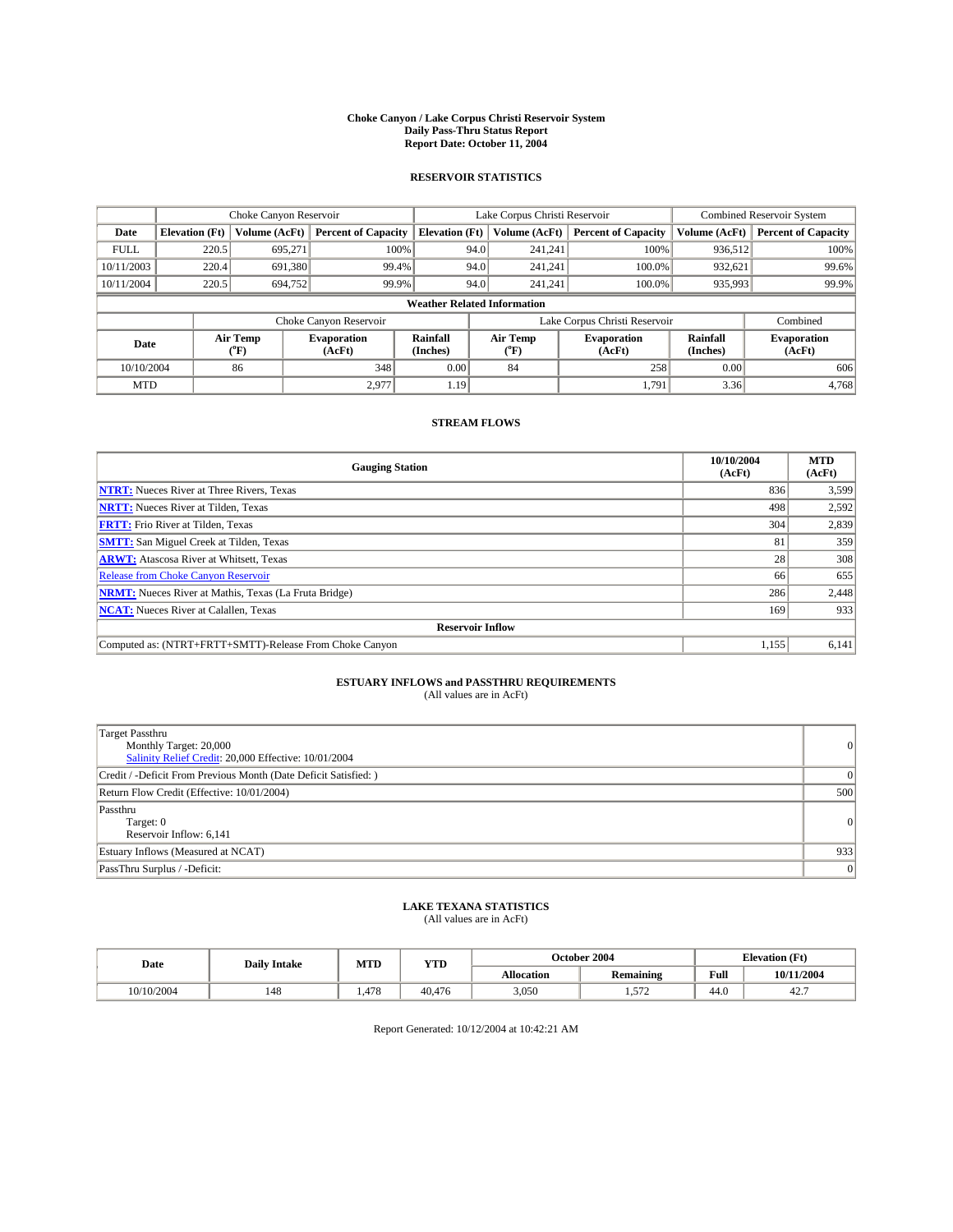#### **Choke Canyon / Lake Corpus Christi Reservoir System Daily Pass-Thru Status Report Report Date: October 12, 2004**

### **RESERVOIR STATISTICS**

| Choke Canyon Reservoir |                                    |                  |                              | Lake Corpus Christi Reservoir |                               |                  |                              | <b>Combined Reservoir System</b> |                              |
|------------------------|------------------------------------|------------------|------------------------------|-------------------------------|-------------------------------|------------------|------------------------------|----------------------------------|------------------------------|
| Date                   | <b>Elevation</b> (Ft)              | Volume (AcFt)    | <b>Percent of Capacity</b>   | <b>Elevation</b> (Ft)         |                               | Volume (AcFt)    | <b>Percent of Capacity</b>   | Volume (AcFt)                    | <b>Percent of Capacity</b>   |
| <b>FULL</b>            | 220.5                              | 695,271          | 100%                         |                               | 94.0                          | 241,241          | 100%                         | 936.512                          | 100%                         |
| 10/12/2003             | 221.1                              | 695.271          | $100.0\%$                    |                               | 94.0                          | 241.241          | 100.0%                       | 936.512                          | 100.0%                       |
| 10/12/2004             | 220.5                              | 694,493          | 99.9%                        |                               | 94.0                          | 241.241          | 100.0%                       | 935,734                          | 99.9%                        |
|                        | <b>Weather Related Information</b> |                  |                              |                               |                               |                  |                              |                                  |                              |
|                        |                                    |                  | Choke Canyon Reservoir       |                               | Lake Corpus Christi Reservoir |                  |                              |                                  | Combined                     |
| Date                   |                                    | Air Temp<br>(°F) | <b>Evaporation</b><br>(AcFt) | <b>Rainfall</b><br>(Inches)   |                               | Air Temp<br>("F) | <b>Evaporation</b><br>(AcFt) | Rainfall<br>(Inches)             | <b>Evaporation</b><br>(AcFt) |
| 10/11/2004             |                                    | 87               | 333                          | 0.00                          |                               | 84               | 213                          | 0.00                             | 546                          |
| <b>MTD</b>             |                                    |                  | 3,310                        | 1.19                          |                               |                  | 2,004                        | 3.36                             | 5,314                        |

## **STREAM FLOWS**

| <b>Gauging Station</b>                                       | 10/11/2004<br>(AcFt) | <b>MTD</b><br>(AcFt) |
|--------------------------------------------------------------|----------------------|----------------------|
| <b>NTRT:</b> Nueces River at Three Rivers, Texas             | 512                  | 4,111                |
| <b>NRTT:</b> Nueces River at Tilden, Texas                   | 254                  | 2,846                |
| <b>FRTT:</b> Frio River at Tilden, Texas                     | 288                  | 3,126                |
| <b>SMTT:</b> San Miguel Creek at Tilden, Texas               | 32 <sub>1</sub>      | 390                  |
| <b>ARWT:</b> Atascosa River at Whitsett, Texas               | 26                   | 333                  |
| Release from Choke Canyon Reservoir                          | 66                   | 721                  |
| <b>NRMT:</b> Nueces River at Mathis, Texas (La Fruta Bridge) | 234                  | 2,682                |
| <b>NCAT:</b> Nueces River at Calallen, Texas                 | -69                  | 1,002                |
| <b>Reservoir Inflow</b>                                      |                      |                      |
| Computed as: (NTRT+FRTT+SMTT)-Release From Choke Canyon      | 766                  | 6,907                |

# **ESTUARY INFLOWS and PASSTHRU REQUIREMENTS**<br>(All values are in AcFt)

| <b>Target Passthru</b><br>Monthly Target: 20,000<br>Salinity Relief Credit: 20,000 Effective: 10/01/2004 | 0              |
|----------------------------------------------------------------------------------------------------------|----------------|
| Credit / -Deficit From Previous Month (Date Deficit Satisfied: )                                         | $\overline{0}$ |
| Return Flow Credit (Effective: 10/01/2004)                                                               | 500            |
| Passthru<br>Target: 0<br>Reservoir Inflow: 6,907                                                         | 0              |
| Estuary Inflows (Measured at NCAT)                                                                       | 1,002          |
| PassThru Surplus / -Deficit:                                                                             | 0              |

# **LAKE TEXANA STATISTICS** (All values are in AcFt)

| (All values are in AcFt) |  |  |
|--------------------------|--|--|
|                          |  |  |

| Date          | <b>Daily Intake</b> | MTD  | <b>YTD</b> |                   | October 2004                  |                       | <b>Elevation</b> (Ft) |  |
|---------------|---------------------|------|------------|-------------------|-------------------------------|-----------------------|-----------------------|--|
|               |                     |      |            | <b>Allocation</b> | $\cdot$ .<br><b>Remaining</b> | Full                  | 10/12/2004            |  |
| 1/2004<br>0/1 | 148                 | .626 | 40.623     | 3,050             | .424                          | $\sim$ $\sim$<br>44.U | 42.                   |  |

Report Generated: 10/12/2004 at 10:48:39 AM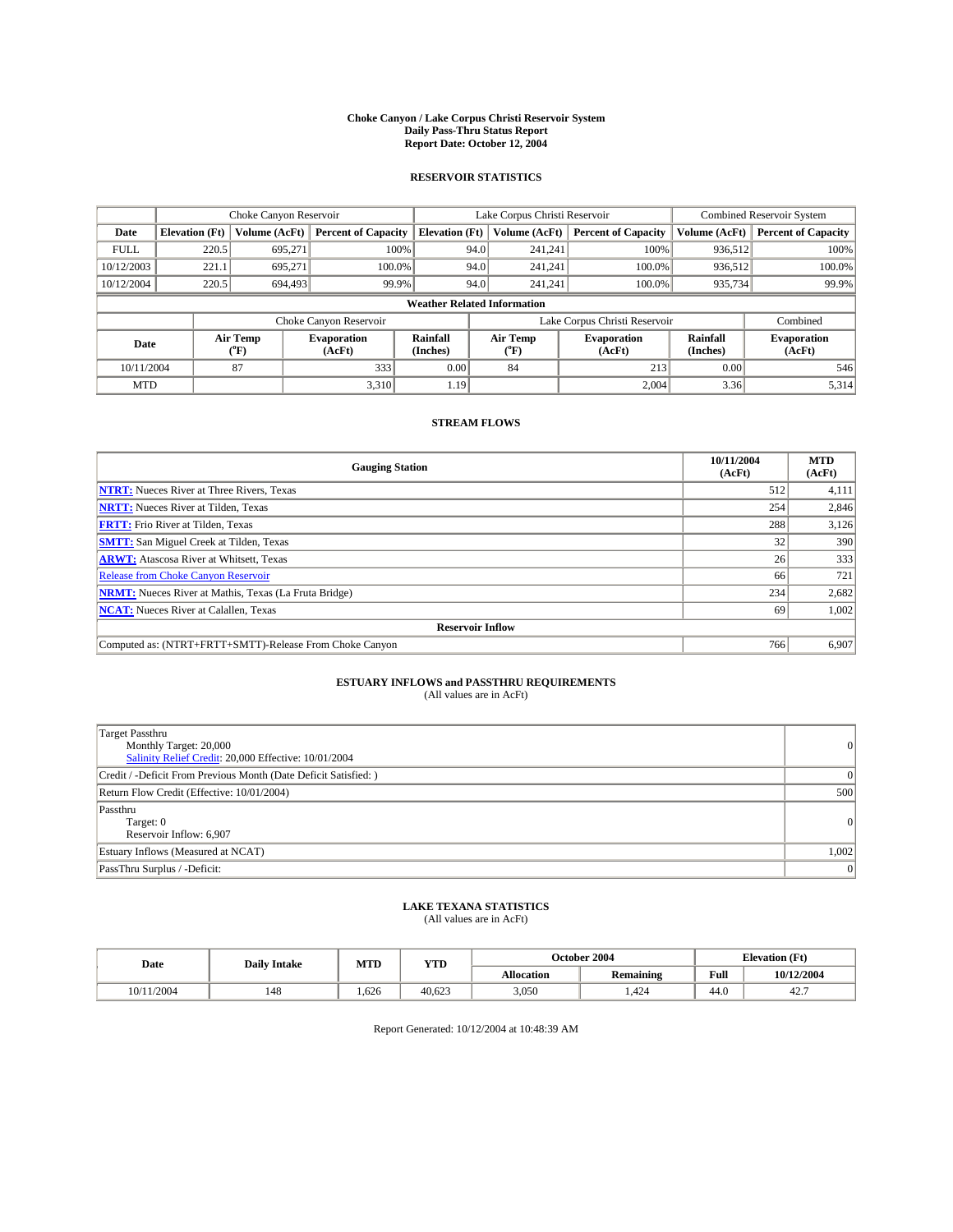#### **Choke Canyon / Lake Corpus Christi Reservoir System Daily Pass-Thru Status Report Report Date: October 13, 2004**

### **RESERVOIR STATISTICS**

|             | Choke Canyon Reservoir             |                  |                              |                             |                               | Lake Corpus Christi Reservoir | <b>Combined Reservoir System</b> |                      |                              |  |
|-------------|------------------------------------|------------------|------------------------------|-----------------------------|-------------------------------|-------------------------------|----------------------------------|----------------------|------------------------------|--|
| Date        | <b>Elevation</b> (Ft)              | Volume (AcFt)    | <b>Percent of Capacity</b>   | <b>Elevation (Ft)</b>       |                               | Volume (AcFt)                 | <b>Percent of Capacity</b>       | Volume (AcFt)        | <b>Percent of Capacity</b>   |  |
| <b>FULL</b> | 220.5                              | 695,271          |                              | 100%                        | 94.0                          | 241,241                       | 100%                             | 936.512              | 100%                         |  |
| 10/13/2003  | 221.3                              | 695.271          | $100.0\%$                    |                             | 94.0                          | 241.241                       | $100.0\%$                        | 936.512              | 100.0%                       |  |
| 10/13/2004  | 220.5                              | 694.233          | 99.9%                        |                             | 94.0                          | 241,241                       | $100.0\%$                        | 935,474              | 99.9%                        |  |
|             | <b>Weather Related Information</b> |                  |                              |                             |                               |                               |                                  |                      |                              |  |
|             |                                    |                  | Choke Canyon Reservoir       |                             | Lake Corpus Christi Reservoir |                               |                                  |                      | Combined                     |  |
| Date        |                                    | Air Temp<br>(°F) | <b>Evaporation</b><br>(AcFt) | <b>Rainfall</b><br>(Inches) |                               | Air Temp<br>("F)              | <b>Evaporation</b><br>(AcFt)     | Rainfall<br>(Inches) | <b>Evaporation</b><br>(AcFt) |  |
| 10/12/2004  |                                    | 84               | 302                          | 0.00                        |                               | 82                            | 224                              | 0.00                 | 526                          |  |
| <b>MTD</b>  |                                    |                  | 3,612                        | 1.19                        |                               |                               | 2,228                            | 3.36                 | 5,840                        |  |

## **STREAM FLOWS**

| <b>Gauging Station</b>                                       | 10/12/2004<br>(AcFt) | <b>MTD</b><br>(AcFt) |
|--------------------------------------------------------------|----------------------|----------------------|
| <b>NTRT:</b> Nueces River at Three Rivers, Texas             | 397                  | 4,508                |
| <b>NRTT:</b> Nueces River at Tilden, Texas                   | 234                  | 3,081                |
| <b>FRTT:</b> Frio River at Tilden, Texas                     | 286                  | 3,412                |
| <b>SMTT:</b> San Miguel Creek at Tilden, Texas               |                      | 408                  |
| <b>ARWT:</b> Atascosa River at Whitsett, Texas               | 24                   | 357                  |
| <b>Release from Choke Canyon Reservoir</b>                   | 66                   | 786                  |
| <b>NRMT:</b> Nueces River at Mathis, Texas (La Fruta Bridge) | 187                  | 2,868                |
| <b>NCAT:</b> Nueces River at Calallen, Texas                 | 62                   | 1,064                |
| <b>Reservoir Inflow</b>                                      |                      |                      |
| Computed as: (NTRT+FRTT+SMTT)-Release From Choke Canyon      | 635                  | 7,542                |

# **ESTUARY INFLOWS and PASSTHRU REQUIREMENTS**<br>(All values are in AcFt)

| <b>Target Passthru</b><br>Monthly Target: 20,000<br>Salinity Relief Credit: 20,000 Effective: 10/01/2004 | 0              |
|----------------------------------------------------------------------------------------------------------|----------------|
| Credit / -Deficit From Previous Month (Date Deficit Satisfied: )                                         | $\overline{0}$ |
| Return Flow Credit (Effective: 10/01/2004)                                                               | 500            |
| Passthru<br>Target: 0<br>Reservoir Inflow: 7,542                                                         | 0              |
| Estuary Inflows (Measured at NCAT)                                                                       | 1,064          |
| PassThru Surplus / -Deficit:                                                                             | 0              |

# **LAKE TEXANA STATISTICS** (All values are in AcFt)

| $(2.11 \times 0.000)$ are $(1.210)$ |  |
|-------------------------------------|--|
|                                     |  |
|                                     |  |

| Date       | <b>Daily Intake</b> | MTD   | <b>YTD</b> |                   | October 2004         | <b>Elevation</b> (Ft) |            |
|------------|---------------------|-------|------------|-------------------|----------------------|-----------------------|------------|
|            |                     |       |            | <b>Allocation</b> | <b>Remaining</b>     | Full                  | 10/13/2004 |
| 10/12/2004 | 148                 | $- -$ | 40.77      | 3,050             | $\sim$<br>$\sqrt{1}$ | $\sim$<br>44.V        | 43.1       |

Report Generated: 10/13/2004 at 8:41:42 AM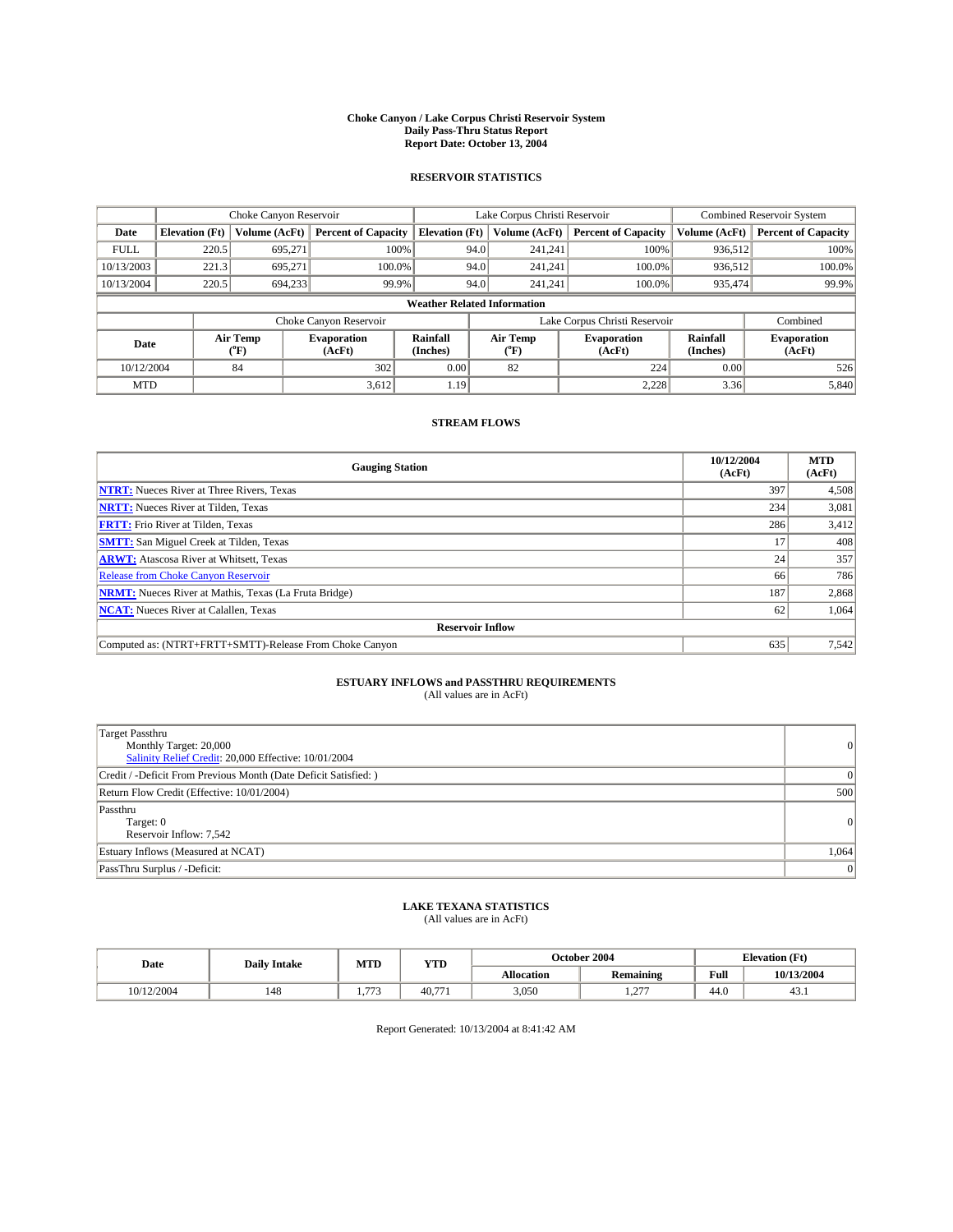#### **Choke Canyon / Lake Corpus Christi Reservoir System Daily Pass-Thru Status Report Report Date: October 14, 2004**

### **RESERVOIR STATISTICS**

|             | Choke Canyon Reservoir             |                  |                              |                             |                               | Lake Corpus Christi Reservoir | <b>Combined Reservoir System</b> |                      |                              |  |
|-------------|------------------------------------|------------------|------------------------------|-----------------------------|-------------------------------|-------------------------------|----------------------------------|----------------------|------------------------------|--|
| Date        | <b>Elevation</b> (Ft)              | Volume (AcFt)    | <b>Percent of Capacity</b>   | <b>Elevation (Ft)</b>       |                               | Volume (AcFt)                 | <b>Percent of Capacity</b>       | Volume (AcFt)        | <b>Percent of Capacity</b>   |  |
| <b>FULL</b> | 220.5                              | 695,271          | 100%                         |                             | 94.0                          | 241,241                       | 100%                             | 936.512              | 100%                         |  |
| 10/14/2003  | 221.2                              | 695.271          | $100.0\%$                    |                             | 94.0                          | 241.241                       | $100.0\%$                        | 936.512              | 100.0%                       |  |
| 10/14/2004  | 220.5                              | 694,752          | 99.9%                        |                             | 94.0                          | 241,241                       | $100.0\%$                        | 935,993              | 99.9%                        |  |
|             | <b>Weather Related Information</b> |                  |                              |                             |                               |                               |                                  |                      |                              |  |
|             |                                    |                  | Choke Canyon Reservoir       |                             | Lake Corpus Christi Reservoir |                               |                                  | Combined             |                              |  |
| Date        |                                    | Air Temp<br>(°F) | <b>Evaporation</b><br>(AcFt) | <b>Rainfall</b><br>(Inches) |                               | Air Temp<br>("F)              | <b>Evaporation</b><br>(AcFt)     | Rainfall<br>(Inches) | <b>Evaporation</b><br>(AcFt) |  |
| 10/13/2004  |                                    | 88               | 242                          | 0.10                        |                               | 89                            | 314                              | 0.80                 | 556                          |  |
| <b>MTD</b>  |                                    |                  | 3,854                        | 1.29                        |                               |                               | 2,542                            | 4.16                 | 6,396                        |  |

## **STREAM FLOWS**

| <b>Gauging Station</b>                                       | 10/13/2004<br>(AcFt) | <b>MTD</b><br>(AcFt) |
|--------------------------------------------------------------|----------------------|----------------------|
| <b>NTRT:</b> Nueces River at Three Rivers, Texas             | 373                  | 4,881                |
| <b>NRTT:</b> Nueces River at Tilden, Texas                   | 220                  | 3,301                |
| <b>FRTT:</b> Frio River at Tilden, Texas                     | 280                  | 3,692                |
| <b>SMTT:</b> San Miguel Creek at Tilden, Texas               | 40                   | 447                  |
| <b>ARWT:</b> Atascosa River at Whitsett, Texas               | 26                   | 383                  |
| <b>Release from Choke Canyon Reservoir</b>                   | 66                   | 852                  |
| <b>NRMT:</b> Nueces River at Mathis, Texas (La Fruta Bridge) | 161                  | 3,029                |
| <b>NCAT:</b> Nueces River at Calallen, Texas                 | 52                   | 1,116                |
| <b>Reservoir Inflow</b>                                      |                      |                      |
| Computed as: (NTRT+FRTT+SMTT)-Release From Choke Canyon      | 627                  | 8,169                |

# **ESTUARY INFLOWS and PASSTHRU REQUIREMENTS**<br>(All values are in AcFt)

| Target Passthru<br>Monthly Target: 20,000<br>Salinity Relief Credit: 20,000 Effective: 10/01/2004 | $\overline{0}$ |
|---------------------------------------------------------------------------------------------------|----------------|
| Credit / -Deficit From Previous Month (Date Deficit Satisfied: )                                  | $\Omega$       |
| Return Flow Credit (Effective: 10/01/2004)                                                        | 500            |
| Passthru<br>Target: 0<br>Reservoir Inflow: 8,169                                                  | $\overline{0}$ |
| Estuary Inflows (Measured at NCAT)                                                                | 1,116          |
| PassThru Surplus / -Deficit:                                                                      | $\overline{0}$ |

# **LAKE TEXANA STATISTICS** (All values are in AcFt)

| Date       | <b>Daily Intake</b> | MTD   | <b>YTD</b> |                   | October 2004     | <b>Elevation</b> (Ft) |            |
|------------|---------------------|-------|------------|-------------------|------------------|-----------------------|------------|
|            |                     |       |            | <b>Allocation</b> | <b>Remaining</b> | Full                  | 10/14/2004 |
| 10/13/2004 | 148                 | 1.921 | 40.918     | 3,050             | .,129            | $\sim$<br>44.U        | 43.0       |

Report Generated: 10/14/2004 at 8:17:52 AM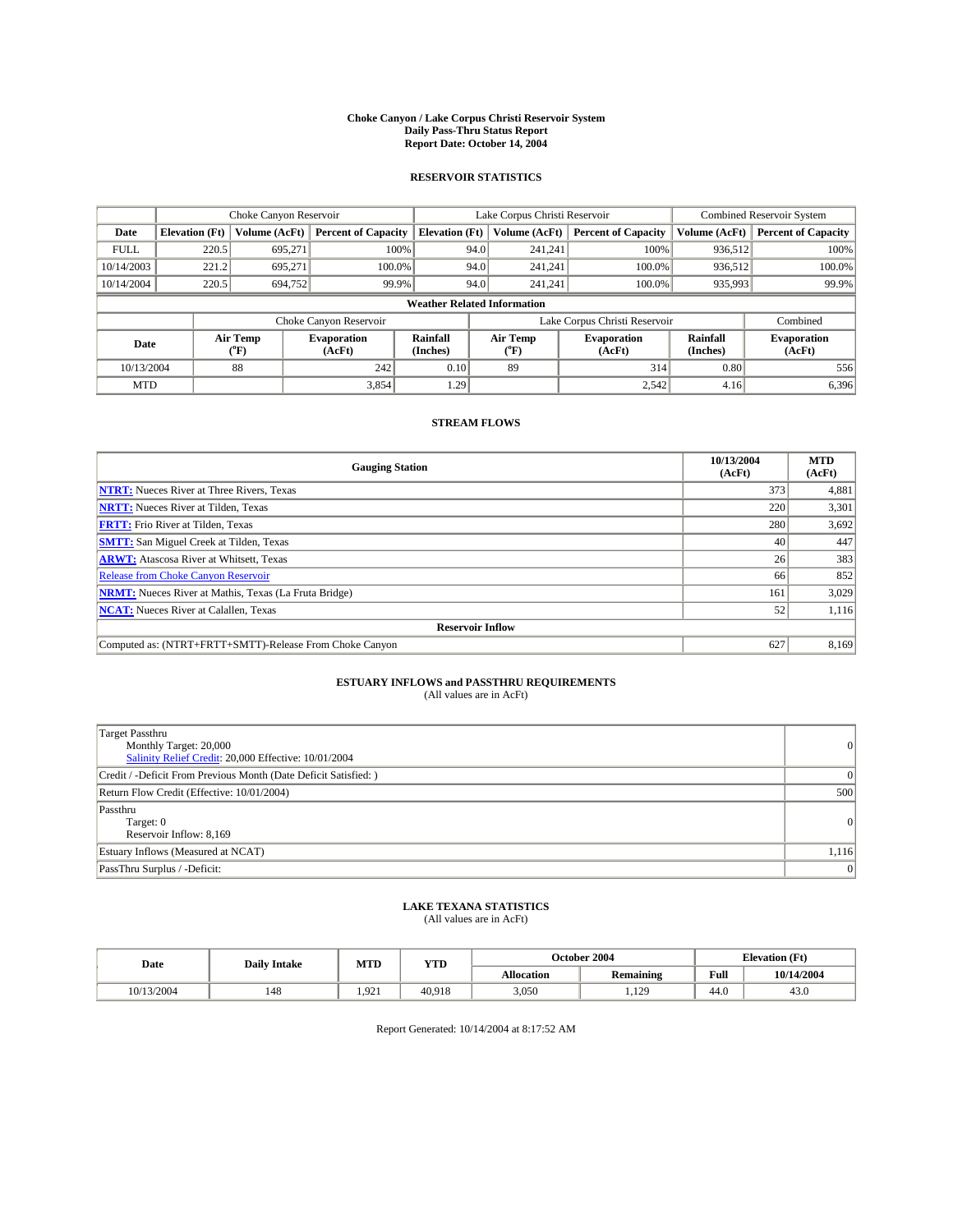#### **Choke Canyon / Lake Corpus Christi Reservoir System Daily Pass-Thru Status Report Report Date: October 15, 2004**

### **RESERVOIR STATISTICS**

|             | Choke Canyon Reservoir             |                  |                              | Lake Corpus Christi Reservoir | <b>Combined Reservoir System</b> |                  |                              |                      |                              |  |
|-------------|------------------------------------|------------------|------------------------------|-------------------------------|----------------------------------|------------------|------------------------------|----------------------|------------------------------|--|
| Date        | <b>Elevation</b> (Ft)              | Volume (AcFt)    | <b>Percent of Capacity</b>   | <b>Elevation (Ft)</b>         |                                  | Volume (AcFt)    | <b>Percent of Capacity</b>   | Volume (AcFt)        | <b>Percent of Capacity</b>   |  |
| <b>FULL</b> | 220.5                              | 695,271          |                              | 100%                          | 94.0                             | 241,241          | 100%                         | 936.512              | 100%                         |  |
| 10/15/2003  | 221.3                              | 695.271          | $100.0\%$                    |                               | 94.0                             | 241.241          | $100.0\%$                    | 936.512              | 100.0%                       |  |
| 10/15/2004  | 220.4                              | 693,455          | 99.7%                        |                               | 94.0                             | 241,241          | $100.0\%$                    | 934,696              | 99.8%                        |  |
|             | <b>Weather Related Information</b> |                  |                              |                               |                                  |                  |                              |                      |                              |  |
|             |                                    |                  | Choke Canyon Reservoir       |                               | Lake Corpus Christi Reservoir    |                  |                              |                      | Combined                     |  |
| Date        |                                    | Air Temp<br>(°F) | <b>Evaporation</b><br>(AcFt) | <b>Rainfall</b><br>(Inches)   |                                  | Air Temp<br>("F) | <b>Evaporation</b><br>(AcFt) | Rainfall<br>(Inches) | <b>Evaporation</b><br>(AcFt) |  |
| 10/14/2004  |                                    | 73               | 363                          | 0.00                          |                                  | 72               | 280                          | 0.00                 | 643                          |  |
| <b>MTD</b>  |                                    |                  | 4,217                        | 1.29                          |                                  |                  | 2,822                        | 4.16                 | 7,039                        |  |

## **STREAM FLOWS**

| <b>Gauging Station</b>                                       | 10/14/2004<br>(AcFt) | <b>MTD</b><br>(AcFt) |
|--------------------------------------------------------------|----------------------|----------------------|
| <b>NTRT:</b> Nueces River at Three Rivers, Texas             | 367                  | 5,248                |
| <b>NRTT:</b> Nueces River at Tilden, Texas                   | 214                  | 3,515                |
| <b>FRTT:</b> Frio River at Tilden, Texas                     | 276                  | 3,968                |
| <b>SMTT:</b> San Miguel Creek at Tilden, Texas               | 87                   | 535                  |
| <b>ARWT:</b> Atascosa River at Whitsett, Texas               | 58                   | 441                  |
| <b>Release from Choke Canyon Reservoir</b>                   | 66                   | 917                  |
| <b>NRMT:</b> Nueces River at Mathis, Texas (La Fruta Bridge) | 385                  | 3,414                |
| <b>NCAT:</b> Nueces River at Calallen, Texas                 | 85                   | 1,201                |
| <b>Reservoir Inflow</b>                                      |                      |                      |
| Computed as: (NTRT+FRTT+SMTT)-Release From Choke Canyon      | 665                  | 8,834                |

# **ESTUARY INFLOWS and PASSTHRU REQUIREMENTS**<br>(All values are in AcFt)

| Target Passthru<br>Monthly Target: 20,000<br>Salinity Relief Credit: 20,000 Effective: 10/01/2004 | $\overline{0}$ |
|---------------------------------------------------------------------------------------------------|----------------|
| Credit / -Deficit From Previous Month (Date Deficit Satisfied: )                                  | $\Omega$       |
| Return Flow Credit (Effective: 10/01/2004)                                                        | 500            |
| Passthru<br>Target: 0<br>Reservoir Inflow: 8,834                                                  | $\overline{0}$ |
| Estuary Inflows (Measured at NCAT)                                                                | 1,201          |
| PassThru Surplus / -Deficit:                                                                      | $\mathbf{0}$   |

# **LAKE TEXANA STATISTICS** (All values are in AcFt)

| Date       | <b>Daily Intake</b> |       | MTD<br><b>YTD</b> |                   | October 2004 | <b>Elevation</b> (Ft) |            |
|------------|---------------------|-------|-------------------|-------------------|--------------|-----------------------|------------|
|            |                     |       |                   | <b>Allocation</b> | Remaining    | Full                  | 10/15/2004 |
| 10/14/2004 | 148                 | 2,069 | 41.066            | 3,050             | 981          | 44.0                  | 44.1       |

Report Generated: 10/15/2004 at 8:12:49 AM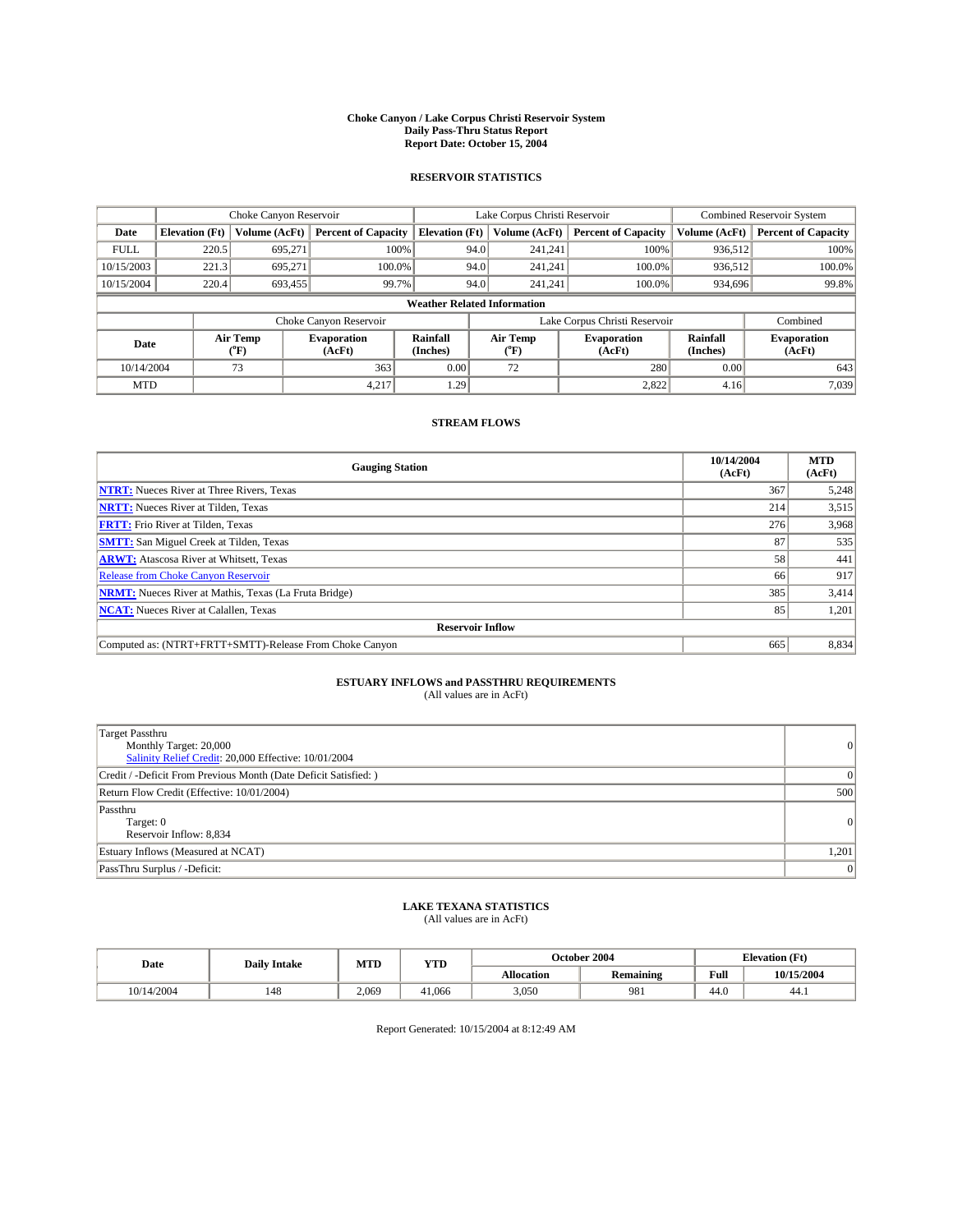#### **Choke Canyon / Lake Corpus Christi Reservoir System Daily Pass-Thru Status Report Report Date: October 16, 2004**

### **RESERVOIR STATISTICS**

|             | Choke Canyon Reservoir |                  | Lake Corpus Christi Reservoir |                                    |                               |                  | <b>Combined Reservoir System</b> |                      |                              |
|-------------|------------------------|------------------|-------------------------------|------------------------------------|-------------------------------|------------------|----------------------------------|----------------------|------------------------------|
| Date        | <b>Elevation</b> (Ft)  | Volume (AcFt)    | <b>Percent of Capacity</b>    | <b>Elevation (Ft)</b>              |                               | Volume (AcFt)    | <b>Percent of Capacity</b>       | Volume (AcFt)        | <b>Percent of Capacity</b>   |
| <b>FULL</b> | 220.5                  | 695,271          |                               | 100%                               | 94.0                          | 241,241          | 100%                             | 936.512              | 100%                         |
| 10/16/2003  | 221.5                  | 695.271          | $100.0\%$                     |                                    | 93.9                          | 239,510          | 99.3%                            | 934,781              | 99.8%                        |
| 10/16/2004  | 220.4                  | 692,936          | 99.7%                         |                                    | 94.0                          | 241.241          | $100.0\%$                        | 934,177              | 99.8%                        |
|             |                        |                  |                               | <b>Weather Related Information</b> |                               |                  |                                  |                      |                              |
|             |                        |                  | Choke Canyon Reservoir        |                                    | Lake Corpus Christi Reservoir |                  |                                  |                      | Combined                     |
| Date        |                        | Air Temp<br>(°F) | <b>Evaporation</b><br>(AcFt)  | <b>Rainfall</b><br>(Inches)        |                               | Air Temp<br>("F) | <b>Evaporation</b><br>(AcFt)     | Rainfall<br>(Inches) | <b>Evaporation</b><br>(AcFt) |
| 10/15/2004  |                        | 86               | 272                           | 0.00                               |                               | 84               | 247                              | 0.00                 | 519                          |
| <b>MTD</b>  |                        |                  | 4.489                         | 1.29                               |                               |                  | 3,069                            | 4.16                 | 7,558                        |

## **STREAM FLOWS**

| <b>Gauging Station</b>                                       | 10/15/2004<br>(AcFt) | <b>MTD</b><br>(AcFt) |
|--------------------------------------------------------------|----------------------|----------------------|
| <b>NTRT:</b> Nueces River at Three Rivers, Texas             | 371                  | 5,620                |
| <b>NRTT:</b> Nueces River at Tilden, Texas                   | 202                  | 3,718                |
| <b>FRTT:</b> Frio River at Tilden, Texas                     | 266                  | 4,234                |
| <b>SMTT:</b> San Miguel Creek at Tilden, Texas               | -69                  | 604                  |
| <b>ARWT:</b> Atascosa River at Whitsett, Texas               | 67                   | 508                  |
| Release from Choke Canyon Reservoir                          | 66                   | 983                  |
| <b>NRMT:</b> Nueces River at Mathis, Texas (La Fruta Bridge) | 181                  | 3,595                |
| <b>NCAT:</b> Nueces River at Calallen, Texas                 | 173                  | 1,374                |
| <b>Reservoir Inflow</b>                                      |                      |                      |
| Computed as: (NTRT+FRTT+SMTT)-Release From Choke Canyon      | 641                  | 9,475                |

# **ESTUARY INFLOWS and PASSTHRU REQUIREMENTS**<br>(All values are in AcFt)

| Target Passthru<br>Monthly Target: 20,000<br>Salinity Relief Credit: 20,000 Effective: 10/01/2004 | $\overline{0}$ |
|---------------------------------------------------------------------------------------------------|----------------|
| Credit / -Deficit From Previous Month (Date Deficit Satisfied: )                                  | $\Omega$       |
| Return Flow Credit (Effective: 10/01/2004)                                                        | 500            |
| Passthru<br>Target: 0<br>Reservoir Inflow: 9,475                                                  | $\overline{0}$ |
| Estuary Inflows (Measured at NCAT)                                                                | 1,374          |
| PassThru Surplus / -Deficit:                                                                      | $\overline{0}$ |

# **LAKE TEXANA STATISTICS** (All values are in AcFt)

| Date       | <b>Daily Intake</b> | MTD               | <b>YTD</b> |                   | October 2004     | <b>Elevation</b> (Ft) |            |
|------------|---------------------|-------------------|------------|-------------------|------------------|-----------------------|------------|
|            |                     |                   |            | <b>Allocation</b> | <b>Remaining</b> | Full                  | 10/16/2004 |
| 10/15/2004 | 148                 | 217<br><u>_ _</u> | 41.214     | 3,050             | 833              | 44.0                  | 44.0       |

Report Generated: 10/16/2004 at 8:34:00 AM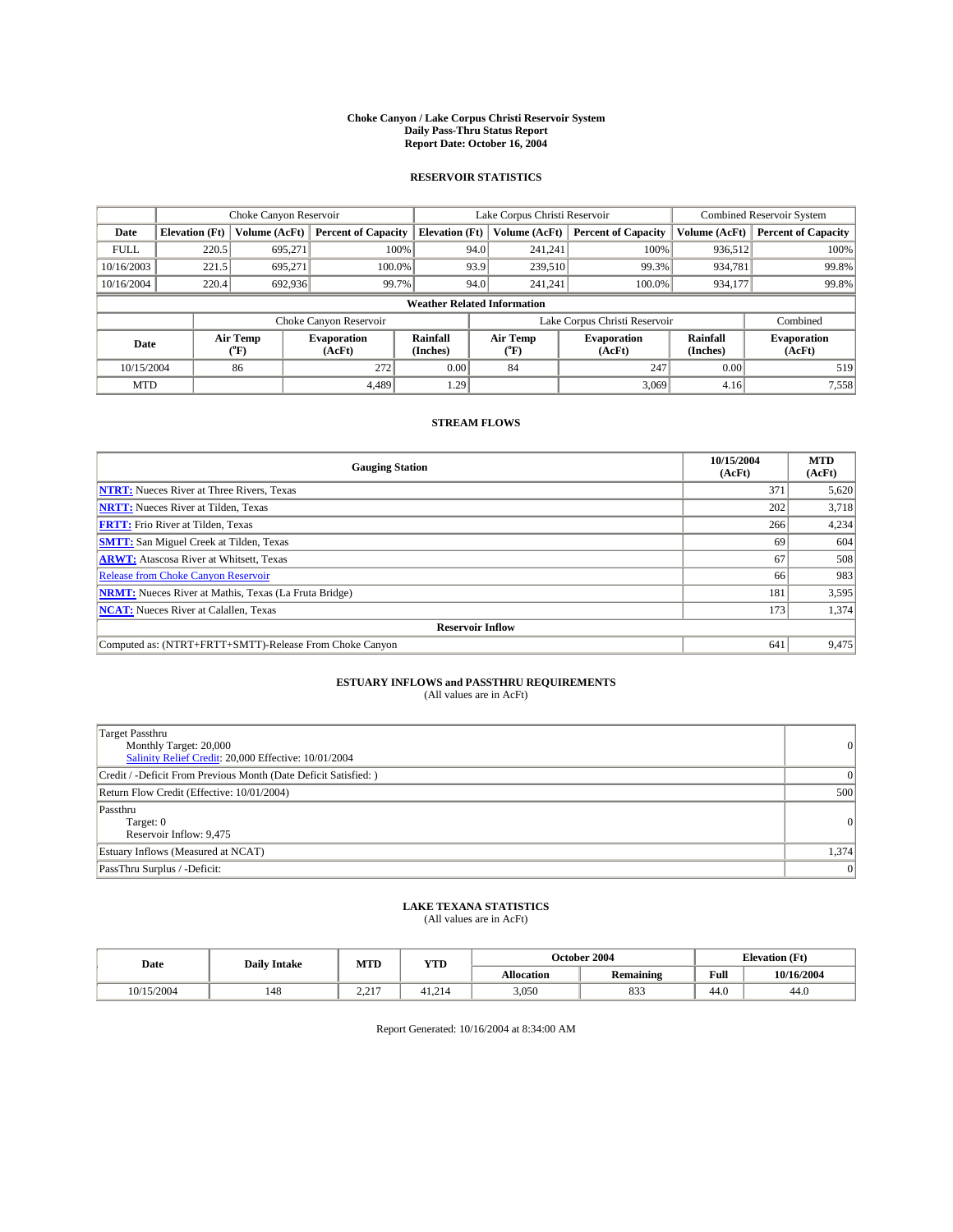#### **Choke Canyon / Lake Corpus Christi Reservoir System Daily Pass-Thru Status Report Report Date: October 17, 2004**

### **RESERVOIR STATISTICS**

|             | Choke Canyon Reservoir |                  | Lake Corpus Christi Reservoir |                                    |                               |                  | <b>Combined Reservoir System</b> |                      |                              |
|-------------|------------------------|------------------|-------------------------------|------------------------------------|-------------------------------|------------------|----------------------------------|----------------------|------------------------------|
| Date        | <b>Elevation</b> (Ft)  | Volume (AcFt)    | <b>Percent of Capacity</b>    | <b>Elevation (Ft)</b>              |                               | Volume (AcFt)    | <b>Percent of Capacity</b>       | Volume (AcFt)        | <b>Percent of Capacity</b>   |
| <b>FULL</b> | 220.5                  | 695,271          | 100%                          |                                    | 94.0                          | 241,241          | 100%                             | 936.512              | 100%                         |
| 10/17/2003  | 221.6                  | 695.271          | $100.0\%$                     |                                    | 93.7                          | 235,493          | 97.6%                            | 930.764              | 99.4%                        |
| 10/17/2004  | 220.4                  | 692.677          | 99.6%                         |                                    | 94.0                          | 241,241          | $100.0\%$                        | 933,918              | 99.7%                        |
|             |                        |                  |                               | <b>Weather Related Information</b> |                               |                  |                                  |                      |                              |
|             |                        |                  | Choke Canyon Reservoir        |                                    | Lake Corpus Christi Reservoir |                  |                                  |                      | Combined                     |
| Date        |                        | Air Temp<br>(°F) | <b>Evaporation</b><br>(AcFt)  | <b>Rainfall</b><br>(Inches)        |                               | Air Temp<br>("F) | <b>Evaporation</b><br>(AcFt)     | Rainfall<br>(Inches) | <b>Evaporation</b><br>(AcFt) |
| 10/16/2004  |                        | 89               | 257                           | 0.00                               |                               | 86               | 213                              | 0.00                 | 470                          |
| <b>MTD</b>  |                        |                  | 4,746                         | 1.29                               |                               |                  | 3,282                            | 4.16                 | 8,028                        |

## **STREAM FLOWS**

| <b>Gauging Station</b>                                       | 10/16/2004<br>(AcFt) | <b>MTD</b><br>(AcFt) |
|--------------------------------------------------------------|----------------------|----------------------|
| <b>NTRT:</b> Nueces River at Three Rivers, Texas             | 389                  | 6,009                |
| <b>NRTT:</b> Nueces River at Tilden, Texas                   | 198                  | 3,916                |
| <b>FRTT:</b> Frio River at Tilden, Texas                     | 266                  | 4,500                |
| <b>SMTT:</b> San Miguel Creek at Tilden, Texas               | 24                   | 628                  |
| <b>ARWT:</b> Atascosa River at Whitsett, Texas               | 28 <sub>1</sub>      | 536                  |
| <b>Release from Choke Canyon Reservoir</b>                   | 66                   | 1,048                |
| <b>NRMT:</b> Nueces River at Mathis, Texas (La Fruta Bridge) | 153                  | 3,748                |
| <b>NCAT:</b> Nueces River at Calallen, Texas                 | 79                   | 1,453                |
| <b>Reservoir Inflow</b>                                      |                      |                      |
| Computed as: (NTRT+FRTT+SMTT)-Release From Choke Canyon      | 613                  | 10.089               |

## **ESTUARY INFLOWS and PASSTHRU REQUIREMENTS**<br>(All values are in AcFt)

| Target Passthru<br>Monthly Target: 20,000<br>Salinity Relief Credit: 20,000 Effective: 10/01/2004 | $\overline{0}$ |
|---------------------------------------------------------------------------------------------------|----------------|
| Credit / -Deficit From Previous Month (Date Deficit Satisfied: )                                  | $\Omega$       |
| Return Flow Credit (Effective: 10/01/2004)                                                        | 500            |
| Passthru<br>Target: 0<br>Reservoir Inflow: 10,089                                                 | $\overline{0}$ |
| Estuary Inflows (Measured at NCAT)                                                                | 1,453          |
| PassThru Surplus / -Deficit:                                                                      | $\overline{0}$ |

# **LAKE TEXANA STATISTICS** (All values are in AcFt)

| Date       | <b>Daily Intake</b> | MTD   | <b>YTD</b> |                   | October 2004 | <b>Elevation</b> (Ft) |            |
|------------|---------------------|-------|------------|-------------------|--------------|-----------------------|------------|
|            |                     |       |            | <b>Allocation</b> | Remaining    | Full                  | 10/17/2004 |
| 10/16/2004 | 148                 | 2.365 | 41.362     | 3,050             | 685          | 44.0                  | 44.0       |

Report Generated: 10/17/2004 at 8:14:51 AM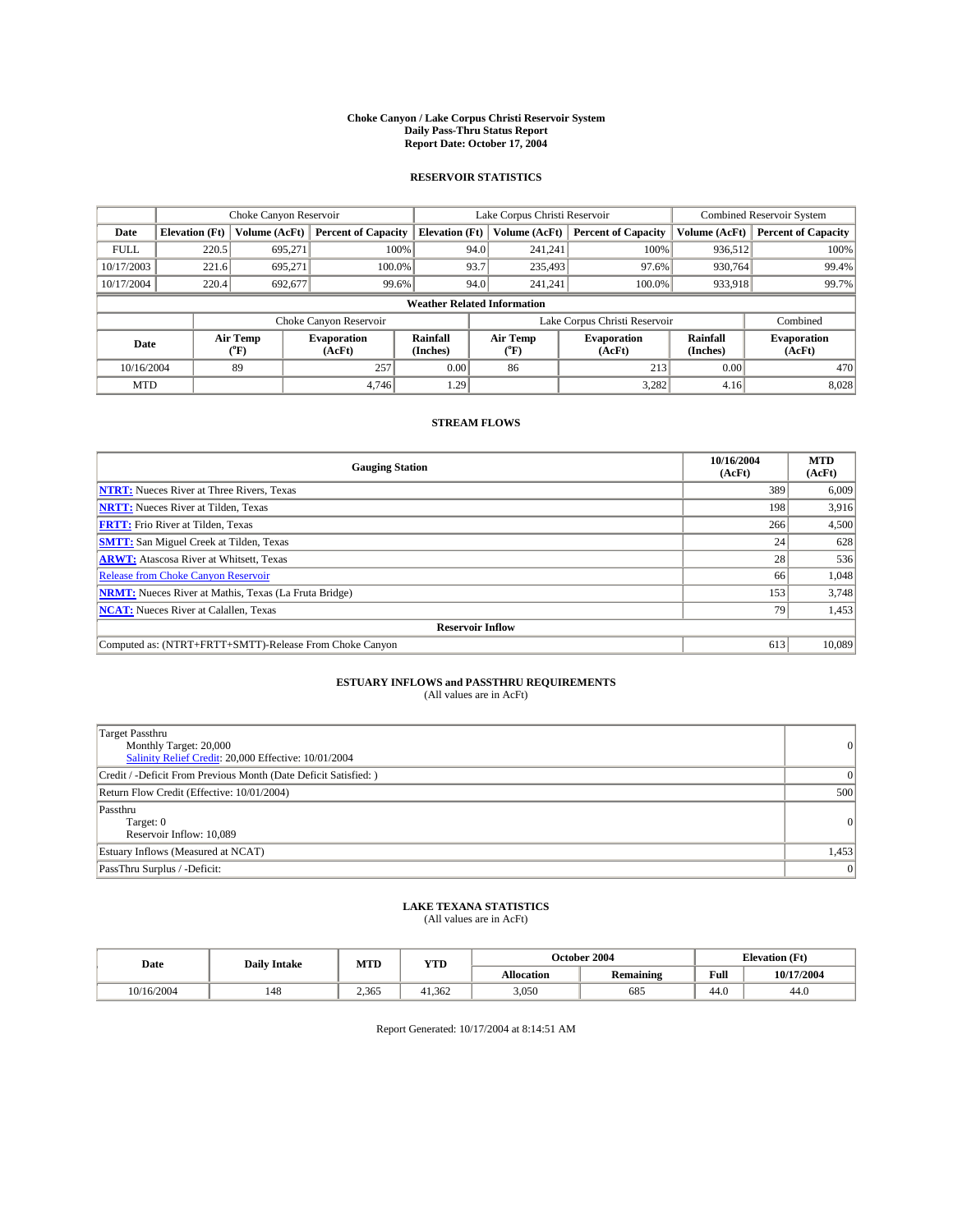#### **Choke Canyon / Lake Corpus Christi Reservoir System Daily Pass-Thru Status Report Report Date: October 18, 2004**

### **RESERVOIR STATISTICS**

|             | Choke Canyon Reservoir |                  | Lake Corpus Christi Reservoir |                                    |                               |                  | <b>Combined Reservoir System</b> |                      |                              |
|-------------|------------------------|------------------|-------------------------------|------------------------------------|-------------------------------|------------------|----------------------------------|----------------------|------------------------------|
| Date        | <b>Elevation</b> (Ft)  | Volume (AcFt)    | <b>Percent of Capacity</b>    | <b>Elevation (Ft)</b>              |                               | Volume (AcFt)    | <b>Percent of Capacity</b>       | Volume (AcFt)        | <b>Percent of Capacity</b>   |
| <b>FULL</b> | 220.5                  | 695,271          | 100%                          |                                    | 94.0                          | 241,241          | 100%                             | 936.512              | 100%                         |
| 10/18/2003  | 221.6                  | 695,271          | $100.0\%$                     |                                    | 93.3                          | 227,352          | 94.2%                            | 922,623              | 98.5%                        |
| 10/18/2004  | 220.4                  | 692.418          | 99.6%                         |                                    | 94.0                          | 241.241          | $100.0\%$                        | 933,659              | 99.7%                        |
|             |                        |                  |                               | <b>Weather Related Information</b> |                               |                  |                                  |                      |                              |
|             |                        |                  | Choke Canyon Reservoir        |                                    | Lake Corpus Christi Reservoir |                  |                                  |                      | Combined                     |
| Date        |                        | Air Temp<br>(°F) | <b>Evaporation</b><br>(AcFt)  | <b>Rainfall</b><br>(Inches)        |                               | Air Temp<br>("F) | <b>Evaporation</b><br>(AcFt)     | Rainfall<br>(Inches) | <b>Evaporation</b><br>(AcFt) |
| 10/17/2004  |                        | 95               | 453                           | 0.00                               |                               | 92               | 269                              | 0.00                 | 722                          |
| <b>MTD</b>  |                        |                  | 5,199                         | 1.29                               |                               |                  | 3,551                            | 4.16                 | 8,750                        |

## **STREAM FLOWS**

| <b>Gauging Station</b>                                       | 10/17/2004<br>(AcFt) | <b>MTD</b><br>(AcFt) |
|--------------------------------------------------------------|----------------------|----------------------|
| <b>NTRT:</b> Nueces River at Three Rivers, Texas             | 353                  | 6,362                |
| <b>NRTT:</b> Nueces River at Tilden, Texas                   | 195                  | 4,111                |
| <b>FRTT:</b> Frio River at Tilden, Texas                     | 244                  | 4,744                |
| <b>SMTT:</b> San Miguel Creek at Tilden, Texas               | 13                   | 641                  |
| <b>ARWT:</b> Atascosa River at Whitsett, Texas               | 34                   | 570                  |
| <b>Release from Choke Canyon Reservoir</b>                   | 66                   | 1,114                |
| <b>NRMT:</b> Nueces River at Mathis, Texas (La Fruta Bridge) | 151                  | 3,899                |
| <b>NCAT:</b> Nueces River at Calallen, Texas                 | 79                   | 1,532                |
| <b>Reservoir Inflow</b>                                      |                      |                      |
| Computed as: (NTRT+FRTT+SMTT)-Release From Choke Canyon      | 545                  | 10,633               |

# **ESTUARY INFLOWS and PASSTHRU REQUIREMENTS**<br>(All values are in AcFt)

| Target Passthru<br>Monthly Target: 20,000<br>Salinity Relief Credit: 20,000 Effective: 10/01/2004 | $\overline{0}$ |
|---------------------------------------------------------------------------------------------------|----------------|
| Credit / -Deficit From Previous Month (Date Deficit Satisfied: )                                  | $\Omega$       |
| Return Flow Credit (Effective: 10/01/2004)                                                        | 500            |
| Passthru<br>Target: 0<br>Reservoir Inflow: 10,633                                                 | $\overline{0}$ |
| Estuary Inflows (Measured at NCAT)                                                                | 1,532          |
| PassThru Surplus / -Deficit:                                                                      | $\overline{0}$ |

# **LAKE TEXANA STATISTICS** (All values are in AcFt)

| Date       | <b>Daily Intake</b> |       | MTD<br><b>YTD</b> |                   | October 2004               | <b>Elevation</b> (Ft) |            |
|------------|---------------------|-------|-------------------|-------------------|----------------------------|-----------------------|------------|
|            |                     |       |                   | <b>Allocation</b> | <b>Remaining</b>           | Full                  | 10/18/2004 |
| 10/17/2004 | 148                 | 2.513 | 41.510            | 3,050             | $\sim$ $\sim$ $\sim$<br>JЭ | $\sim$<br>44.V        | 44.0       |

Report Generated: 10/18/2004 at 8:25:28 AM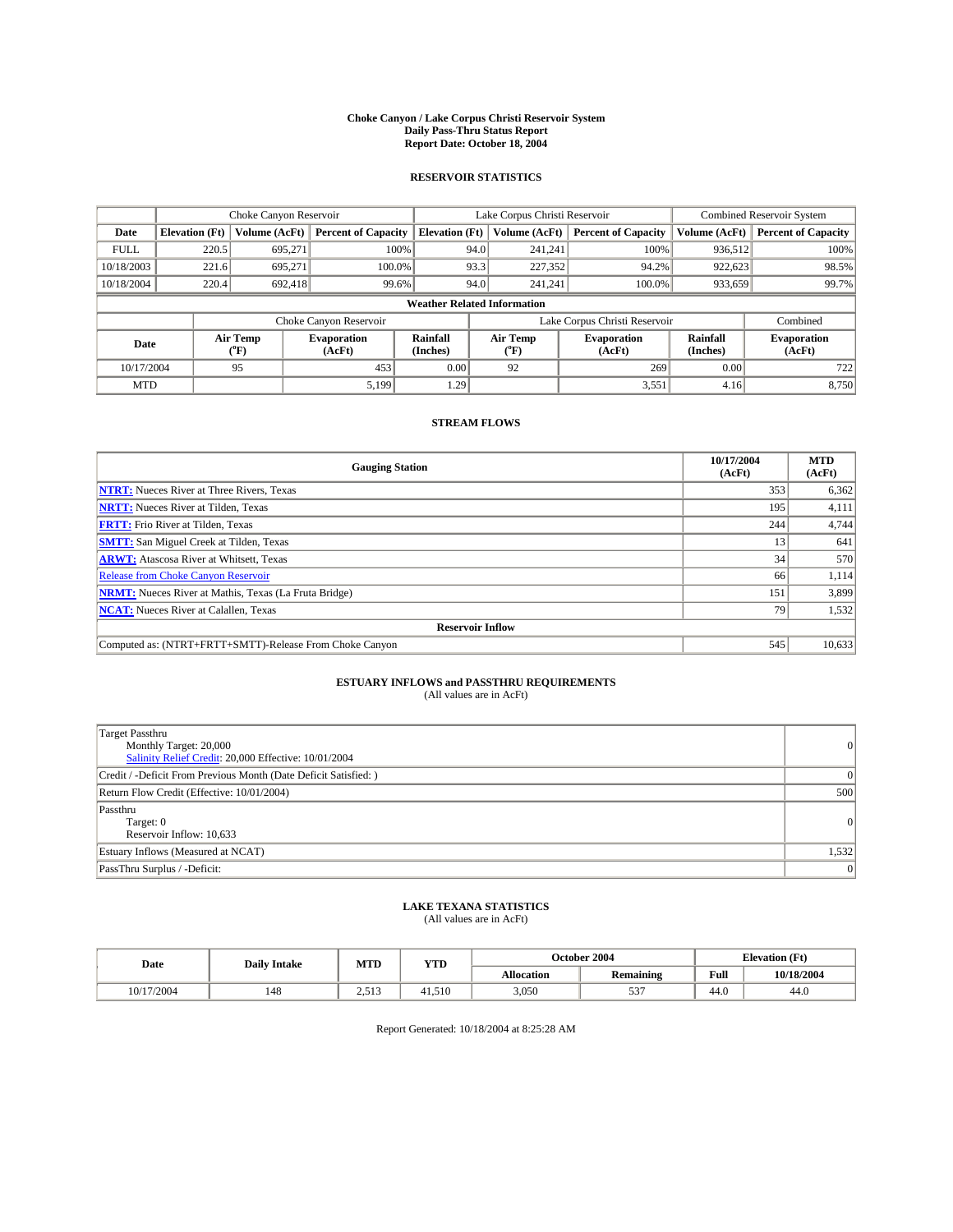#### **Choke Canyon / Lake Corpus Christi Reservoir System Daily Pass-Thru Status Report Report Date: October 19, 2004**

### **RESERVOIR STATISTICS**

|                                                          | Choke Canyon Reservoir |               |                             |                                    | Lake Corpus Christi Reservoir                    |               |                             |                              | <b>Combined Reservoir System</b> |  |  |
|----------------------------------------------------------|------------------------|---------------|-----------------------------|------------------------------------|--------------------------------------------------|---------------|-----------------------------|------------------------------|----------------------------------|--|--|
| Date                                                     | <b>Elevation</b> (Ft)  | Volume (AcFt) | <b>Percent of Capacity</b>  | <b>Elevation</b> (Ft)              |                                                  | Volume (AcFt) | <b>Percent of Capacity</b>  | Volume (AcFt)                | <b>Percent of Capacity</b>       |  |  |
| <b>FULL</b>                                              | 220.5                  | 695,271       | 100%                        |                                    | 94.0                                             | 241,241       | 100%                        | 936,512                      | 100%                             |  |  |
| 10/19/2003                                               | 221.5                  | 695,271       | 100.0%                      |                                    | 93.0                                             | 222,857       | 92.4%                       | 918,128                      | 98.0%                            |  |  |
| 10/19/2004                                               | 220.4                  | 692,677       | 99.6%                       |                                    | 94.0                                             | 241.241       | $100.0\%$                   | 933,918                      | 99.7%                            |  |  |
|                                                          |                        |               |                             | <b>Weather Related Information</b> |                                                  |               |                             |                              |                                  |  |  |
|                                                          |                        |               | Choke Canyon Reservoir      |                                    | Lake Corpus Christi Reservoir                    |               |                             |                              | Combined                         |  |  |
| Air Temp<br><b>Evaporation</b><br>Date<br>(°F)<br>(AcFt) |                        |               | <b>Rainfall</b><br>(Inches) |                                    | Air Temp<br><b>Evaporation</b><br>(AcFt)<br>("F) |               | <b>Rainfall</b><br>(Inches) | <b>Evaporation</b><br>(AcFt) |                                  |  |  |
| 10/18/2004                                               |                        | 98            | 408                         | 0.00                               |                                                  | 95            | 381                         | 0.00                         | 789                              |  |  |
| <b>MTD</b>                                               |                        |               | 5,607                       | 1.29                               |                                                  |               | 3,932                       | 4.16                         | 9,539                            |  |  |

## **STREAM FLOWS**

| <b>Gauging Station</b>                                       | 10/18/2004<br>(AcFt) | <b>MTD</b><br>(AcFt) |
|--------------------------------------------------------------|----------------------|----------------------|
| <b>NTRT:</b> Nueces River at Three Rivers, Texas             | 355                  | 6,717                |
| <b>NRTT:</b> Nueces River at Tilden, Texas                   | 193                  | 4,303                |
| <b>FRTT:</b> Frio River at Tilden, Texas                     | 240                  | 4,984                |
| <b>SMTT:</b> San Miguel Creek at Tilden, Texas               | 10                   | 651                  |
| <b>ARWT:</b> Atascosa River at Whitsett, Texas               | 26                   | 596                  |
| <b>Release from Choke Canyon Reservoir</b>                   | 66                   | 1,179                |
| <b>NRMT:</b> Nueces River at Mathis, Texas (La Fruta Bridge) | 149                  | 4,047                |
| <b>NCAT:</b> Nueces River at Calallen, Texas                 | 85                   | 1,618                |
| <b>Reservoir Inflow</b>                                      |                      |                      |
| Computed as: (NTRT+FRTT+SMTT)-Release From Choke Canyon      | 540                  | 11,173               |

# **ESTUARY INFLOWS and PASSTHRU REQUIREMENTS**<br>(All values are in AcFt)

| Target Passthru<br>Monthly Target: 20,000<br>Salinity Relief Credit: 20,000 Effective: 10/01/2004 | $\overline{0}$ |
|---------------------------------------------------------------------------------------------------|----------------|
| Credit / -Deficit From Previous Month (Date Deficit Satisfied: )                                  | $\Omega$       |
| Return Flow Credit (Effective: 10/01/2004)                                                        | 500            |
| Passthru<br>Target: 0<br>Reservoir Inflow: 11,173                                                 | $\overline{0}$ |
| Estuary Inflows (Measured at NCAT)                                                                | 1,618          |
| PassThru Surplus / -Deficit:                                                                      | $\overline{0}$ |

# **LAKE TEXANA STATISTICS** (All values are in AcFt)

| Date       | <b>Daily Intake</b> | MTD   | <b>YTD</b> |                   | October 2004     | <b>Elevation</b> (Ft) |            |
|------------|---------------------|-------|------------|-------------------|------------------|-----------------------|------------|
|            |                     |       |            | <b>Allocation</b> | <b>Remaining</b> | Full                  | 10/19/2004 |
| 10/18/2004 | 148                 | 2,661 | $-1.658$   | 3.050             | 389              | $\sim$<br>44.U        | 44.0       |

Report Generated: 10/19/2004 at 8:50:48 AM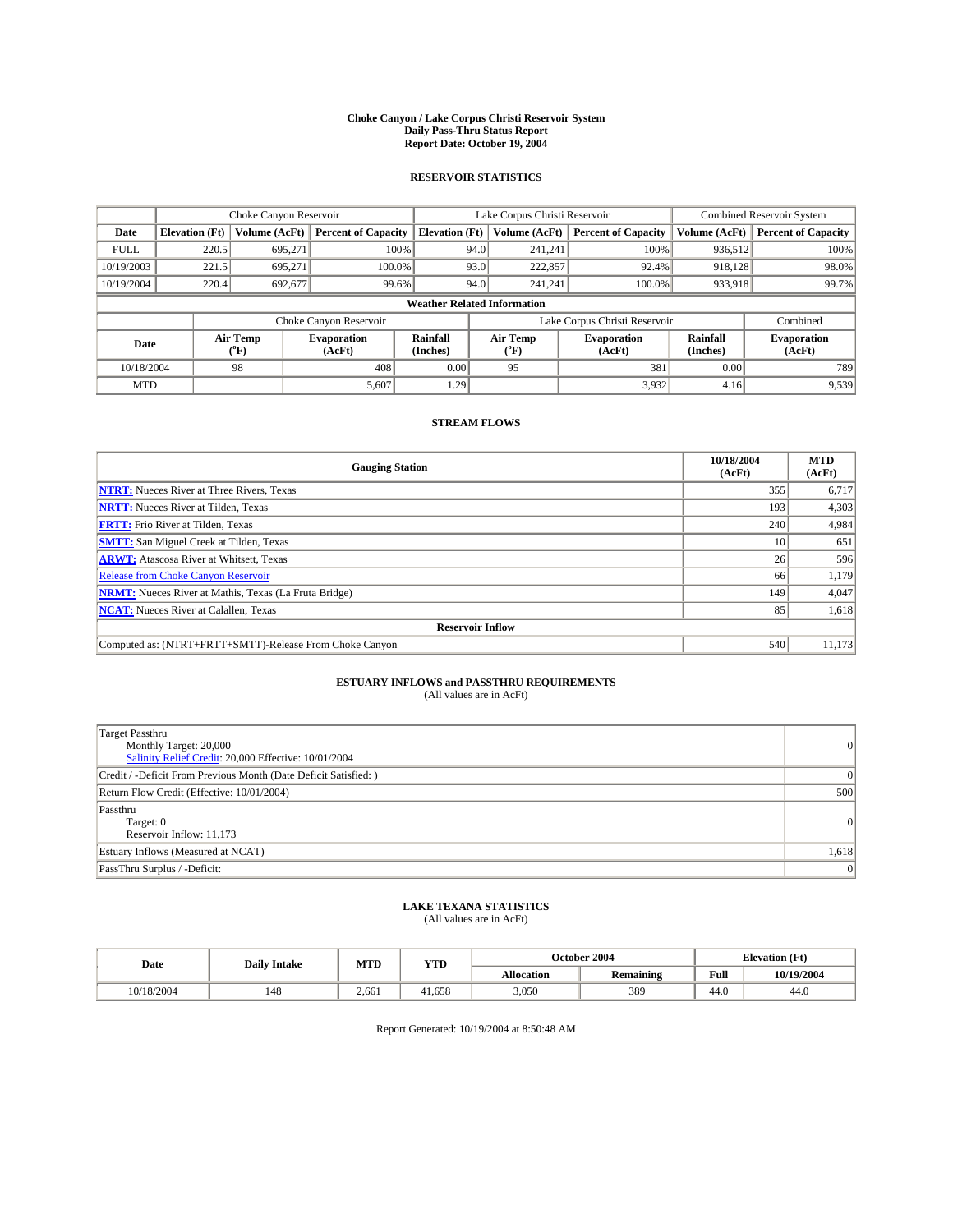#### **Choke Canyon / Lake Corpus Christi Reservoir System Daily Pass-Thru Status Report Report Date: October 20, 2004**

### **RESERVOIR STATISTICS**

|             | Choke Canyon Reservoir                                                                                                                                 |               |                            |                                    | Lake Corpus Christi Reservoir |               |                            |               | <b>Combined Reservoir System</b> |  |  |
|-------------|--------------------------------------------------------------------------------------------------------------------------------------------------------|---------------|----------------------------|------------------------------------|-------------------------------|---------------|----------------------------|---------------|----------------------------------|--|--|
| Date        | <b>Elevation</b> (Ft)                                                                                                                                  | Volume (AcFt) | <b>Percent of Capacity</b> | <b>Elevation</b> (Ft)              |                               | Volume (AcFt) | <b>Percent of Capacity</b> | Volume (AcFt) | <b>Percent of Capacity</b>       |  |  |
| <b>FULL</b> | 220.5                                                                                                                                                  | 695,271       |                            | 100%                               | 94.0                          | 241,241       | 100%                       | 936.512       | 100%                             |  |  |
| 10/20/2003  | 221.4                                                                                                                                                  | 695.271       | $100.0\%$                  |                                    | 93.1                          | 224,913       | 93.2%                      | 920.184       | 98.3%                            |  |  |
| 10/20/2004  | 220.4                                                                                                                                                  | 692,936       | 99.7%                      |                                    | 94.0                          | 241.241       | $100.0\%$                  | 934,177       | 99.8%                            |  |  |
|             |                                                                                                                                                        |               |                            | <b>Weather Related Information</b> |                               |               |                            |               |                                  |  |  |
|             |                                                                                                                                                        |               | Choke Canyon Reservoir     |                                    | Lake Corpus Christi Reservoir |               |                            |               | Combined                         |  |  |
|             | Air Temp<br><b>Rainfall</b><br>Air Temp<br><b>Evaporation</b><br><b>Evaporation</b><br>Date<br>(Inches)<br>${}^{\circ}$ F)<br>(AcFt)<br>(AcFt)<br>("F) |               |                            | Rainfall<br>(Inches)               | <b>Evaporation</b><br>(AcFt)  |               |                            |               |                                  |  |  |
| 10/19/2004  |                                                                                                                                                        | 93            | 272                        | 0.00                               |                               | 91            | 123                        | 0.00          | 395                              |  |  |
| <b>MTD</b>  |                                                                                                                                                        |               | 5,879                      | 1.29                               |                               |               | 4,055                      | 4.16          | 9,934                            |  |  |

## **STREAM FLOWS**

| <b>Gauging Station</b>                                       | 10/19/2004<br>(AcFt) | <b>MTD</b><br>(AcFt) |
|--------------------------------------------------------------|----------------------|----------------------|
| <b>NTRT:</b> Nueces River at Three Rivers, Texas             | 339                  | 7,057                |
| <b>NRTT:</b> Nueces River at Tilden, Texas                   | 185                  | 4,488                |
| <b>FRTT:</b> Frio River at Tilden, Texas                     | 244                  | 5,228                |
| <b>SMTT:</b> San Miguel Creek at Tilden, Texas               |                      | 658                  |
| <b>ARWT:</b> Atascosa River at Whitsett, Texas               | 24                   | 619                  |
| <b>Release from Choke Canyon Reservoir</b>                   | 66                   | 1,245                |
| <b>NRMT:</b> Nueces River at Mathis, Texas (La Fruta Bridge) | 149                  | 4,196                |
| <b>NCAT:</b> Nueces River at Calallen, Texas                 | 62                   | 1,679                |
| <b>Reservoir Inflow</b>                                      |                      |                      |
| Computed as: (NTRT+FRTT+SMTT)-Release From Choke Canyon      | 525                  | 11.699               |

# **ESTUARY INFLOWS and PASSTHRU REQUIREMENTS**<br>(All values are in AcFt)

| Target Passthru<br>Monthly Target: 20,000<br>Salinity Relief Credit: 20,000 Effective: 10/01/2004 | $\overline{0}$ |
|---------------------------------------------------------------------------------------------------|----------------|
| Credit / -Deficit From Previous Month (Date Deficit Satisfied: )                                  | $\Omega$       |
| Return Flow Credit (Effective: 10/01/2004)                                                        | 500            |
| Passthru<br>Target: 0<br>Reservoir Inflow: 11,699                                                 | $\overline{0}$ |
| Estuary Inflows (Measured at NCAT)                                                                | 1,679          |
| PassThru Surplus / -Deficit:                                                                      | $\overline{0}$ |

# **LAKE TEXANA STATISTICS** (All values are in AcFt)

| Date       | <b>Daily Intake</b> | MTD   | <b>YTD</b> |                   | October 2004          | <b>Elevation</b> (Ft) |            |
|------------|---------------------|-------|------------|-------------------|-----------------------|-----------------------|------------|
|            |                     |       |            | <b>Allocation</b> | <b>Remaining</b>      | Full                  | 10/20/2004 |
| 10/19/2004 | 148                 | 2,809 | 41,806     | 3.050             | $\sim$ $\sim$<br>44 I | $\sim$<br>44.V        | 44.0       |

Report Generated: 10/20/2004 at 9:27:37 AM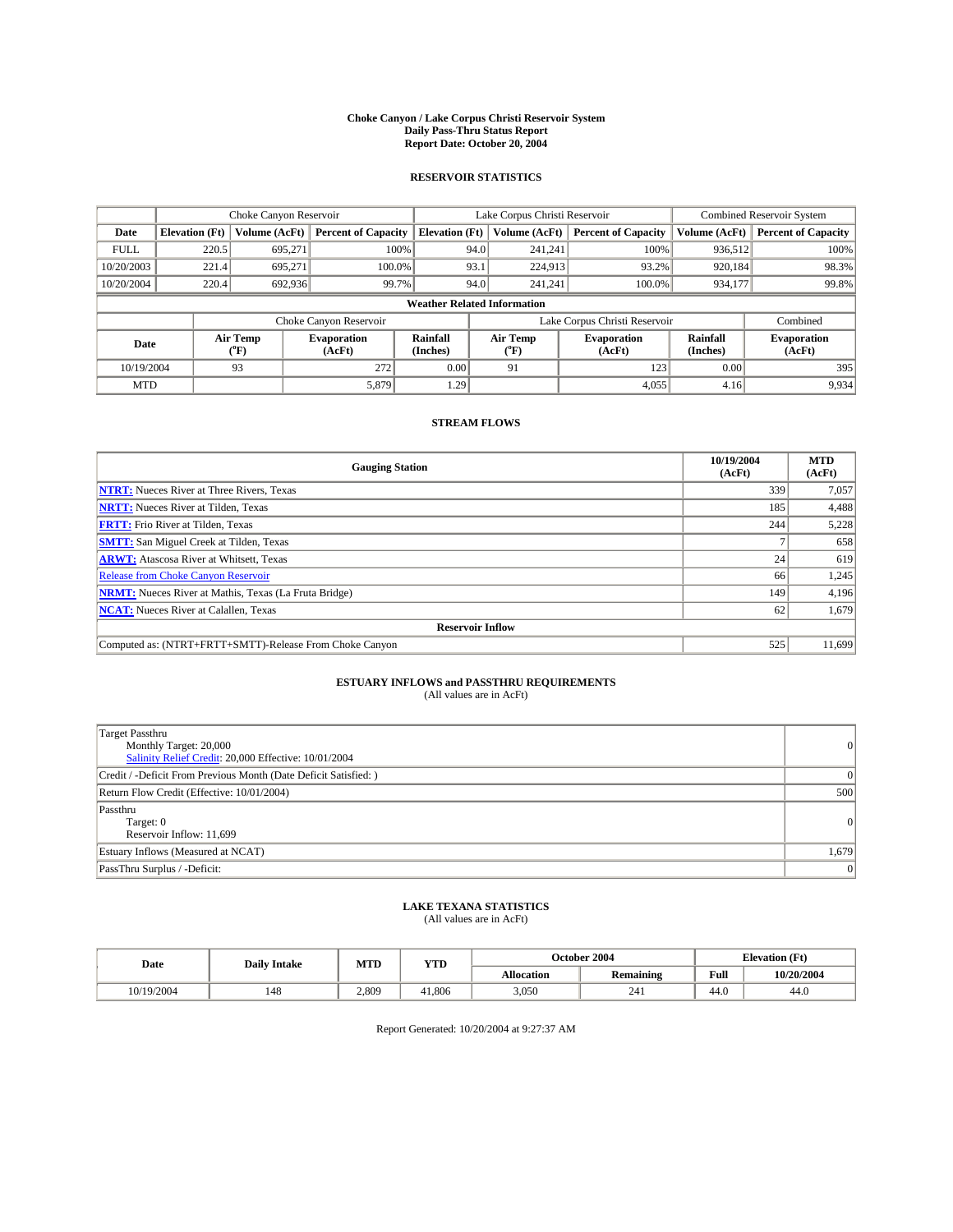#### **Choke Canyon / Lake Corpus Christi Reservoir System Daily Pass-Thru Status Report Report Date: October 21, 2004**

### **RESERVOIR STATISTICS**

|             | Choke Canyon Reservoir |                             |                              |                                    | Lake Corpus Christi Reservoir |                  |                              |                             | <b>Combined Reservoir System</b> |  |  |
|-------------|------------------------|-----------------------------|------------------------------|------------------------------------|-------------------------------|------------------|------------------------------|-----------------------------|----------------------------------|--|--|
| Date        | <b>Elevation</b> (Ft)  | Volume (AcFt)               | <b>Percent of Capacity</b>   | <b>Elevation</b> (Ft)              |                               | Volume (AcFt)    | <b>Percent of Capacity</b>   | Volume (AcFt)               | <b>Percent of Capacity</b>       |  |  |
| <b>FULL</b> | 220.5                  | 695,271                     | 100%                         |                                    | 94.0                          | 241,241          | 100%                         | 936.512                     | 100%                             |  |  |
| 10/21/2003  | 221.3                  | 695.271                     | $100.0\%$                    |                                    | 93.5                          | 231.692          | 96.0%                        | 926,963                     | 99.0%                            |  |  |
| 10/21/2004  | 220.4                  | 692,677                     | 99.6%                        |                                    | 94.0                          | 241.241          | $100.0\%$                    | 933,918                     | 99.7%                            |  |  |
|             |                        |                             |                              | <b>Weather Related Information</b> |                               |                  |                              |                             |                                  |  |  |
|             |                        |                             | Choke Canyon Reservoir       |                                    | Lake Corpus Christi Reservoir |                  |                              | Combined                    |                                  |  |  |
| Date        |                        | Air Temp<br>${}^{\circ}$ F) | <b>Evaporation</b><br>(AcFt) | <b>Rainfall</b><br>(Inches)        |                               | Air Temp<br>("F) | <b>Evaporation</b><br>(AcFt) | <b>Rainfall</b><br>(Inches) | <b>Evaporation</b><br>(AcFt)     |  |  |
| 10/20/2004  |                        | 93                          | 377                          | 0.00                               |                               | 91               | 269                          | 0.00                        | 646                              |  |  |
| <b>MTD</b>  |                        |                             | 6,256                        | 1.29                               |                               |                  | 4,324                        | 4.16                        | 10,580                           |  |  |

## **STREAM FLOWS**

| <b>Gauging Station</b>                                       | 10/20/2004<br>(AcFt) | <b>MTD</b><br>(AcFt) |
|--------------------------------------------------------------|----------------------|----------------------|
| <b>NTRT:</b> Nueces River at Three Rivers, Texas             | 320                  | 7,376                |
| <b>NRTT:</b> Nueces River at Tilden, Texas                   | 185                  | 4,673                |
| <b>FRTT:</b> Frio River at Tilden, Texas                     | 246                  | 5,475                |
| <b>SMTT:</b> San Miguel Creek at Tilden, Texas               |                      | 664                  |
| <b>ARWT:</b> Atascosa River at Whitsett, Texas               | 22                   | 641                  |
| <b>Release from Choke Canyon Reservoir</b>                   | 66                   | 1,310                |
| <b>NRMT:</b> Nueces River at Mathis, Texas (La Fruta Bridge) | 149                  | 4,345                |
| <b>NCAT:</b> Nueces River at Calallen, Texas                 | 58                   | 1,737                |
| <b>Reservoir Inflow</b>                                      |                      |                      |
| Computed as: (NTRT+FRTT+SMTT)-Release From Choke Canyon      | 507                  | 12,205               |

# **ESTUARY INFLOWS and PASSTHRU REQUIREMENTS**<br>(All values are in AcFt)

| Target Passthru<br>Monthly Target: 20,000<br>Salinity Relief Credit: 20,000 Effective: 10/01/2004 | $\overline{0}$ |
|---------------------------------------------------------------------------------------------------|----------------|
| Credit / -Deficit From Previous Month (Date Deficit Satisfied: )                                  | $\Omega$       |
| Return Flow Credit (Effective: 10/01/2004)                                                        | 500            |
| Passthru<br>Target: 0<br>Reservoir Inflow: 12,205                                                 | $\overline{0}$ |
| Estuary Inflows (Measured at NCAT)                                                                | 1,737          |
| PassThru Surplus / -Deficit:                                                                      | $\overline{0}$ |

# **LAKE TEXANA STATISTICS** (All values are in AcFt)

| Date       | <b>Daily Intake</b> | MTD              | <b>YTD</b> |                   | October 2004     |                | <b>Elevation</b> (Ft) |
|------------|---------------------|------------------|------------|-------------------|------------------|----------------|-----------------------|
|            |                     |                  |            | <b>Allocation</b> | <b>Remaining</b> | Full           | 10/21/2004            |
| 10/20/2004 | 148                 | 2.957<br>، ن د ن | +1.954     | 3,050             |                  | $\sim$<br>44.U | 44.0                  |

Report Generated: 10/21/2004 at 8:32:11 AM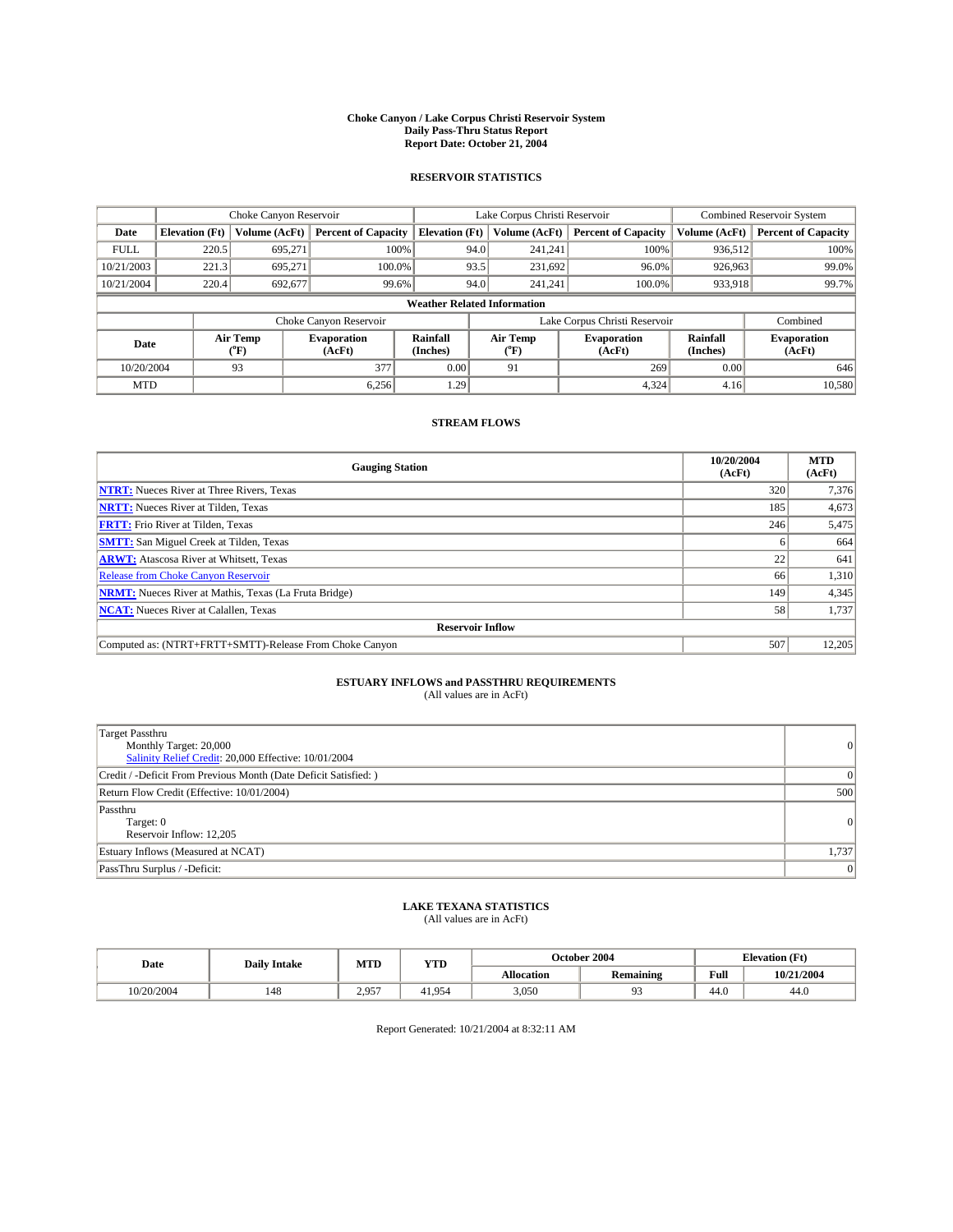#### **Choke Canyon / Lake Corpus Christi Reservoir System Daily Pass-Thru Status Report Report Date: October 22, 2004**

### **RESERVOIR STATISTICS**

|             |                                                                                  |               | Lake Corpus Christi Reservoir |                                    |                               |                              | <b>Combined Reservoir System</b> |               |                            |
|-------------|----------------------------------------------------------------------------------|---------------|-------------------------------|------------------------------------|-------------------------------|------------------------------|----------------------------------|---------------|----------------------------|
| Date        | <b>Elevation</b> (Ft)                                                            | Volume (AcFt) | <b>Percent of Capacity</b>    | <b>Elevation (Ft)</b>              |                               | Volume (AcFt)                | <b>Percent of Capacity</b>       | Volume (AcFt) | <b>Percent of Capacity</b> |
| <b>FULL</b> | 220.5                                                                            | 695,271       |                               | 100%                               | 94.0                          | 241,241                      | 100%                             | 936.512       | 100%                       |
| 10/22/2003  | 221.2                                                                            | 695.271       | $100.0\%$                     |                                    | 93.8                          | 237,494                      | 98.4%                            | 932,765       | 99.6%                      |
| 10/22/2004  | 220.4                                                                            | 692.418       | 99.6%                         |                                    | 94.0                          | 241,241                      | $100.0\%$                        | 933,659       | 99.7%                      |
|             |                                                                                  |               |                               | <b>Weather Related Information</b> |                               |                              |                                  |               |                            |
|             |                                                                                  |               | Choke Canyon Reservoir        |                                    | Lake Corpus Christi Reservoir |                              |                                  |               | Combined                   |
|             | Air Temp<br>Rainfall<br><b>Evaporation</b><br>Date<br>(°F)<br>(AcFt)<br>(Inches) |               | Air Temp<br>("F)              | <b>Evaporation</b><br>(AcFt)       | Rainfall<br>(Inches)          | <b>Evaporation</b><br>(AcFt) |                                  |               |                            |
| 10/21/2004  |                                                                                  | 93            | 317                           | 0.00                               |                               | 91                           | 236                              | 0.00          | 553                        |
| <b>MTD</b>  |                                                                                  |               | 6,573                         | 1.29                               |                               |                              | 4,560                            | 4.16          | 11,133                     |

## **STREAM FLOWS**

| <b>Gauging Station</b>                                       | 10/21/2004<br>(AcFt) | <b>MTD</b><br>(AcFt) |
|--------------------------------------------------------------|----------------------|----------------------|
| <b>NTRT:</b> Nueces River at Three Rivers, Texas             | 316                  | 7,692                |
| <b>NRTT:</b> Nueces River at Tilden, Texas                   | 181                  | 4,853                |
| <b>FRTT:</b> Frio River at Tilden, Texas                     | 244                  | 5,719                |
| <b>SMTT:</b> San Miguel Creek at Tilden, Texas               |                      | 670                  |
| <b>ARWT:</b> Atascosa River at Whitsett, Texas               | 18                   | 659                  |
| <b>Release from Choke Canyon Reservoir</b>                   | 66                   | 1,376                |
| <b>NRMT:</b> Nueces River at Mathis, Texas (La Fruta Bridge) | 147                  | 4,492                |
| <b>NCAT:</b> Nueces River at Calallen, Texas                 | -60                  | 1,796                |
| <b>Reservoir Inflow</b>                                      |                      |                      |
| Computed as: (NTRT+FRTT+SMTT)-Release From Choke Canyon      | 499                  | 12.705               |

## **ESTUARY INFLOWS and PASSTHRU REQUIREMENTS**<br>(All values are in AcFt)

| Target Passthru<br>Monthly Target: 20,000<br>Salinity Relief Credit: 20,000 Effective: 10/01/2004 | $\overline{0}$ |
|---------------------------------------------------------------------------------------------------|----------------|
| Credit / -Deficit From Previous Month (Date Deficit Satisfied: )                                  | $\Omega$       |
| Return Flow Credit (Effective: 10/01/2004)                                                        | 500            |
| Passthru<br>Target: 0<br>Reservoir Inflow: 12,705                                                 | $\overline{0}$ |
| Estuary Inflows (Measured at NCAT)                                                                | 1,796          |
| PassThru Surplus / -Deficit:                                                                      | $\overline{0}$ |

# **LAKE TEXANA STATISTICS** (All values are in AcFt)

| Date       | <b>Daily Intake</b> | MTD   | <b>YTD</b> |                   | October 2004     |                            | <b>Elevation</b> (Ft) |
|------------|---------------------|-------|------------|-------------------|------------------|----------------------------|-----------------------|
|            |                     |       |            | <b>Allocation</b> | <b>Remaining</b> | Full                       | 10/22/2004            |
| 10/21/2004 | 148                 | 3.105 | 42.102     | 3,050             | ້.               | $\sim$<br>44. <sub>V</sub> | 44.0                  |

Report Generated: 10/22/2004 at 8:05:37 AM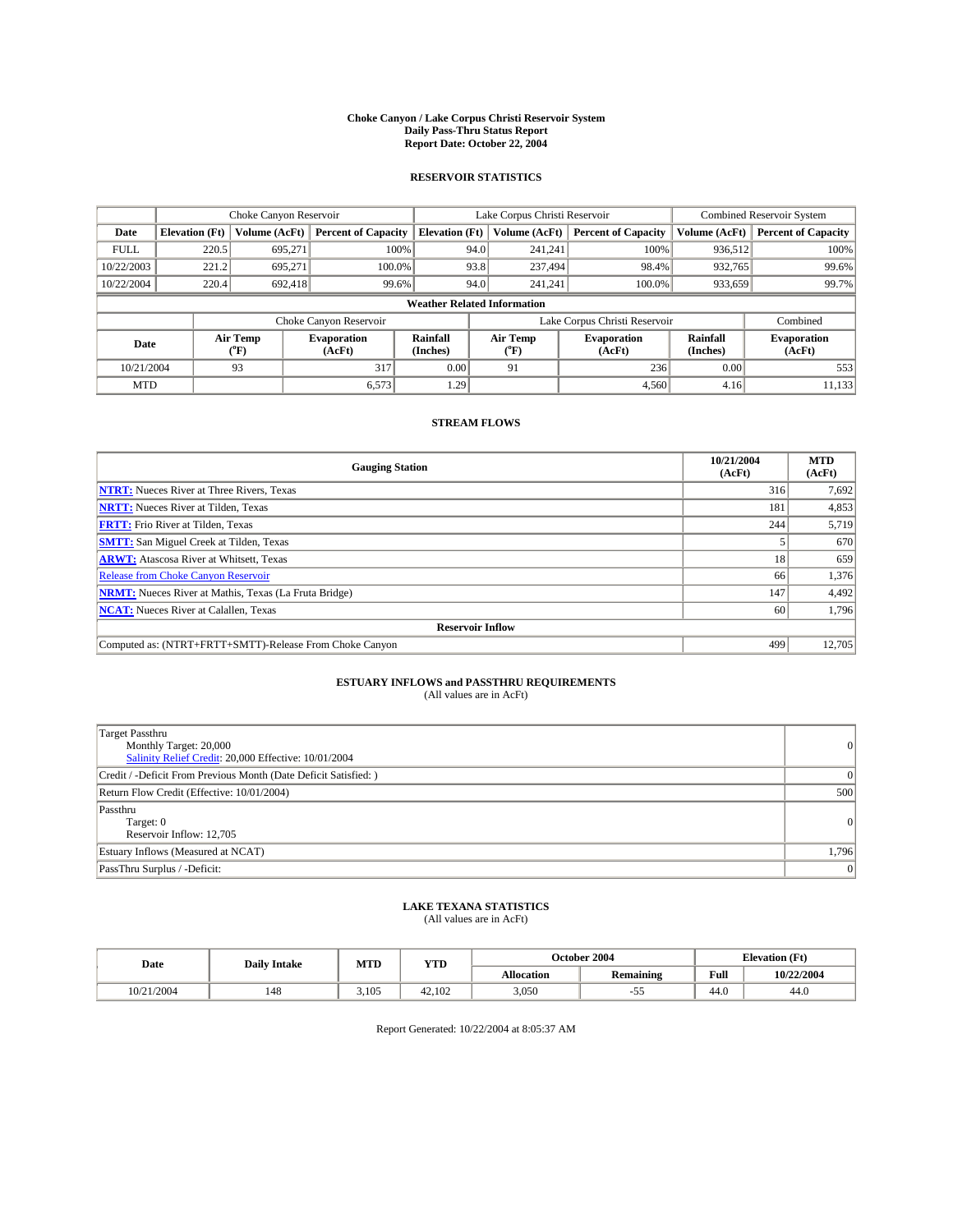#### **Choke Canyon / Lake Corpus Christi Reservoir System Daily Pass-Thru Status Report Report Date: October 23, 2004**

### **RESERVOIR STATISTICS**

|             | Choke Canyon Reservoir   |               | Lake Corpus Christi Reservoir |                                    |                               |                  | <b>Combined Reservoir System</b> |                             |                              |
|-------------|--------------------------|---------------|-------------------------------|------------------------------------|-------------------------------|------------------|----------------------------------|-----------------------------|------------------------------|
| Date        | <b>Elevation</b> (Ft)    | Volume (AcFt) | <b>Percent of Capacity</b>    | <b>Elevation</b> (Ft)              |                               | Volume (AcFt)    | <b>Percent of Capacity</b>       | Volume (AcFt)               | <b>Percent of Capacity</b>   |
| <b>FULL</b> | 220.5                    | 695,271       |                               | 100%                               | 94.0                          | 241,241          | 100%                             | 936.512                     | 100%                         |
| 10/23/2003  | 221.2                    | 695.271       | $100.0\%$                     |                                    | 94.0                          | 241.241          | $100.0\%$                        | 936,512                     | 100.0%                       |
| 10/23/2004  | 220.4                    | 692,936       |                               | 99.7%                              | 94.0                          | 241.241          | $100.0\%$                        | 934,177                     | 99.8%                        |
|             |                          |               |                               | <b>Weather Related Information</b> |                               |                  |                                  |                             |                              |
|             |                          |               | Choke Canyon Reservoir        |                                    | Lake Corpus Christi Reservoir |                  |                                  |                             | Combined                     |
|             | Air Temp<br>Date<br>(°F) |               | <b>Evaporation</b><br>(AcFt)  | <b>Rainfall</b><br>(Inches)        |                               | Air Temp<br>("F) | <b>Evaporation</b><br>(AcFt)     | <b>Rainfall</b><br>(Inches) | <b>Evaporation</b><br>(AcFt) |
| 10/22/2004  |                          | 94            | 332                           | 0.00                               |                               | 90               | 236                              | 0.00                        | 568                          |
| <b>MTD</b>  |                          |               | 6.905                         | 1.29                               |                               |                  | 4,796                            | 4.16                        | 11,701                       |

## **STREAM FLOWS**

| <b>Gauging Station</b>                                       | 10/22/2004<br>(AcFt) | <b>MTD</b><br>(AcFt) |
|--------------------------------------------------------------|----------------------|----------------------|
| <b>NTRT:</b> Nueces River at Three Rivers, Texas             | 310                  | 8,002                |
| <b>NRTT:</b> Nueces River at Tilden, Texas                   | 177                  | 5,030                |
| <b>FRTT:</b> Frio River at Tilden, Texas                     | 246                  | 5,965                |
| <b>SMTT:</b> San Miguel Creek at Tilden, Texas               |                      | 674                  |
| <b>ARWT:</b> Atascosa River at Whitsett, Texas               | 16                   | 675                  |
| <b>Release from Choke Canyon Reservoir</b>                   | 66                   | 1,441                |
| <b>NRMT:</b> Nueces River at Mathis, Texas (La Fruta Bridge) | 149                  | 4,641                |
| <b>NCAT:</b> Nueces River at Calallen, Texas                 | 32                   | 1,828                |
| <b>Reservoir Inflow</b>                                      |                      |                      |
| Computed as: (NTRT+FRTT+SMTT)-Release From Choke Canyon      | 495                  | 13.199               |

# **ESTUARY INFLOWS and PASSTHRU REQUIREMENTS**<br>(All values are in AcFt)

| Target Passthru<br>Monthly Target: 20,000<br>Salinity Relief Credit: 20,000 Effective: 10/01/2004 | $\overline{0}$ |
|---------------------------------------------------------------------------------------------------|----------------|
| Credit / -Deficit From Previous Month (Date Deficit Satisfied: )                                  | $\Omega$       |
| Return Flow Credit (Effective: 10/01/2004)                                                        | 500            |
| Passthru<br>Target: 0<br>Reservoir Inflow: 13,199                                                 | $\overline{0}$ |
| Estuary Inflows (Measured at NCAT)                                                                | 1,828          |
| PassThru Surplus / -Deficit:                                                                      | $\overline{0}$ |

# **LAKE TEXANA STATISTICS** (All values are in AcFt)

| Date      | <b>Daily Intake</b> | MTD          | <b>YTD</b> |                   | October 2004     | <b>Elevation</b> (Ft) |            |
|-----------|---------------------|--------------|------------|-------------------|------------------|-----------------------|------------|
|           |                     |              |            | <b>Allocation</b> | <b>Remaining</b> | Full                  | 10/23/2004 |
| 0/22/2004 | 148                 | 25<br>ے رے د | 42.250     | 3,050             | $-202$           | $\sim$<br>44.v        | 44.0       |

Report Generated: 10/23/2004 at 8:06:33 AM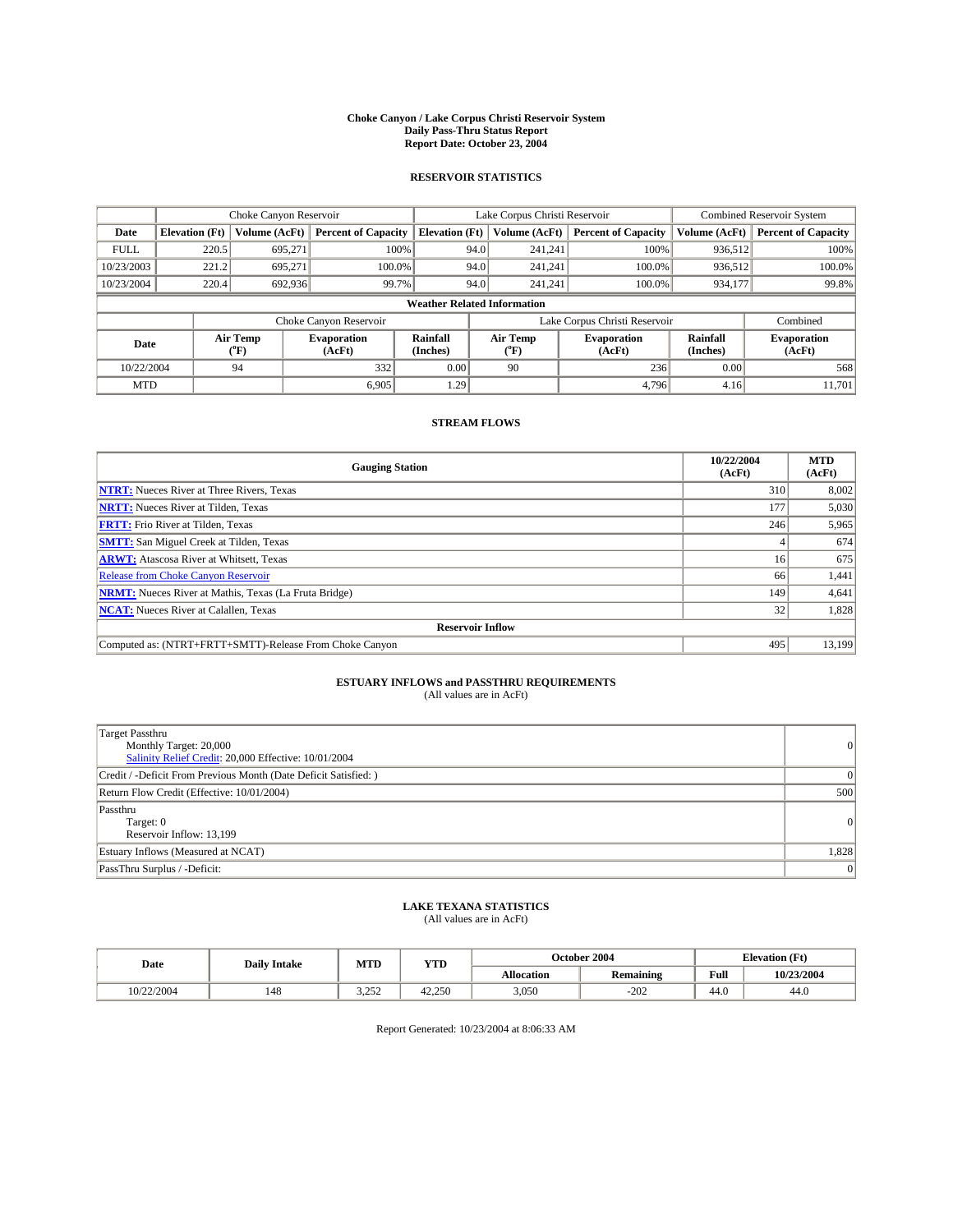#### **Choke Canyon / Lake Corpus Christi Reservoir System Daily Pass-Thru Status Report Report Date: October 24, 2004**

### **RESERVOIR STATISTICS**

|             |                                                                                                      |               | Lake Corpus Christi Reservoir |                                    |                               |                              | <b>Combined Reservoir System</b> |               |                            |
|-------------|------------------------------------------------------------------------------------------------------|---------------|-------------------------------|------------------------------------|-------------------------------|------------------------------|----------------------------------|---------------|----------------------------|
| Date        | <b>Elevation</b> (Ft)                                                                                | Volume (AcFt) | <b>Percent of Capacity</b>    | <b>Elevation (Ft)</b>              |                               | Volume (AcFt)                | <b>Percent of Capacity</b>       | Volume (AcFt) | <b>Percent of Capacity</b> |
| <b>FULL</b> | 220.5                                                                                                | 695,271       |                               | 100%                               | 94.0                          | 241,241                      | 100%                             | 936.512       | 100%                       |
| 10/24/2003  | 221.1                                                                                                | 695.271       | $100.0\%$                     |                                    | 94.0                          | 241.241                      | $100.0\%$                        | 936.512       | 100.0%                     |
| 10/24/2004  | 220.4                                                                                                | 692.677       | 99.6%                         |                                    | 94.0                          | 241.241                      | $100.0\%$                        | 933,918       | 99.7%                      |
|             |                                                                                                      |               |                               | <b>Weather Related Information</b> |                               |                              |                                  |               |                            |
|             |                                                                                                      |               | Choke Canyon Reservoir        |                                    | Lake Corpus Christi Reservoir |                              |                                  |               | Combined                   |
|             | Air Temp<br>Rainfall<br>Air Temp<br><b>Evaporation</b><br>Date<br>(°F)<br>(AcFt)<br>(Inches)<br>("F) |               |                               | <b>Evaporation</b><br>(AcFt)       | Rainfall<br>(Inches)          | <b>Evaporation</b><br>(AcFt) |                                  |               |                            |
| 10/23/2004  |                                                                                                      | 87            | 166                           | 0.00                               |                               | 88                           | 191                              | 0.00          | 357                        |
| <b>MTD</b>  |                                                                                                      |               | 7.071                         | 1.29                               |                               |                              | 4.987                            | 4.16          | 12,058                     |

## **STREAM FLOWS**

| <b>Gauging Station</b>                                       | 10/23/2004<br>(AcFt) | <b>MTD</b><br>(AcFt) |
|--------------------------------------------------------------|----------------------|----------------------|
| <b>NTRT:</b> Nueces River at Three Rivers, Texas             | 306                  | 8,307                |
| <b>NRTT:</b> Nueces River at Tilden, Texas                   | 175                  | 5,205                |
| <b>FRTT:</b> Frio River at Tilden, Texas                     | 244                  | 6,209                |
| <b>SMTT:</b> San Miguel Creek at Tilden, Texas               |                      | 678                  |
| <b>ARWT:</b> Atascosa River at Whitsett, Texas               | 16                   | 692                  |
| <b>Release from Choke Canyon Reservoir</b>                   | 66                   | 1,507                |
| <b>NRMT:</b> Nueces River at Mathis, Texas (La Fruta Bridge) | 149                  | 4,790                |
| <b>NCAT:</b> Nueces River at Calallen, Texas                 | 52                   | 1,880                |
| <b>Reservoir Inflow</b>                                      |                      |                      |
| Computed as: (NTRT+FRTT+SMTT)-Release From Choke Canyon      | 488                  | 13,688               |

## **ESTUARY INFLOWS and PASSTHRU REQUIREMENTS**<br>(All values are in AcFt)

| Target Passthru<br>Monthly Target: 20,000<br>Salinity Relief Credit: 20,000 Effective: 10/01/2004 | $\overline{0}$ |
|---------------------------------------------------------------------------------------------------|----------------|
| Credit / -Deficit From Previous Month (Date Deficit Satisfied: )                                  | $\Omega$       |
| Return Flow Credit (Effective: 10/01/2004)                                                        | 500            |
| Passthru<br>Target: 0<br>Reservoir Inflow: 13,688                                                 | $\overline{0}$ |
| Estuary Inflows (Measured at NCAT)                                                                | 1,880          |
| PassThru Surplus / -Deficit:                                                                      | $\overline{0}$ |

# **LAKE TEXANA STATISTICS** (All values are in AcFt)

| Date                   | <b>Daily Intake</b> | MTD   | <b>YTD</b> |                   | October 2004     |                | <b>Elevation</b> (Ft) |
|------------------------|---------------------|-------|------------|-------------------|------------------|----------------|-----------------------|
|                        |                     |       |            | <b>Allocation</b> | <b>Remaining</b> | Full           | 10/24/2004            |
| 10/23/2004<br>/3/ الله | 148                 | 3.400 | 42.398     | 3,050             | 350              | $\sim$<br>44.v | 44.0                  |

Report Generated: 10/24/2004 at 8:09:28 AM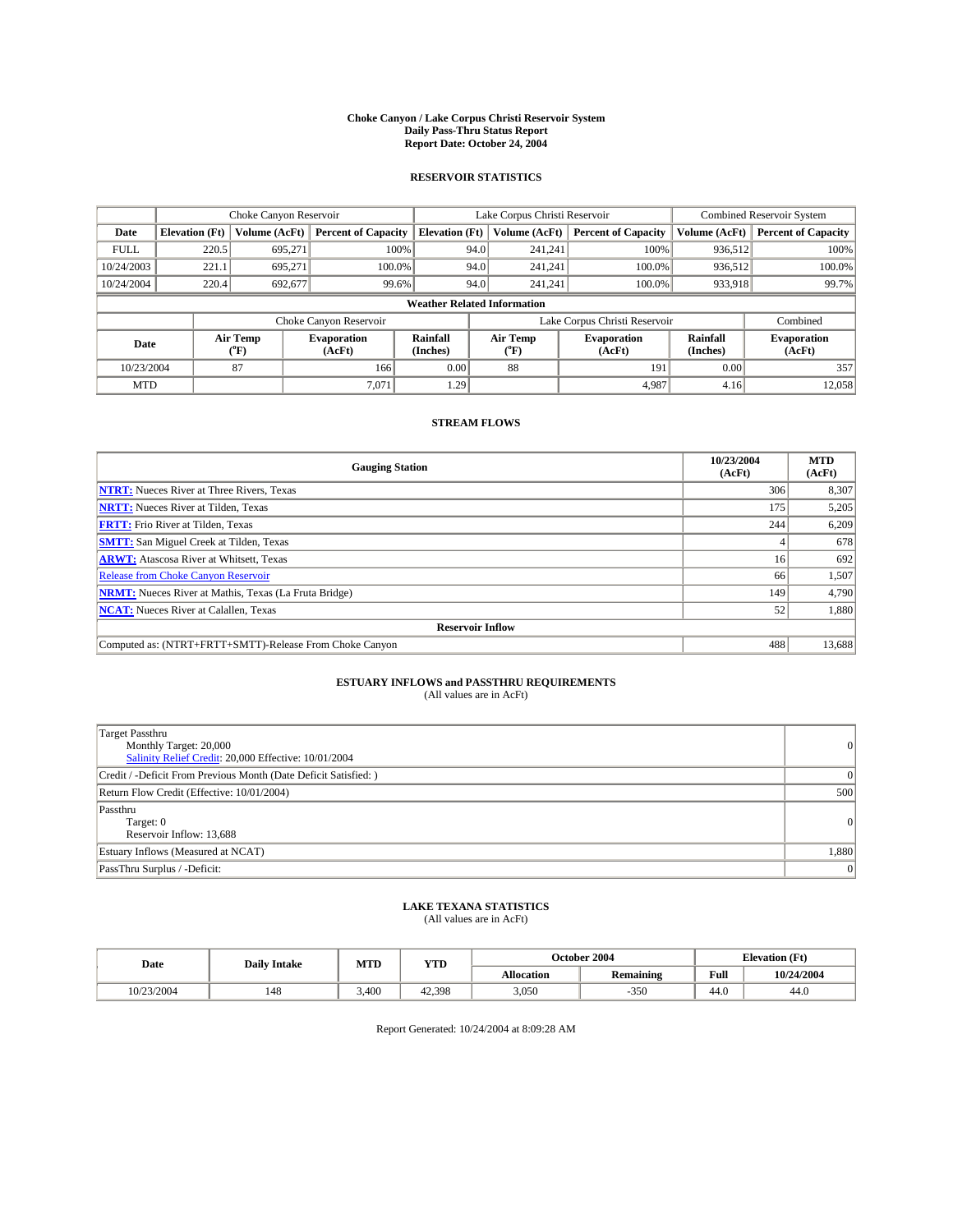#### **Choke Canyon / Lake Corpus Christi Reservoir System Daily Pass-Thru Status Report Report Date: October 25, 2004**

### **RESERVOIR STATISTICS**

|             | Choke Canyon Reservoir                                                                                                               |               | Lake Corpus Christi Reservoir |                                    |                               |               | <b>Combined Reservoir System</b> |               |                            |
|-------------|--------------------------------------------------------------------------------------------------------------------------------------|---------------|-------------------------------|------------------------------------|-------------------------------|---------------|----------------------------------|---------------|----------------------------|
| Date        | <b>Elevation</b> (Ft)                                                                                                                | Volume (AcFt) | <b>Percent of Capacity</b>    | <b>Elevation (Ft)</b>              |                               | Volume (AcFt) | <b>Percent of Capacity</b>       | Volume (AcFt) | <b>Percent of Capacity</b> |
| <b>FULL</b> | 220.5                                                                                                                                | 695,271       |                               | 100%                               | 94.0                          | 241,241       | 100%                             | 936.512       | 100%                       |
| 10/25/2003  | 221.0                                                                                                                                | 695.271       | $100.0\%$                     |                                    | 94.0                          | 241.241       | $100.0\%$                        | 936.512       | 100.0%                     |
| 10/25/2004  | 220.4                                                                                                                                | 692.418       | 99.6%                         |                                    | 94.0                          | 241,241       | $100.0\%$                        | 933,659       | 99.7%                      |
|             |                                                                                                                                      |               |                               | <b>Weather Related Information</b> |                               |               |                                  |               |                            |
|             |                                                                                                                                      |               | Choke Canyon Reservoir        |                                    | Lake Corpus Christi Reservoir |               |                                  |               | Combined                   |
|             | Air Temp<br>Rainfall<br>Air Temp<br><b>Evaporation</b><br><b>Evaporation</b><br>Date<br>(°F)<br>(AcFt)<br>(Inches)<br>(AcFt)<br>("F) |               | Rainfall<br>(Inches)          | <b>Evaporation</b><br>(AcFt)       |                               |               |                                  |               |                            |
| 10/24/2004  |                                                                                                                                      | 92            | 347                           | 0.00                               |                               | 89            | 34                               | 0.00          | 381                        |
| <b>MTD</b>  |                                                                                                                                      |               | 7,418                         | 1.29                               |                               |               | 5,021                            | 4.16          | 12,439                     |

## **STREAM FLOWS**

| <b>Gauging Station</b>                                       | 10/24/2004<br>(AcFt) | <b>MTD</b><br>(AcFt) |
|--------------------------------------------------------------|----------------------|----------------------|
| <b>NTRT:</b> Nueces River at Three Rivers, Texas             | 304                  | 8,611                |
| <b>NRTT:</b> Nueces River at Tilden, Texas                   | 175                  | 5,379                |
| <b>FRTT:</b> Frio River at Tilden, Texas                     | 244                  | 6,453                |
| <b>SMTT:</b> San Miguel Creek at Tilden, Texas               |                      | 682                  |
| <b>ARWT:</b> Atascosa River at Whitsett, Texas               | 16                   | 708                  |
| <b>Release from Choke Canyon Reservoir</b>                   | 66                   | 1,572                |
| <b>NRMT:</b> Nueces River at Mathis, Texas (La Fruta Bridge) | 149                  | 4,939                |
| <b>NCAT:</b> Nueces River at Calallen, Texas                 | -60                  | 1,939                |
| <b>Reservoir Inflow</b>                                      |                      |                      |
| Computed as: (NTRT+FRTT+SMTT)-Release From Choke Canyon      | 486                  | 14,174               |

## **ESTUARY INFLOWS and PASSTHRU REQUIREMENTS**<br>(All values are in AcFt)

| Target Passthru<br>Monthly Target: 20,000<br>Salinity Relief Credit: 20,000 Effective: 10/01/2004 | $\overline{0}$ |
|---------------------------------------------------------------------------------------------------|----------------|
| Credit / -Deficit From Previous Month (Date Deficit Satisfied: )                                  | $\Omega$       |
| Return Flow Credit (Effective: 10/01/2004)                                                        | 500            |
| Passthru<br>Target: 0<br>Reservoir Inflow: 14,174                                                 | $\overline{0}$ |
| Estuary Inflows (Measured at NCAT)                                                                | 1,939          |
| PassThru Surplus / -Deficit:                                                                      | $\overline{0}$ |

# **LAKE TEXANA STATISTICS** (All values are in AcFt)

| Date       | <b>Daily Intake</b> | MTD   | <b>YTD</b> |                   | October 2004     | <b>Elevation</b> (Ft)  |            |
|------------|---------------------|-------|------------|-------------------|------------------|------------------------|------------|
|            |                     |       |            | <b>Allocation</b> | <b>Remaining</b> | Full                   | 10/25/2004 |
| 10/24/2004 | 148                 | 3.548 | 42.545     | 3,050             | $-498$           | $\overline{A}$<br>44.v | 44.0       |

Report Generated: 10/25/2004 at 8:10:43 AM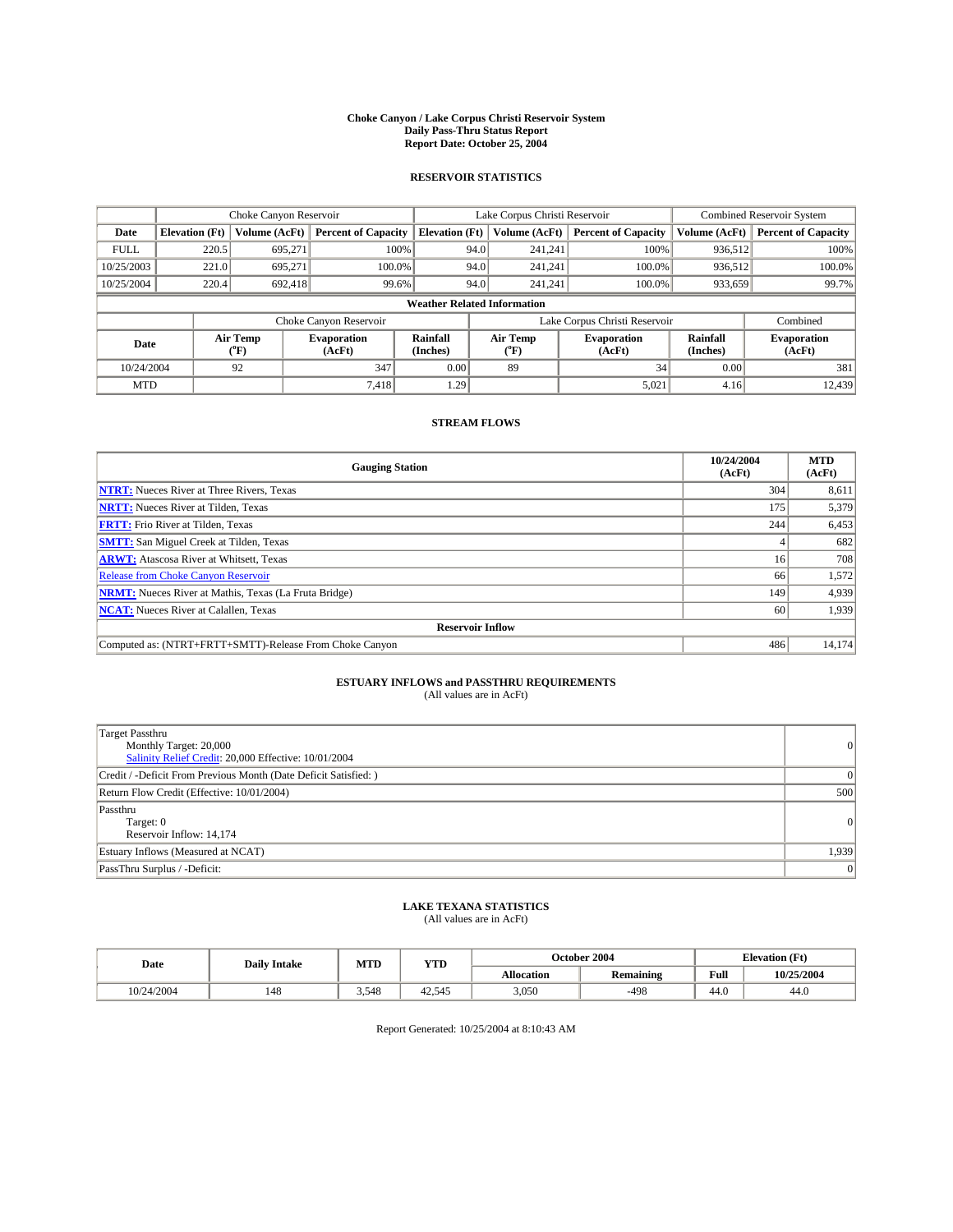#### **Choke Canyon / Lake Corpus Christi Reservoir System Daily Pass-Thru Status Report Report Date: October 26, 2004**

### **RESERVOIR STATISTICS**

|             | Choke Canyon Reservoir |                  | Lake Corpus Christi Reservoir |                                    |                               |                  | <b>Combined Reservoir System</b> |                      |                              |
|-------------|------------------------|------------------|-------------------------------|------------------------------------|-------------------------------|------------------|----------------------------------|----------------------|------------------------------|
| Date        | <b>Elevation</b> (Ft)  | Volume (AcFt)    | <b>Percent of Capacity</b>    | <b>Elevation</b> (Ft)              |                               | Volume (AcFt)    | <b>Percent of Capacity</b>       | Volume (AcFt)        | <b>Percent of Capacity</b>   |
| <b>FULL</b> | 220.5                  | 695.271          | 100%                          |                                    | 94.0                          | 241,241          | 100%                             | 936.512              | 100%                         |
| 10/26/2003  | 220.8                  | 695.271          | $100.0\%$                     |                                    | 94.0                          | 241.241          | 100.0%                           | 936.512              | 100.0%                       |
| 10/26/2004  | 220.4                  | 692,158          | 99.6%                         |                                    | 94.0                          | 241.241          | 100.0%                           | 933,399              | 99.7%                        |
|             |                        |                  |                               | <b>Weather Related Information</b> |                               |                  |                                  |                      |                              |
|             |                        |                  | Choke Canyon Reservoir        |                                    | Lake Corpus Christi Reservoir |                  |                                  |                      | Combined                     |
| Date        |                        | Air Temp<br>(°F) | <b>Evaporation</b><br>(AcFt)  | Rainfall<br>(Inches)               |                               | Air Temp<br>("F) | <b>Evaporation</b><br>(AcFt)     | Rainfall<br>(Inches) | <b>Evaporation</b><br>(AcFt) |
| 10/25/2004  |                        | 92               | 347                           | 0.00                               |                               | 91               | 168                              | 0.00                 | 515                          |
| <b>MTD</b>  |                        |                  | 7,765                         | 1.29                               |                               |                  | 5,189                            | 4.16                 | 12,954                       |

## **STREAM FLOWS**

| <b>Gauging Station</b>                                       | 10/25/2004<br>(AcFt) | <b>MTD</b><br>(AcFt) |
|--------------------------------------------------------------|----------------------|----------------------|
| <b>NTRT:</b> Nueces River at Three Rivers, Texas             | 302                  | 8,913                |
| <b>NRTT:</b> Nueces River at Tilden, Texas                   | 173                  | 5,552                |
| <b>FRTT:</b> Frio River at Tilden, Texas                     | 240                  | 6,693                |
| <b>SMTT:</b> San Miguel Creek at Tilden, Texas               |                      | 685                  |
| <b>ARWT:</b> Atascosa River at Whitsett, Texas               | 24                   | 732                  |
| <b>Release from Choke Canyon Reservoir</b>                   | 66                   | 1,638                |
| <b>NRMT:</b> Nueces River at Mathis, Texas (La Fruta Bridge) | 147                  | 5,086                |
| <b>NCAT:</b> Nueces River at Calallen, Texas                 | 46                   | 1,985                |
| <b>Reservoir Inflow</b>                                      |                      |                      |
| Computed as: (NTRT+FRTT+SMTT)-Release From Choke Canyon      | 480                  | 14,654               |

## **ESTUARY INFLOWS and PASSTHRU REQUIREMENTS**<br>(All values are in AcFt)

| Target Passthru<br>Monthly Target: 20,000<br>Salinity Relief Credit: 20,000 Effective: 10/01/2004 | $\overline{0}$ |
|---------------------------------------------------------------------------------------------------|----------------|
| Credit / -Deficit From Previous Month (Date Deficit Satisfied: )                                  | $\Omega$       |
| Return Flow Credit (Effective: 10/01/2004)                                                        | 500            |
| Passthru<br>Target: 0<br>Reservoir Inflow: 14,654                                                 | $\overline{0}$ |
| Estuary Inflows (Measured at NCAT)                                                                | 1,985          |
| PassThru Surplus / -Deficit:                                                                      | $\overline{0}$ |

# **LAKE TEXANA STATISTICS** (All values are in AcFt)

| Date       | <b>Daily Intake</b> | MTD   | <b>YTD</b> |                   | October 2004     |                            | <b>Elevation (Ft)</b> |
|------------|---------------------|-------|------------|-------------------|------------------|----------------------------|-----------------------|
|            |                     |       |            | <b>Allocation</b> | <b>Remaining</b> | Full                       | 10/26/2004            |
| 10/25/2004 | 148                 | 3,696 | 42.694     | 3,050             | -646             | $\sim$<br>44. <sub>V</sub> | 44.0                  |

Report Generated: 10/26/2004 at 8:46:57 AM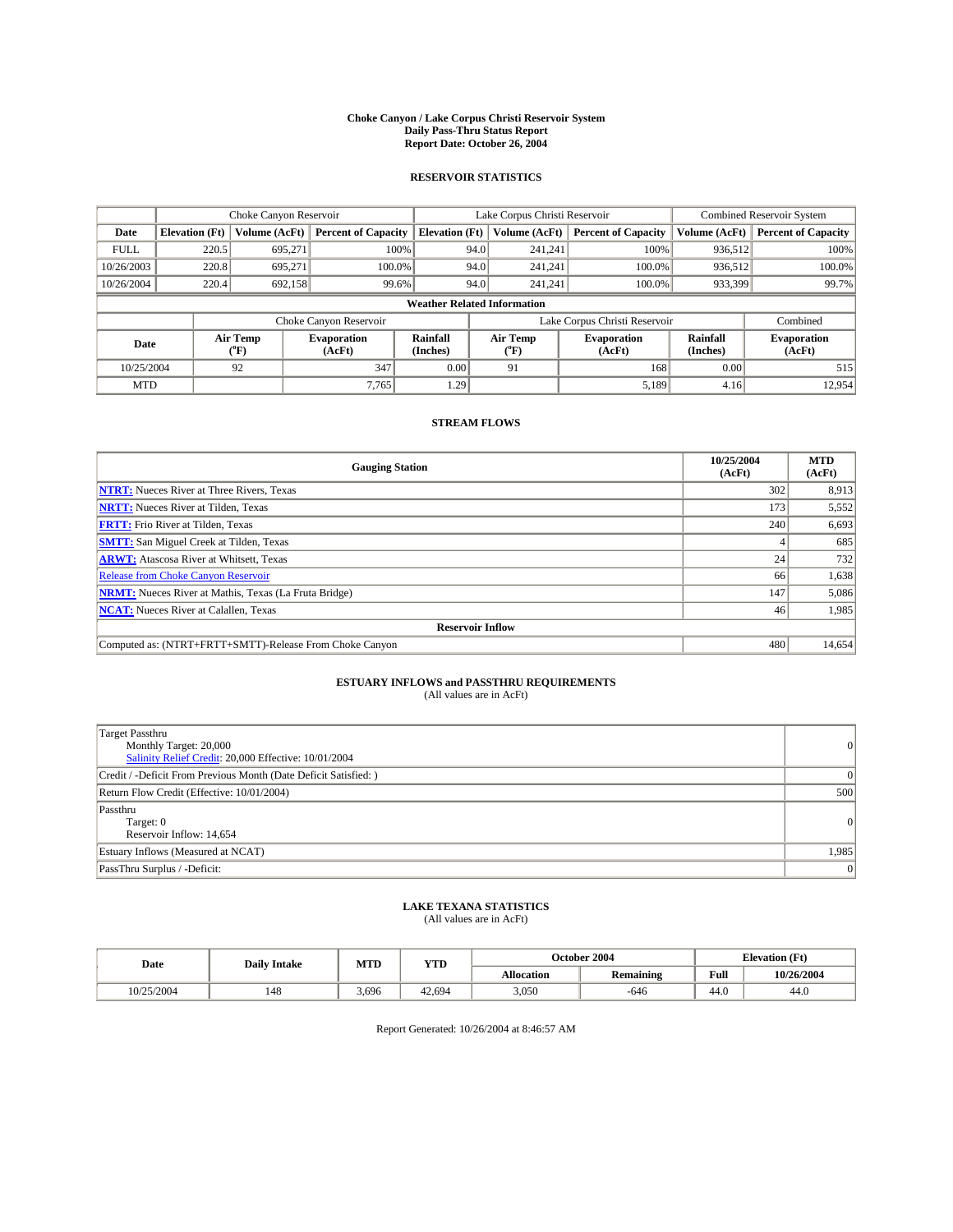#### **Choke Canyon / Lake Corpus Christi Reservoir System Daily Pass-Thru Status Report Report Date: October 27, 2004**

### **RESERVOIR STATISTICS**

|             | Choke Canyon Reservoir |                                                                                                                              | Lake Corpus Christi Reservoir |                                    |                               |               | <b>Combined Reservoir System</b> |               |                            |
|-------------|------------------------|------------------------------------------------------------------------------------------------------------------------------|-------------------------------|------------------------------------|-------------------------------|---------------|----------------------------------|---------------|----------------------------|
| Date        | <b>Elevation</b> (Ft)  | Volume (AcFt)                                                                                                                | <b>Percent of Capacity</b>    | <b>Elevation (Ft)</b>              |                               | Volume (AcFt) | <b>Percent of Capacity</b>       | Volume (AcFt) | <b>Percent of Capacity</b> |
| <b>FULL</b> | 220.5                  | 695,271                                                                                                                      |                               | 100%                               | 94.0                          | 241,241       | 100%                             | 936.512       | 100%                       |
| 10/27/2003  | 220.6                  | 695.271                                                                                                                      | $100.0\%$                     |                                    | 94.0                          | 241.241       | $100.0\%$                        | 936,512       | 100.0%                     |
| 10/27/2004  | 220.4                  | 692.158                                                                                                                      | 99.6%                         |                                    | 94.0                          | 240,279       | 99.6%                            | 932,437       | 99.6%                      |
|             |                        |                                                                                                                              |                               | <b>Weather Related Information</b> |                               |               |                                  |               |                            |
|             |                        |                                                                                                                              | Choke Canyon Reservoir        |                                    | Lake Corpus Christi Reservoir |               |                                  |               | Combined                   |
| Date        |                        | Air Temp<br>Rainfall<br>Air Temp<br><b>Evaporation</b><br><b>Evaporation</b><br>(°F)<br>(AcFt)<br>(Inches)<br>(AcFt)<br>("F) |                               | Rainfall<br>(Inches)               | <b>Evaporation</b><br>(AcFt)  |               |                                  |               |                            |
| 10/26/2004  |                        | 92                                                                                                                           | 347                           | 0.00                               |                               | 87            | 280                              | 0.00          | 627                        |
| <b>MTD</b>  |                        |                                                                                                                              | 8,112                         | 1.29                               |                               |               | 5,469                            | 4.16          | 13,581                     |

## **STREAM FLOWS**

| <b>Gauging Station</b>                                       | 10/26/2004<br>(AcFt) | <b>MTD</b><br>(AcFt) |
|--------------------------------------------------------------|----------------------|----------------------|
| <b>NTRT:</b> Nueces River at Three Rivers, Texas             | 294                  | 9,206                |
| <b>NRTT:</b> Nueces River at Tilden, Texas                   | 169                  | 5,721                |
| <b>FRTT:</b> Frio River at Tilden, Texas                     | 234                  | 6,928                |
| <b>SMTT:</b> San Miguel Creek at Tilden, Texas               |                      | 688                  |
| <b>ARWT:</b> Atascosa River at Whitsett, Texas               | 30 <sup>1</sup>      | 762                  |
| <b>Release from Choke Canyon Reservoir</b>                   | 66                   | 1,703                |
| <b>NRMT:</b> Nueces River at Mathis, Texas (La Fruta Bridge) | 151                  | 5,236                |
| <b>NCAT:</b> Nueces River at Calallen, Texas                 | 34                   | 2,019                |
| <b>Reservoir Inflow</b>                                      |                      |                      |
| Computed as: (NTRT+FRTT+SMTT)-Release From Choke Canyon      | 465                  | 15.119               |

## **ESTUARY INFLOWS and PASSTHRU REQUIREMENTS**<br>(All values are in AcFt)

| Target Passthru<br>Monthly Target: 20,000<br>Salinity Relief Credit: 20,000 Effective: 10/01/2004 | $\overline{0}$ |
|---------------------------------------------------------------------------------------------------|----------------|
| Credit / -Deficit From Previous Month (Date Deficit Satisfied: )                                  | $\Omega$       |
| Return Flow Credit (Effective: 10/01/2004)                                                        | 500            |
| Passthru<br>Target: 0<br>Reservoir Inflow: 15,119                                                 | $\overline{0}$ |
| Estuary Inflows (Measured at NCAT)                                                                | 2,019          |
| PassThru Surplus / -Deficit:                                                                      | $\overline{0}$ |

# **LAKE TEXANA STATISTICS** (All values are in AcFt)

| Date       | <b>Daily Intake</b> | MTD   | <b>YTD</b> |                   | October 2004     | <b>Elevation</b> (Ft)      |            |
|------------|---------------------|-------|------------|-------------------|------------------|----------------------------|------------|
|            |                     |       |            | <b>Allocation</b> | <b>Remaining</b> | Full                       | 10/27/2004 |
| 10/26/2004 | 149                 | 3.845 | 42.842     | 3,050             | 795              | $\sim$<br>44. <sub>V</sub> | 44.1       |

Report Generated: 10/27/2004 at 8:23:16 AM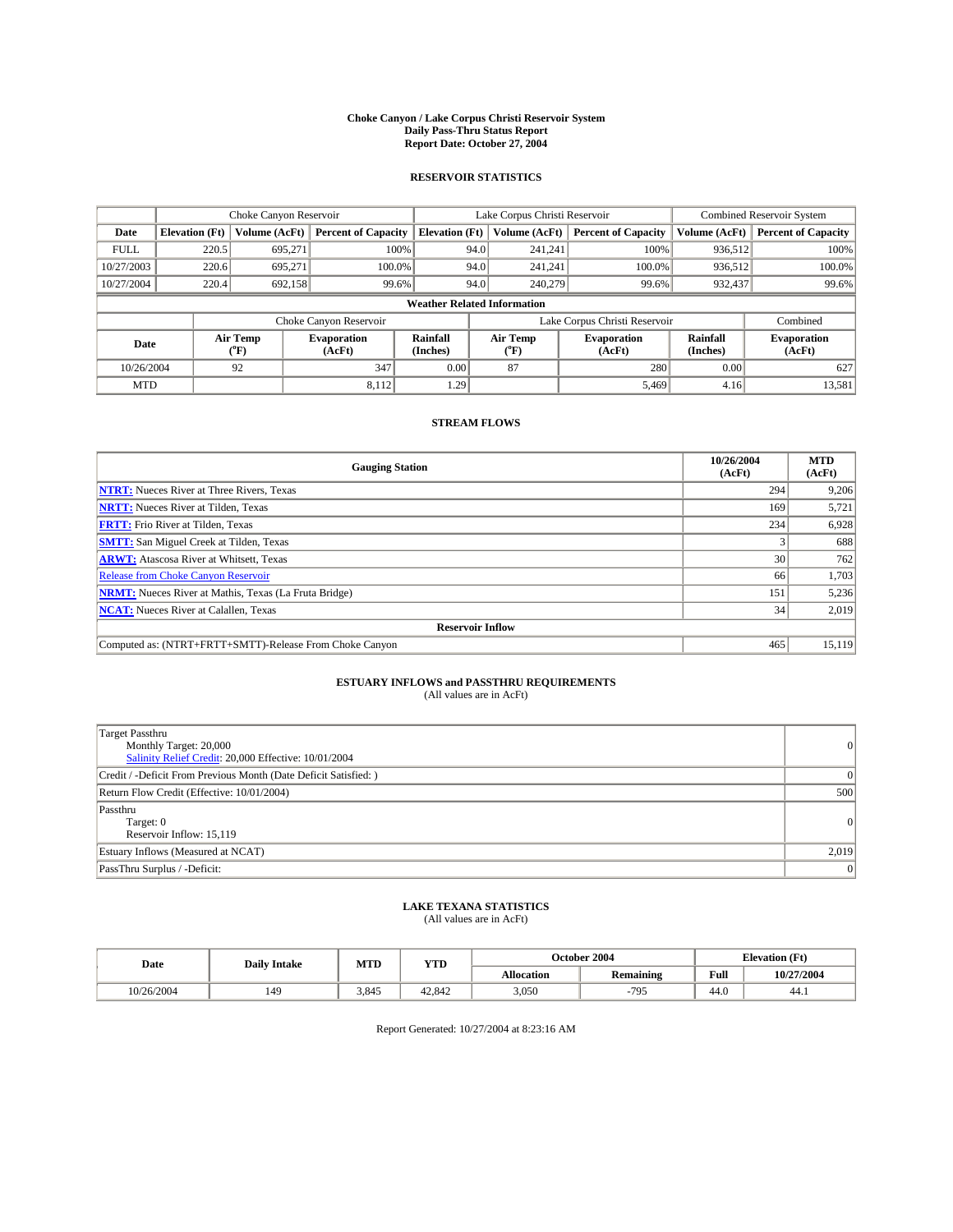#### **Choke Canyon / Lake Corpus Christi Reservoir System Daily Pass-Thru Status Report Report Date: October 28, 2004**

### **RESERVOIR STATISTICS**

|             | Choke Canyon Reservoir |                  |                              |                                    | Lake Corpus Christi Reservoir |                  |                              |                      | <b>Combined Reservoir System</b> |  |  |
|-------------|------------------------|------------------|------------------------------|------------------------------------|-------------------------------|------------------|------------------------------|----------------------|----------------------------------|--|--|
| Date        | <b>Elevation</b> (Ft)  | Volume (AcFt)    | <b>Percent of Capacity</b>   | <b>Elevation (Ft)</b>              |                               | Volume (AcFt)    | <b>Percent of Capacity</b>   | Volume (AcFt)        | <b>Percent of Capacity</b>       |  |  |
| <b>FULL</b> | 220.5                  | 695,271          |                              | 100%                               | 94.0                          | 241,241          | 100%                         | 936.512              | 100%                             |  |  |
| 10/28/2003  | 220.6                  | 695.271          | $100.0\%$                    |                                    | 94.0                          | 241.241          | $100.0\%$                    | 936.512              | 100.0%                           |  |  |
| 10/28/2004  | 220.4                  | 692.677          | 99.6%                        |                                    | 93.9<br>240,087<br>99.5%      |                  | 932,764                      | 99.6%                |                                  |  |  |
|             |                        |                  |                              | <b>Weather Related Information</b> |                               |                  |                              |                      |                                  |  |  |
|             |                        |                  | Choke Canyon Reservoir       |                                    | Lake Corpus Christi Reservoir |                  |                              |                      | Combined                         |  |  |
| Date        |                        | Air Temp<br>(°F) | <b>Evaporation</b><br>(AcFt) | Rainfall<br>(Inches)               |                               | Air Temp<br>("F) | <b>Evaporation</b><br>(AcFt) | Rainfall<br>(Inches) | <b>Evaporation</b><br>(AcFt)     |  |  |
| 10/27/2004  |                        | 90               | 272                          | 0.56                               |                               | 87               | 213                          | 0.07                 | 485                              |  |  |
| <b>MTD</b>  |                        |                  | 8,384                        | 1.85                               |                               |                  | 5,682                        | 4.23                 | 14,066                           |  |  |

## **STREAM FLOWS**

| <b>Gauging Station</b>                                       | 10/27/2004<br>(AcFt) | <b>MTD</b><br>(AcFt) |
|--------------------------------------------------------------|----------------------|----------------------|
| <b>NTRT:</b> Nueces River at Three Rivers, Texas             | 302                  | 9,508                |
| <b>NRTT:</b> Nueces River at Tilden, Texas                   | 167                  | 5,888                |
| <b>FRTT:</b> Frio River at Tilden, Texas                     | 232                  | 7,160                |
| <b>SMTT:</b> San Miguel Creek at Tilden, Texas               |                      | 691                  |
| <b>ARWT:</b> Atascosa River at Whitsett, Texas               | 40                   | 801                  |
| Release from Choke Canyon Reservoir                          | 66                   | 1,769                |
| <b>NRMT:</b> Nueces River at Mathis, Texas (La Fruta Bridge) | 153                  | 5,389                |
| <b>NCAT:</b> Nueces River at Calallen, Texas                 | 26                   | 2,045                |
| <b>Reservoir Inflow</b>                                      |                      |                      |
| Computed as: (NTRT+FRTT+SMTT)-Release From Choke Canyon      | 471                  | 15.590               |

## **ESTUARY INFLOWS and PASSTHRU REQUIREMENTS**

(All values are in AcFt)

| Target Passthru<br>Monthly Target: 20,000<br>Salinity Relief Credit: 20,000 Effective: 10/01/2004 | $\overline{0}$ |
|---------------------------------------------------------------------------------------------------|----------------|
| Credit / -Deficit From Previous Month (Date Deficit Satisfied: )                                  | $\Omega$       |
| Return Flow Credit (Effective: 10/01/2004)                                                        | 500            |
| Passthru<br>Target: 0<br>Reservoir Inflow: 15,590                                                 | $\overline{0}$ |
| Estuary Inflows (Measured at NCAT)                                                                | 2,045          |
| PassThru Surplus / -Deficit:                                                                      | $\overline{0}$ |

# **LAKE TEXANA STATISTICS** (All values are in AcFt)

| Date | <b>MTD</b><br><b>Daily Intake</b> |  | <b>YTD</b> | October 2004      | <b>Elevation</b> (Ft) |                                             |            |
|------|-----------------------------------|--|------------|-------------------|-----------------------|---------------------------------------------|------------|
|      |                                   |  |            | <b>Allocation</b> | <b>Remaining</b>      | Full<br>the contract of the contract of the | 10/28/2004 |

Report Generated: 10/28/2004 at 8:17:56 AM

10/27/2004 | 148 | 3,993 | 42,991 | 3,050 | -943 | 44.0 | 44.0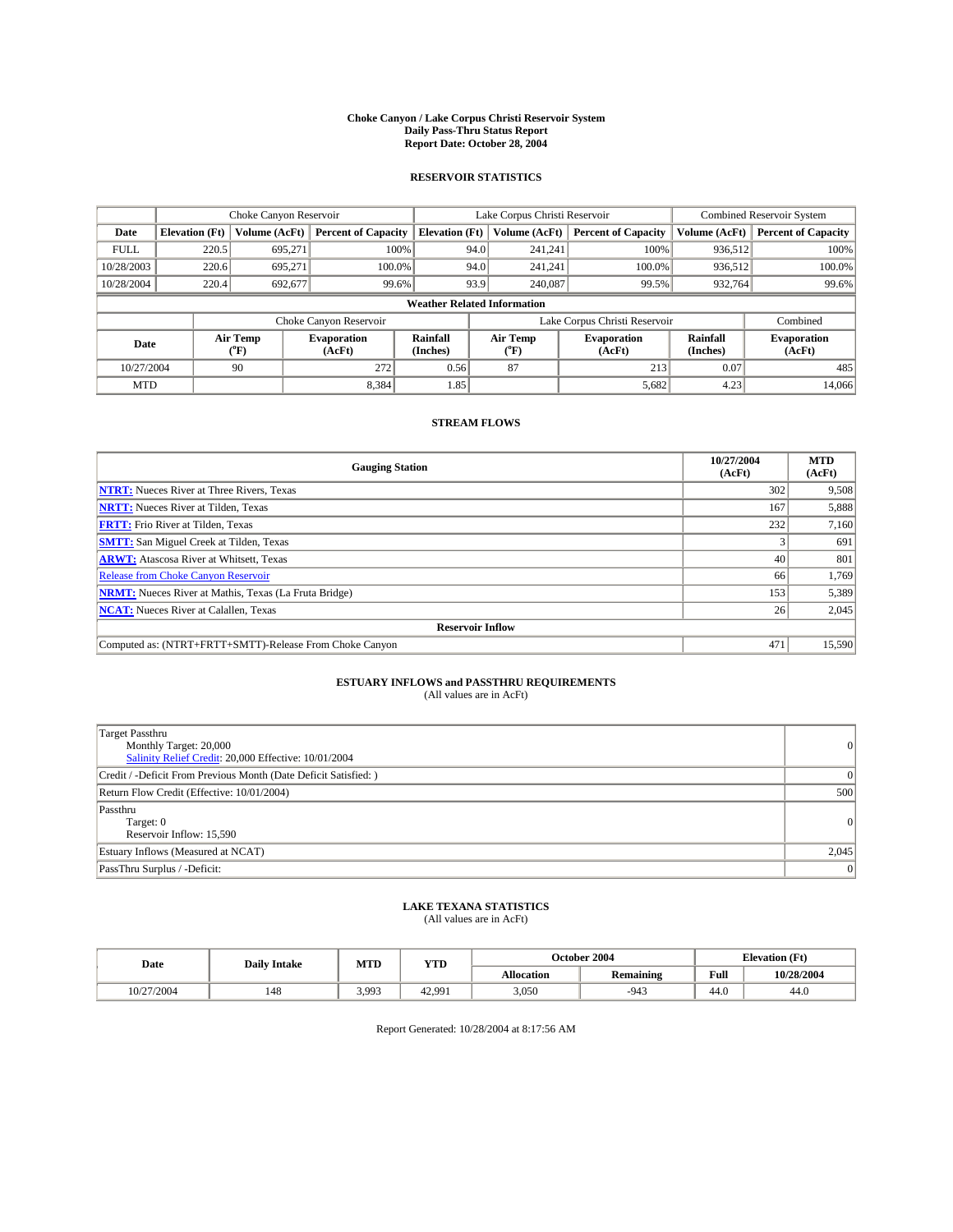#### **Choke Canyon / Lake Corpus Christi Reservoir System Daily Pass-Thru Status Report Report Date: October 29, 2004**

### **RESERVOIR STATISTICS**

|             | Choke Canyon Reservoir |                  |                              |                                    | Lake Corpus Christi Reservoir |                  |                              |                      | <b>Combined Reservoir System</b> |  |  |
|-------------|------------------------|------------------|------------------------------|------------------------------------|-------------------------------|------------------|------------------------------|----------------------|----------------------------------|--|--|
| Date        | <b>Elevation</b> (Ft)  | Volume (AcFt)    | <b>Percent of Capacity</b>   | <b>Elevation (Ft)</b>              |                               | Volume (AcFt)    | <b>Percent of Capacity</b>   | Volume (AcFt)        | <b>Percent of Capacity</b>       |  |  |
| <b>FULL</b> | 220.5                  | 695,271          | 100%                         |                                    | 94.0                          | 241,241          | 100%                         | 936.512              | 100%                             |  |  |
| 10/29/2003  | 220.5                  | 694,752          | 99.9%                        |                                    | 94.0                          | 241.241          | $100.0\%$                    | 935,993              | 99.9%                            |  |  |
| 10/29/2004  | 220.4                  | 692.677          | 99.6%                        |                                    | 93.9                          | 240,087          | 99.5%                        | 932,764              | 99.6%                            |  |  |
|             |                        |                  |                              | <b>Weather Related Information</b> |                               |                  |                              |                      |                                  |  |  |
|             |                        |                  | Choke Canyon Reservoir       |                                    | Lake Corpus Christi Reservoir |                  |                              |                      | Combined                         |  |  |
| Date        |                        | Air Temp<br>(°F) | <b>Evaporation</b><br>(AcFt) | Rainfall<br>(Inches)               |                               | Air Temp<br>("F) | <b>Evaporation</b><br>(AcFt) | Rainfall<br>(Inches) | <b>Evaporation</b><br>(AcFt)     |  |  |
| 10/28/2004  |                        | 89               | 287                          | 0.00                               |                               | 86               | 269                          | 0.00                 | 556                              |  |  |
| <b>MTD</b>  |                        |                  | 8,671                        | 1.85                               |                               |                  | 5,951                        | 4.23                 | 14,622                           |  |  |

## **STREAM FLOWS**

| <b>Gauging Station</b>                                       | 10/28/2004<br>(AcFt) | <b>MTD</b><br>(AcFt) |
|--------------------------------------------------------------|----------------------|----------------------|
| <b>NTRT:</b> Nueces River at Three Rivers, Texas             | 310                  | 9,818                |
| <b>NRTT:</b> Nueces River at Tilden, Texas                   | 163                  | 6,050                |
| <b>FRTT:</b> Frio River at Tilden, Texas                     | 232                  | 7,392                |
| <b>SMTT:</b> San Miguel Creek at Tilden, Texas               |                      | 694                  |
| <b>ARWT:</b> Atascosa River at Whitsett, Texas               | 32 <sub>1</sub>      | 833                  |
| <b>Release from Choke Canyon Reservoir</b>                   | 66                   | 1,834                |
| <b>NRMT:</b> Nueces River at Mathis, Texas (La Fruta Bridge) | 169                  | 5,558                |
| <b>NCAT:</b> Nueces River at Calallen, Texas                 | 50                   | 2,094                |
| <b>Reservoir Inflow</b>                                      |                      |                      |
| Computed as: (NTRT+FRTT+SMTT)-Release From Choke Canyon      | 479                  | 16.070               |

## **ESTUARY INFLOWS and PASSTHRU REQUIREMENTS**<br>(All values are in AcFt)

| Target Passthru<br>Monthly Target: 20,000<br>Salinity Relief Credit: 20,000 Effective: 10/01/2004 | 0              |
|---------------------------------------------------------------------------------------------------|----------------|
| Credit / -Deficit From Previous Month (Date Deficit Satisfied: )                                  | $\overline{0}$ |
| Return Flow Credit (Effective: 10/01/2004)                                                        | 500            |
| Passthru<br>Target: 0<br>Reservoir Inflow: 16,070                                                 | 0              |
| Estuary Inflows (Measured at NCAT)                                                                | 2,094          |
| PassThru Surplus / -Deficit:                                                                      | 0              |

# **LAKE TEXANA STATISTICS** (All values are in AcFt)

| Date       | <b>Daily Intake</b> | MTD                     | <b>YTD</b> |                   | October 2004     | <b>Elevation</b> (Ft)      |            |
|------------|---------------------|-------------------------|------------|-------------------|------------------|----------------------------|------------|
|            |                     |                         |            | <b>Allocation</b> | <b>Remaining</b> | Full                       | 10/29/2004 |
| 10/28/2004 | 149                 | $\overline{1}$<br>4.142 | 43<br>139  | 3,050             | 1.092            | $\sim$<br>44. <sub>v</sub> | 44.0       |

Report Generated: 10/29/2004 at 8:05:55 AM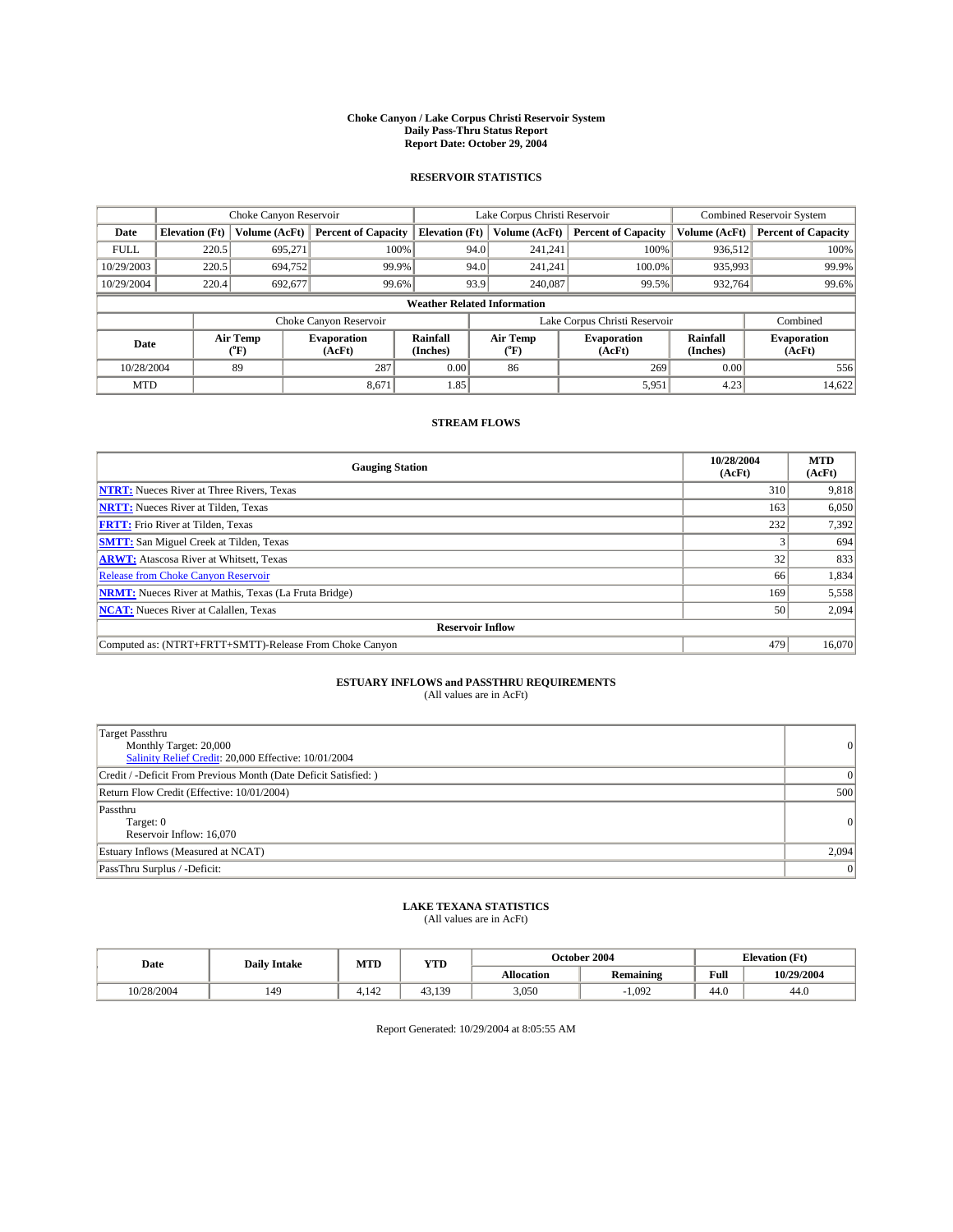#### **Choke Canyon / Lake Corpus Christi Reservoir System Daily Pass-Thru Status Report Report Date: October 30, 2004**

### **RESERVOIR STATISTICS**

|             | Choke Canyon Reservoir |                  |                              |                                    | Lake Corpus Christi Reservoir |                  |                              |                      | <b>Combined Reservoir System</b> |  |  |
|-------------|------------------------|------------------|------------------------------|------------------------------------|-------------------------------|------------------|------------------------------|----------------------|----------------------------------|--|--|
| Date        | <b>Elevation</b> (Ft)  | Volume (AcFt)    | <b>Percent of Capacity</b>   | <b>Elevation (Ft)</b>              |                               | Volume (AcFt)    | <b>Percent of Capacity</b>   | Volume (AcFt)        | <b>Percent of Capacity</b>       |  |  |
| <b>FULL</b> | 220.5                  | 695,271          |                              | 100%                               | 94.0                          | 241,241          | 100%                         | 936.512              | 100%                             |  |  |
| 10/30/2003  | 220.4                  | 692.936          |                              | 99.7%                              | 94.0                          | 241.241          | $100.0\%$                    | 934.177              | 99.8%                            |  |  |
| 10/30/2004  | 220.4                  | 692.418          | 99.6%                        |                                    | 93.9                          | 240,087          | 99.5%                        | 932,505              | 99.6%                            |  |  |
|             |                        |                  |                              | <b>Weather Related Information</b> |                               |                  |                              |                      |                                  |  |  |
|             |                        |                  | Choke Canyon Reservoir       |                                    | Lake Corpus Christi Reservoir |                  |                              |                      | Combined                         |  |  |
| Date        |                        | Air Temp<br>(°F) | <b>Evaporation</b><br>(AcFt) | Rainfall<br>(Inches)               |                               | Air Temp<br>("F) | <b>Evaporation</b><br>(AcFt) | Rainfall<br>(Inches) | <b>Evaporation</b><br>(AcFt)     |  |  |
| 10/29/2004  |                        | 91               | 347                          | 0.00                               |                               | 90               | 257                          | 0.00                 | 604                              |  |  |
| <b>MTD</b>  |                        |                  | 9.018                        | 1.85                               |                               |                  | 6,208                        | 4.23                 | 15,226                           |  |  |

## **STREAM FLOWS**

| <b>Gauging Station</b>                                       | 10/29/2004<br>(AcFt) | <b>MTD</b><br>(AcFt) |  |  |  |  |
|--------------------------------------------------------------|----------------------|----------------------|--|--|--|--|
| <b>NTRT:</b> Nueces River at Three Rivers, Texas             | 300                  | 10,118               |  |  |  |  |
| <b>NRTT:</b> Nueces River at Tilden, Texas                   | 157                  | 6,207                |  |  |  |  |
| <b>FRTT:</b> Frio River at Tilden, Texas                     | 228                  | 7,620                |  |  |  |  |
| <b>SMTT:</b> San Miguel Creek at Tilden, Texas               |                      | 696                  |  |  |  |  |
| <b>ARWT:</b> Atascosa River at Whitsett, Texas               | 28 <sub>1</sub>      | 861                  |  |  |  |  |
| <b>Release from Choke Canyon Reservoir</b>                   | 66                   | 1.900                |  |  |  |  |
| <b>NRMT:</b> Nueces River at Mathis, Texas (La Fruta Bridge) | 167                  | 5,725                |  |  |  |  |
| <b>NCAT:</b> Nueces River at Calallen, Texas                 | 36                   | 2,130                |  |  |  |  |
| <b>Reservoir Inflow</b>                                      |                      |                      |  |  |  |  |
| Computed as: (NTRT+FRTT+SMTT)-Release From Choke Canyon      | 465                  | 16,535               |  |  |  |  |

## **ESTUARY INFLOWS and PASSTHRU REQUIREMENTS**<br>(All values are in AcFt)

| Target Passthru<br>Monthly Target: 20,000<br>Salinity Relief Credit: 20,000 Effective: 10/01/2004 | $\overline{0}$ |
|---------------------------------------------------------------------------------------------------|----------------|
| Credit / -Deficit From Previous Month (Date Deficit Satisfied: )                                  | $\Omega$       |
| Return Flow Credit (Effective: 10/01/2004)                                                        | 500            |
| Passthru<br>Target: 0<br>Reservoir Inflow: 16,535                                                 | $\overline{0}$ |
| Estuary Inflows (Measured at NCAT)                                                                | 2,130          |
| PassThru Surplus / -Deficit:                                                                      | $\overline{0}$ |

# **LAKE TEXANA STATISTICS** (All values are in AcFt)

| Date<br><b>Daily Intake</b> |     | MTD   | <b>YTD</b> |                   | October 2004                             | <b>Elevation</b> (Ft)      |            |
|-----------------------------|-----|-------|------------|-------------------|------------------------------------------|----------------------------|------------|
|                             |     |       |            | <b>Allocation</b> | $\ddot{\phantom{a}}$<br><b>Remaining</b> | Full                       | 10/30/2004 |
| 0/29/2004                   | 148 | 4.290 | 43.288     | 3,050             | 1.240                                    | $\sim$<br>44. <sub>V</sub> | 44.0       |

Report Generated: 10/30/2004 at 8:04:39 AM